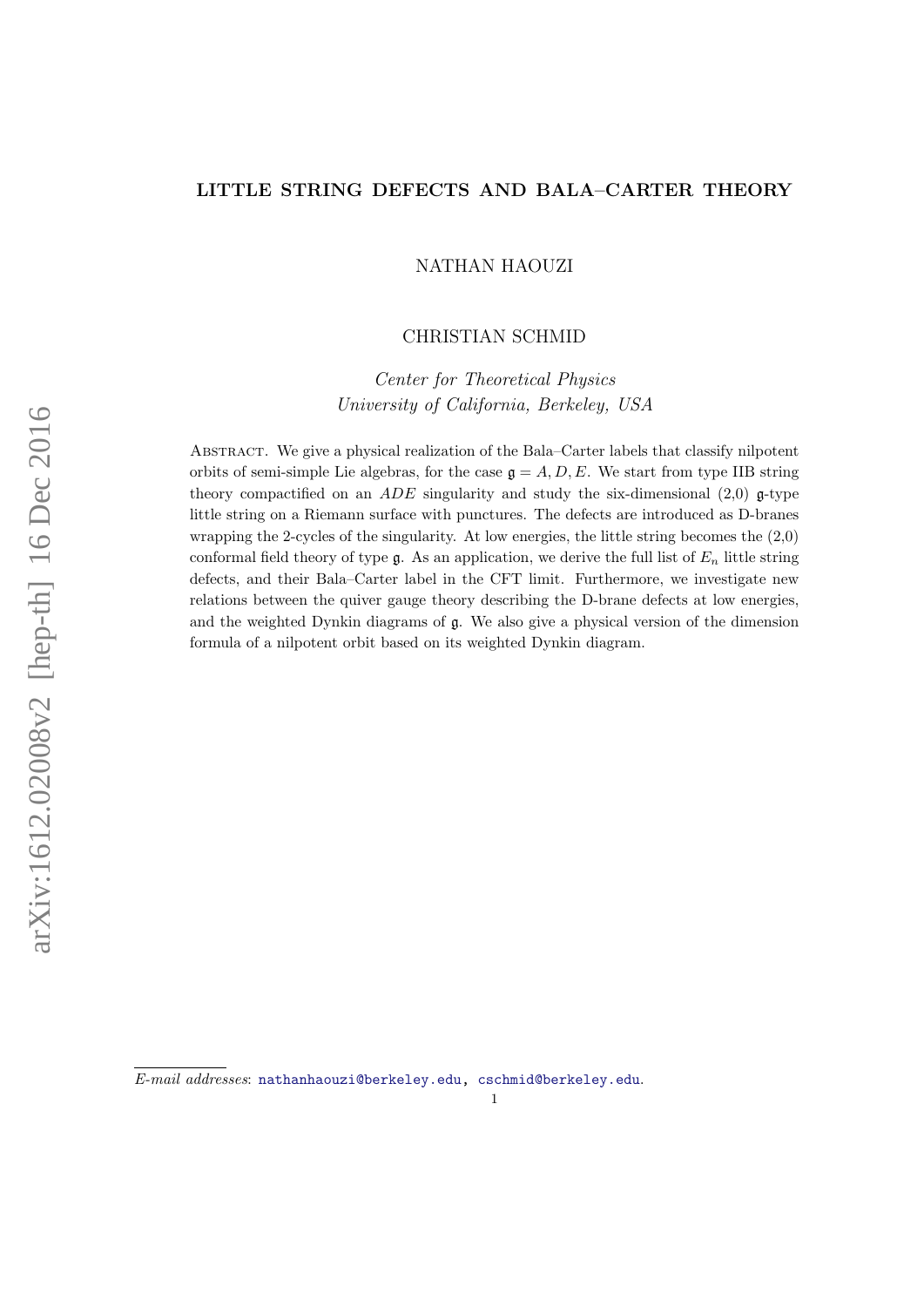# **CONTENTS**

| 3              |
|----------------|
| $\overline{5}$ |
| $\overline{5}$ |
| 8              |
| 11             |
| 13             |
| 13             |
| 15             |
| 17             |
| 17             |
| 18             |
| 21             |
| 22             |
| 24             |
| 49             |
| 50             |
|                |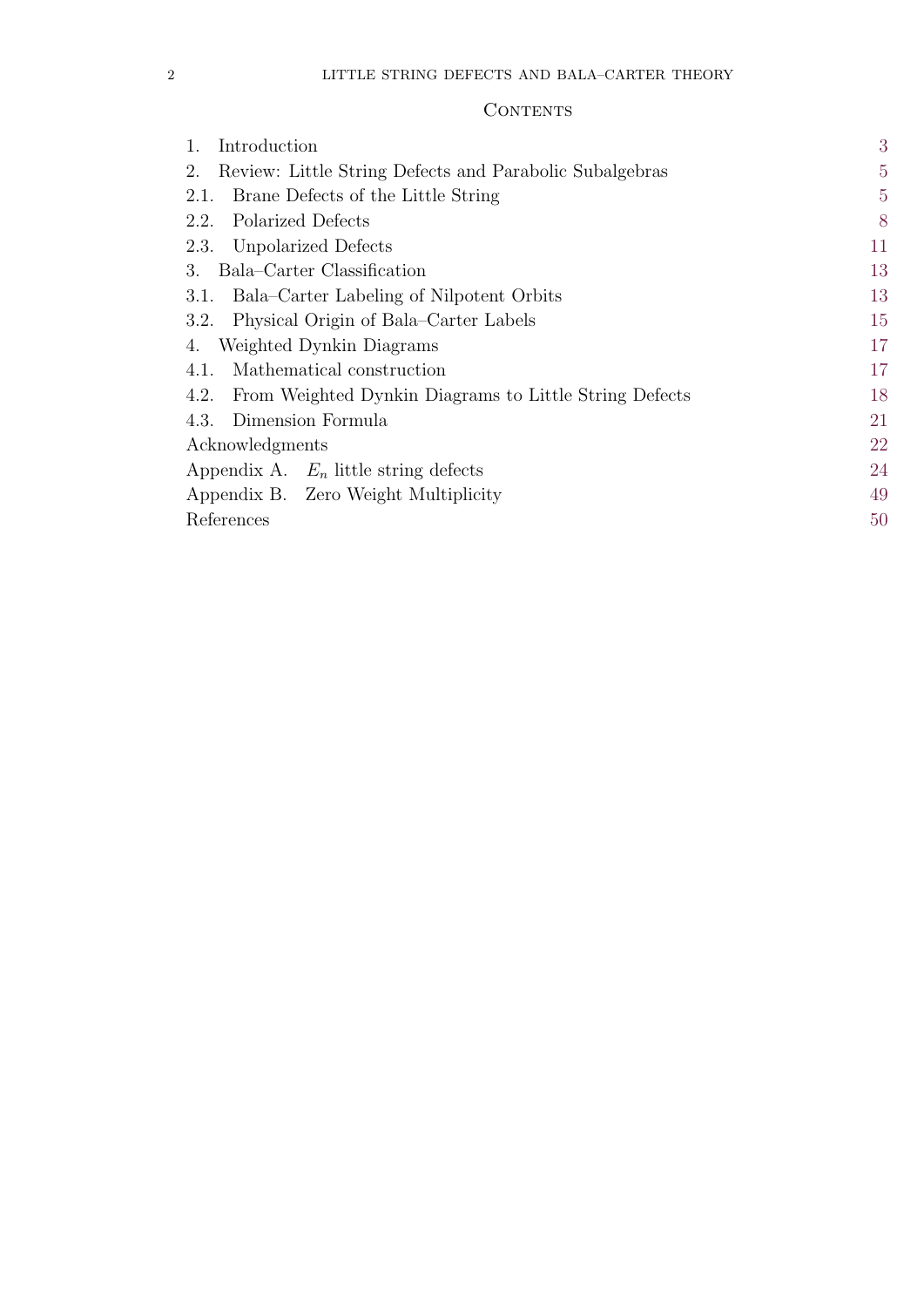#### 1. INTRODUCTION

<span id="page-2-0"></span>String theory predicts the existence of a six-dimensional conformal field theory with (2, 0) supersymmetry; this theory has recently attracted a lot of interest, particularly as a means to study lower dimensional quantum field theories([\[1,](#page-49-1) [2,](#page-49-2) [3\]](#page-49-3); see also [\[4,](#page-49-4) [5\]](#page-49-5)). It is labeled by a Lie algebra g of ADE type. One can construct it from string theory by taking two limits: Type IIB string theory is first put on an  $ADE$  surface X. Then, the string coupling  $g_s$  is sent to zero; this gives a six-dimensional string theory, called the  $(2,0)$  little string. Afterwards, the string mass  $m_s$  is taken to infinity (or equivalently, the string length to zero), while keeping the various moduli of the  $(2,0)$  string theory fixed. As a result, the theory doesn't have any more scale parameters, and we end up with the  $(2, 0)$  CFT.

However, it proves useful to study the  $(2,0)$  little string proper, at finite  $m_s$ , instead of its CFT limit. Namely, it is a powerful tool to analyze supersymmetric gauge theories in lower dimensions. For instance, in [\[6\]](#page-49-6), the  $(2,0)$  little string is studied on a Riemann surface  $\mathcal{C}$ , with defects. Specifically, one introduces codimension-two defects as D5 branes that are points on  $\mathcal C$  and wrap non-compact 2-cycles of X. In the setup of [\[7\]](#page-49-7), which we will use again here for consistency of notations, one further compactifies the little string on a torus  $T^2$ ; the defects are then equivalently described as D3 branes at points on  $T^2$ , by T-duality. The  $(2,0)$  little string theory with the D3 brane defects turns out to be described by the theory on the branes themselves (except at the singular origin of the moduli space). At low energies, it is given by a 2d  $\mathcal{N} = (4, 4)$  quiver gauge theory; the shape of the quiver is the Dynkin diagram of g.

In [\[7\]](#page-49-7), we fully classified the defects of the  $(2,0)$  little string on C. The defects are described by a set of weights of g, subject to some conditions. From this data, one can extract a quiver gauge theory. After taking the string mass  $m_s$  to infinity, to get a defect of the  $(2, 0)$ CFT, one generically loses this low energy gauge theory description of the defects.<sup>1</sup> However, in that limit, one is then able to extract a parabolic subalgebra of  $\mathfrak{g}$ . This subalgebra characterizes a defect of the (2, 0) CFT which agrees with the known classification in terms of nilpotent orbits [\[4,](#page-49-4) [8\]](#page-49-8). In other words, a given set of D3 branes wrapping 2-cycles of X determines a unique parabolic subalgebra of g at low energies. In hindsight, the fact that parabolic subalgebras make an appearance in the CFT limit could have been anticipated. Indeed, in the limit, the brane defects of the little string become the surface defects of  $\mathcal{N} = 4$  SYM studied by Gukov and Witten [\[9\]](#page-49-9). As they explain, these can be described as the sigma model  $T^*(G/P)$ , with P a parabolic subgroup of the Lie group G. A main result of [\[7\]](#page-49-7) is that the space  $T^*(G/P)$  should be identified with the Coulomb branch of the brane

<sup>&</sup>lt;sup>1</sup>Indeed, the D-brane inverse gauge coupling  $\tau$  must go to zero, because  $\tau m_s^2$  is a modulus of the  $(2,0)$ theory that is kept fixed in the limit.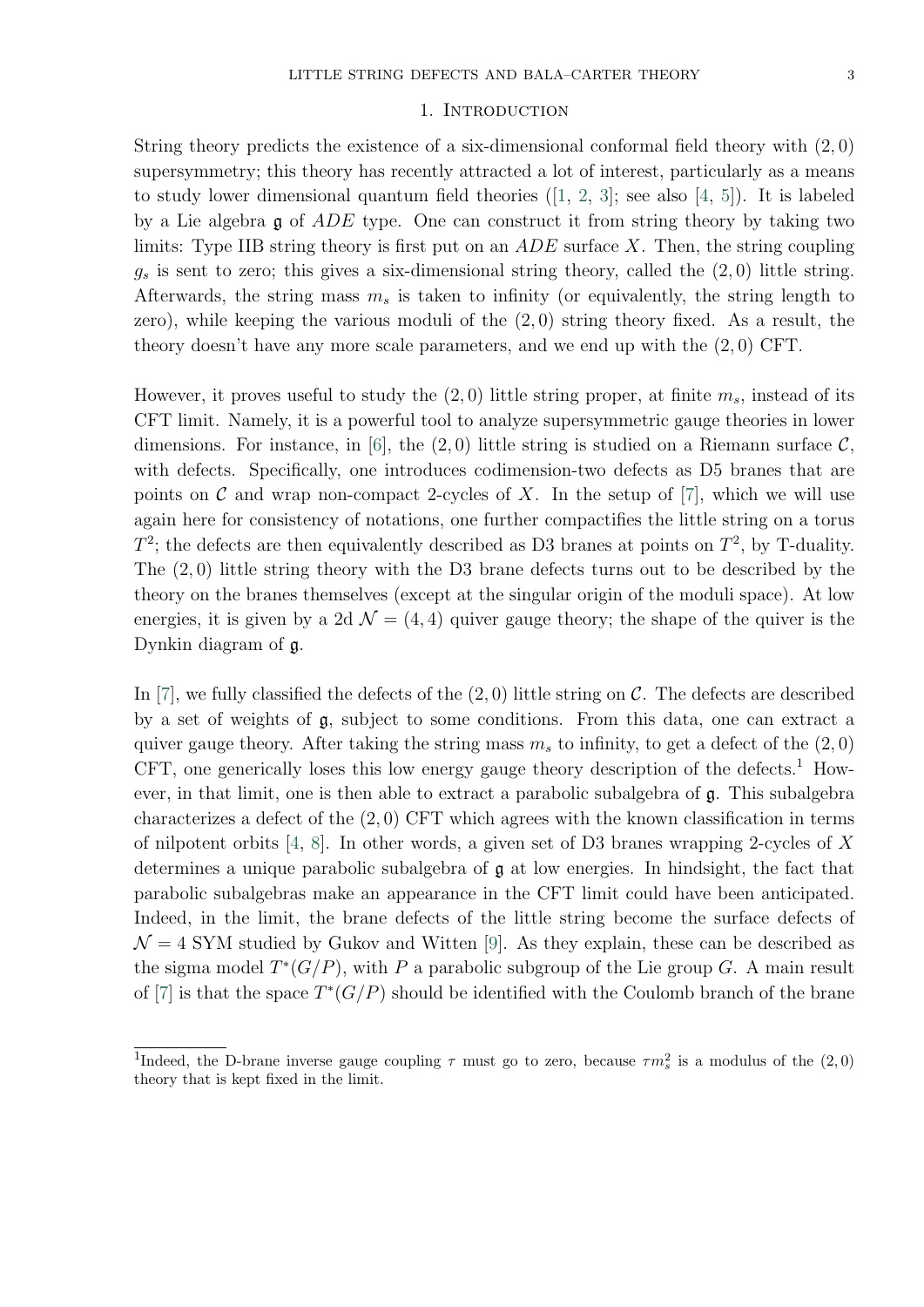defect theory, when  $m_s \to \infty$ .

In this paper, we elucidate further the connection between codimension 2 defects of the little string and nilpotent orbits. In the CFT limit, we find that defects realize physically the classification of nilpotent orbits derived by Bala and Carter [\[10\]](#page-49-10). In this note, we will limit our analysis to the case  $\mathfrak{g} = A, D, E$ , but note that the Bala–Carter classification is in fact applicable to all semi-simple Lie algebras. We derive the Bala–Carter labels for the nilpotent orbits from the weight data that defines the low energy theory on the D3 branes in the little string.

This characterization of defects is recovered in the context of 2d Toda CFT on  $\mathcal{C}$ . Indeed, the AGT correspondence [\[11\]](#page-49-11) relates four-dimensional  $\mathcal{N}=2$  theories compactified on a Riemann surface to a two-dimensional  $\mathfrak{g}$ -Toda conformal field theory on the surface. The Bala–Carter labels can be read off directly from null state conditions at level 1 in the Toda CFT [\[12\]](#page-49-12).

There exists yet another way to classify nilpotent orbits of g, which turns out to be related to the above defect classification: by the so-called weighted Dynkin diagrams. These arise as a consequence of the Jacobson–Morozov theorem and we will point out an unexpected connection to the quivers arising in the little string theory context.

Indeed, any nilpotent orbit  $\mathcal O$  has a representative X that fits into an  $\mathfrak{sl}_2$  triple. This means that there exists a nilpotent  $Y$  and a semi-simple  $H$  with

$$
[H, X] = 2X, \t [H, Y] = -2Y, \t [X, Y] = H. \t (1.1)
$$

By the Jacobson–Morozov theorem, this triple is unique up to conjugation. One then constructs a quiver of Dynkin shape, with the integer entries 0, 1, or 2, from the semi-simple element H. In this way, every nilpotent orbit is denoted by a distinct diagram, called a weighted Dynkin diagram. Surprisingly, it turns out that these diagrams can be understood as physical little string defect quivers; the integers 0, 1, or 2 of the weighted Dynkin diagram should then be understood as the rank of unitary flavor symmetry groups. We do not have an interpretation for this observation, but we nonetheless explore some of its consequences.

The paper is organized as follows. In section [2,](#page-4-0) we review the construction of [\[7\]](#page-49-7), and the classification of surface defects of the  $(2,0)$  little string theory; we further recall how one extracts a parabolic subalgebra from a defect, in the CFT limit  $m_s \to \infty$ . In section [3,](#page-12-0) we show that this characterization of defects is precisely what is called the Bala–Carter classification of nilpotent orbit in the mathematics literature [\[10\]](#page-49-10). In section [4,](#page-16-0) we review how nilpotent orbits of  $\mathfrak g$  are also classified by weighted Dynkin diagrams, and we point out a connection to the quivers arising in the little string theory. In appendix [A,](#page-23-0) we give the explicit list of defects of  $g = E_n$  little string and its CFT limit, as an application of the Bala–Carter theory introduced in section [3.](#page-12-0)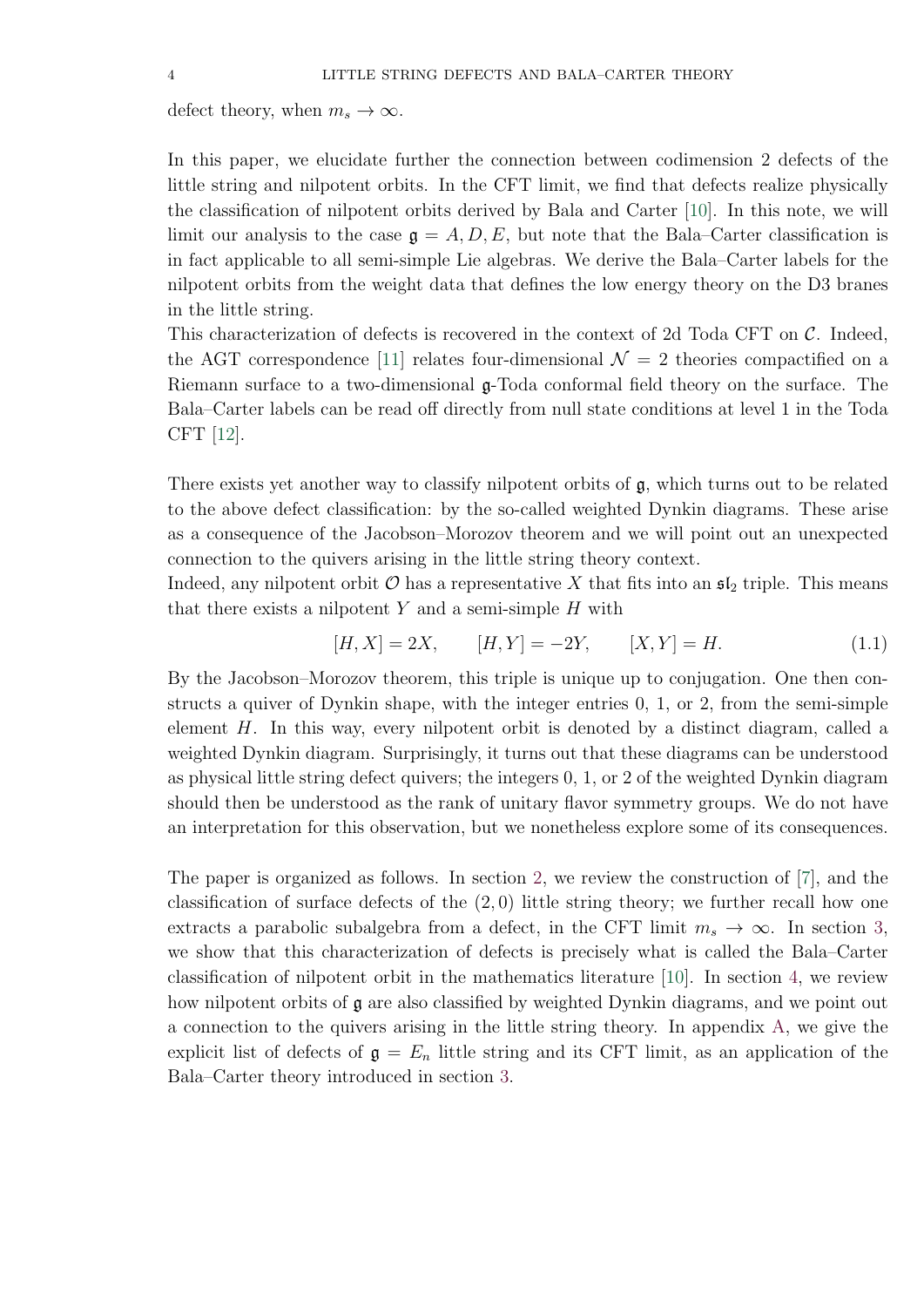#### <span id="page-4-2"></span>2. Review: Little String Defects and Parabolic Subalgebras

<span id="page-4-0"></span>The (2, 0) ADE little string is a six dimensional theory, and therefore has 16 supercharges. Its discovery dates back to [\[13,](#page-49-13) [14,](#page-49-14) [15\]](#page-49-15) (see [\[16\]](#page-49-16) for a review), and it has been studied more recently in [\[17,](#page-49-17) [18,](#page-50-0) [19,](#page-50-1) [20,](#page-50-2) [21,](#page-50-3) [6,](#page-49-6) [22,](#page-50-4) [23\]](#page-50-5). It is obtained by considering type IIB string theory on an ADE surface X and sending the string coupling  $g_s$  to zero; this decouples the bulk modes of the full type IIB string theory, and keeps only the degrees of freedom supported near X. The space X is a hyperkähler manifold, obtained by resolving a  $\mathbb{C}^2/\Gamma$  singularity. Here  $\Gamma$  is a discrete subgroup of  $SU(2)$  that is related to g by the McKay correspondence [\[24\]](#page-50-6).

Since the strings have a finite tension  $m_s^2$ , the little string theory is not a local QFT. At energies below the string scale  $m_s$ , it reduces to a  $(2,0)$  6d CFT.

<span id="page-4-1"></span>2.1. Brane Defects of the Little String. We compactify the  $(2,0)$  little string theory on a Riemann surface C, which we take to be the complex plane. Then,  $X \times C$  is a solution of the full type IIB string theory. Codimension-two defects are introduced as branes that are points on  $\mathcal C$  and fill the four remaining directions  $\mathbb C^2$ . These are D5 branes in IIB string theory, wrapping non-compact 2-cycles in X and  $\mathbb{C}^2$  [\[6\]](#page-49-6). Their tension remains finite in the little string limit. Equivalently, after further compactifying the theory on  $T^2$  and using T-duality, the defects are described by D3 branes at points on  $T<sup>2</sup>$ . This viewpoint has the advantage of giving the little string theory origin of the surface defects studied by Gukov and Witten [\[9\]](#page-49-9). Indeed, after  $T^2$  compactification and at energies far below  $m_s$ , the little string theory becomes 4d  $\mathcal{N} = 4$  SYM [\[25\]](#page-50-7), and the D3 branes become codimension two defects. In particular, S-duality of  $\mathcal{N} = 4$  SYM with surface defects originates from  $T^2$ -duality of the little string. For details, see [\[7\]](#page-49-7).

The dynamics of the (2,0) little string theory on  $\mathcal{C} \times \mathbb{C} \times T^2$ , with an arbitrary collection of D3 brane defects at points on  $C \times T^2$ , is captured by the theory on the branes themselves.

Because  $\mathcal C$  has a flat metric, the theory on the D3 branes at low energies is a two-dimensional quiver gauge theory, of shape the Dynkin diagram of  $\mathfrak{g}$  [\[26\]](#page-50-8). The theory has 2d  $\mathcal{N} =$  $(4, 4)$  supersymmetry, since the D3 branes break half the supersymmetry. As in [\[6,](#page-49-6) [7\]](#page-49-7), we are interested in the class of D3 branes that retain some conformal invariance in the resulting low energy theory (the terminology here is borrowed from four dimensions, before  $T<sup>2</sup>$  compactification). This corresponds to a very specific choice of non-compact 2 cycles of X wrapped by the D3 branes. The moduli of the 6d  $(2,0)$  theory become gauge couplings of the 2d theory. The positions of the D3 branes on  $\mathcal C$  wrapping non-compact two-cycles of X become the masses of fundamental hypermultiplets. Finally, the positions of the D3 branes on  $\mathcal C$  wrapping compact two-cycles of  $X$  become Coulomb moduli.

In the rest of this paper, we study the quiver gauge theory that describes this low energy limit of D3 branes that wrap 2-cycles of the ALE surface X times  $\mathbb{C}$  – we will call this theory  $T^{2d}$ .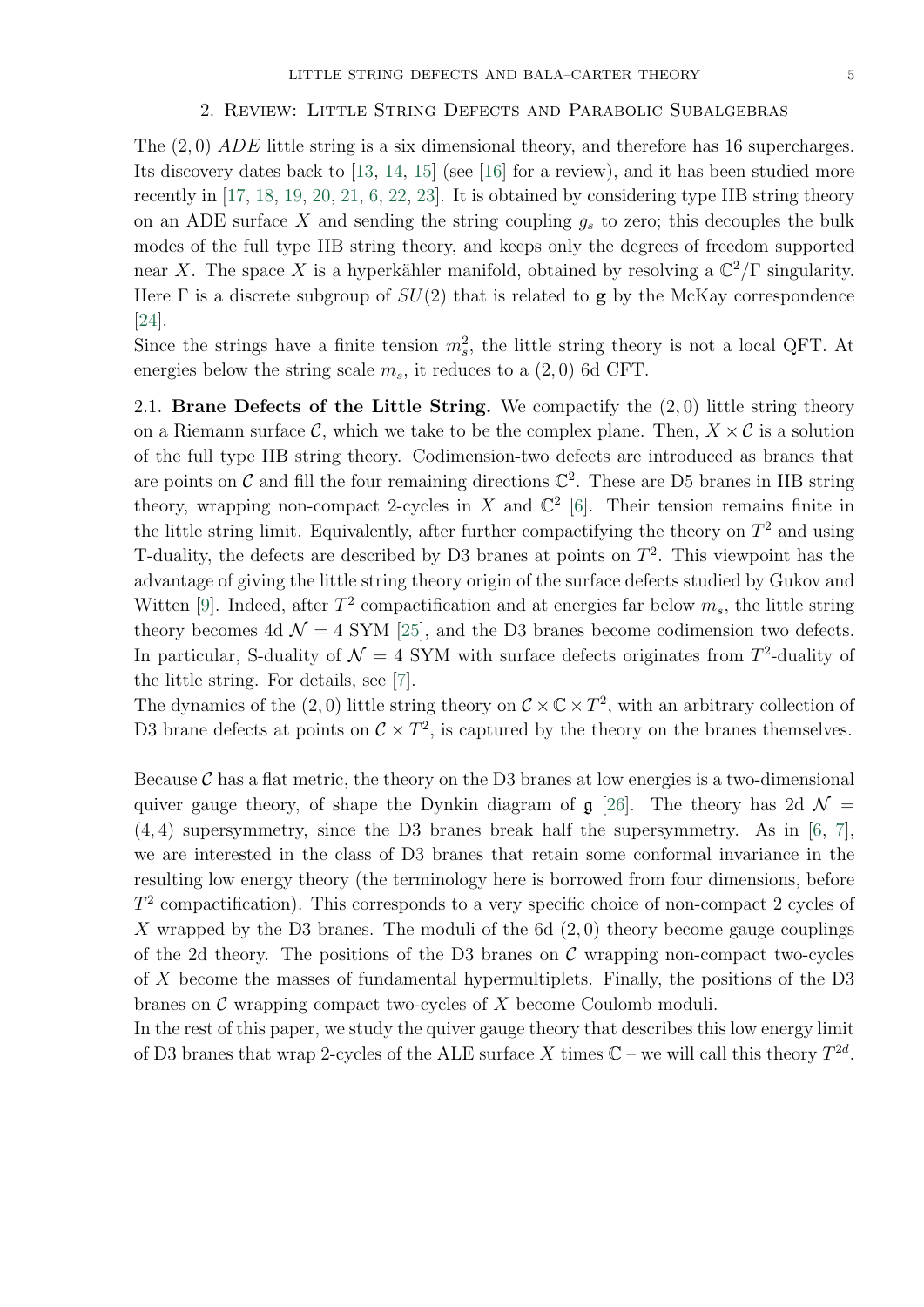To specify the charge of D3 branes wrapping non-compact two-cycles of  $X$ , we pick a class  $[S^*]$  in the relative homology  $H_2(X, \partial X; \mathbb{Z}) = \Lambda_*$ ; by the McKay correspondence, this homology group is identified with the (co-)weight lattice of **g**:

$$
[S^*] = -\sum_{a=1}^n m_a w_a \in \Lambda_*, \qquad (2.2)
$$

with  $w_a$  the fundamental weights,<sup>2</sup>  $m_a$  non-negative integers, and  $n = \text{rank}(\mathfrak{g})$ . As explained, we want to preserve conformal invariance in the low energy quiver theory (in a 4d sense). This is equivalent to a vanishing D3 brane flux at infinity. We therefore need to add additional D3 branes wrapping a compact homology class  $[S]$  in  $H_2(X,\mathbb{Z}) = \Lambda$ . This homology group is identified with the root lattice of **g**:

$$
[S] = \sum_{a=1}^{n} d_a \alpha_a \in \Lambda.
$$
 (2.3)

Here,  $\alpha_a$  are the simple positive roots of  $\mathfrak{g}$ , and  $d_a$  are non-negative integers such that

<span id="page-5-0"></span>
$$
[S + S^*] = 0.
$$
 (2.4)

If  $S + S^*$  vanishes in homology, then  $\#(S_a \cap (S + S_*))$  vanishes as well, for all a. We therefore rewrite [\(2.4\)](#page-5-0) as

<span id="page-5-1"></span>
$$
\sum_{b=1}^{n} C_{ab} d_b = m_a , \qquad (2.5)
$$

with  $C_{ab}$  the Cartan matrix of  $\mathfrak{g}$ .

Going to the Higgs branch of the low energy quiver theory, the gauge group  $\prod_{a=1}^{n} U(d_a)$ breaks to  $\prod_{a=1}^{n} U(1)$ . There, all the D3 branes recombine and form a configuration of D3 branes wrapping a set of non-compact cycles  $S_i^*$ ; their homology classes  $\omega_i$  live in the weight lattice  $\Lambda^* = H_2(X, \partial X; \mathbb{Z})$ :

$$
\omega_i = [S_i^*] \qquad \in \Lambda^*.
$$
\n
$$
(2.6)
$$

In what follows, the weights  $\omega_i$  will all belong to fundamental representations of g. Different configurations of the weights  $\omega_i$  end up classifying the defects of the little string [\[7\]](#page-49-7). Every one of these  $\omega_i$ 's comes from one of the non-compact D3 branes on  $S^*$ . For the branes to bind, the position of each compact brane has to coincide with the position of one of the non-compact D3 branes on  $\mathcal{C}$ . As we mentioned, the positions of non-compact D3 branes are mass parameters of the quiver gauge theory, while the positions of compact D3 branes on  $\mathcal C$  are Coulomb moduli. Whenever a compact brane and a non-compact brane meet on  $\mathcal{C}$ , the corresponding fundamental hypermultiplet becomes massless and can get a vacuum expectation value. These vevs describe the root of the Higgs branch.

Thus, on the root of the Higgs branch, we can write the weights  $\omega_i$  in the following form:

<sup>&</sup>lt;sup>2</sup>These are the weights that are represented by unit vectors in the Dynkin basis.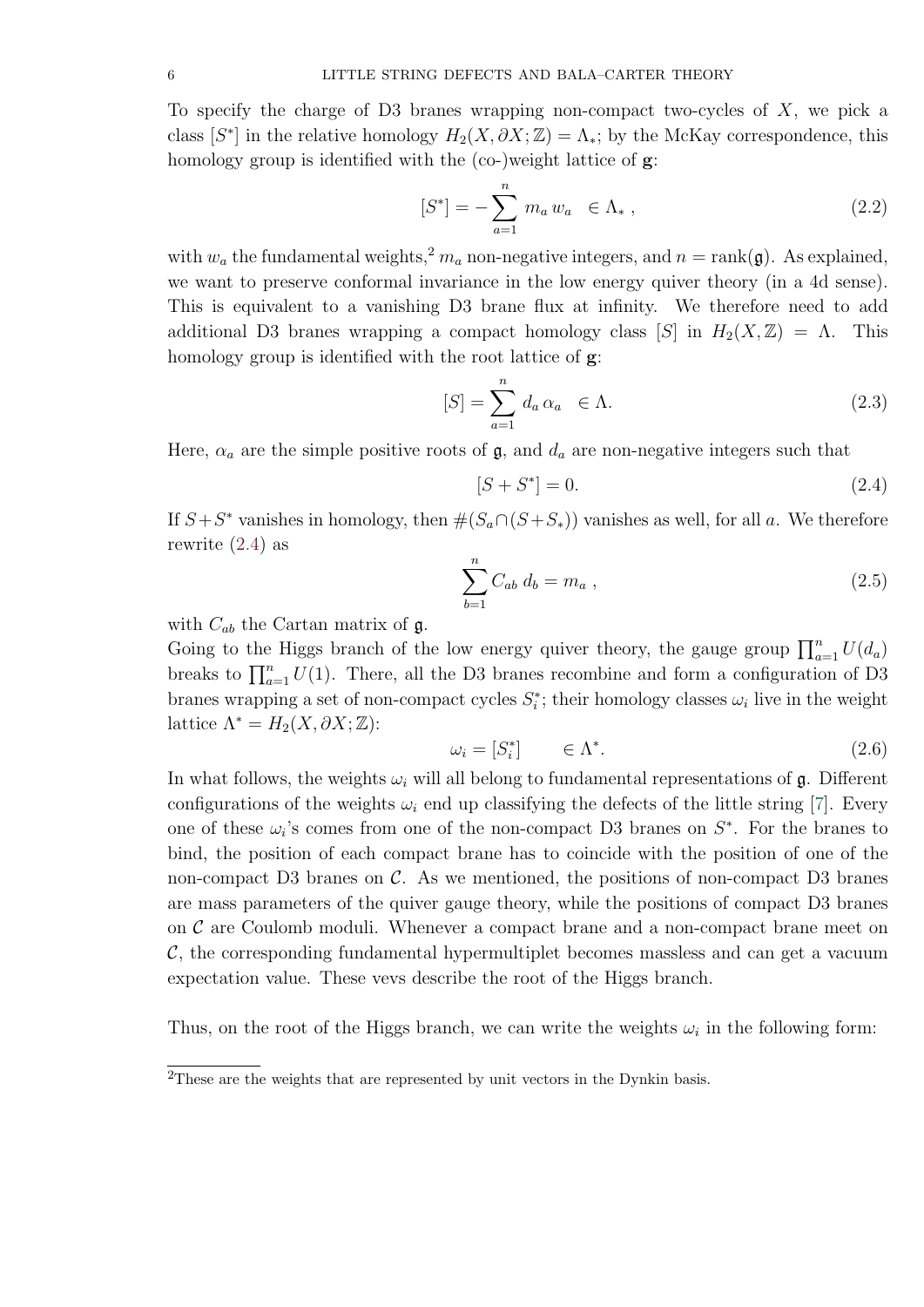$$
\omega_i = -w_a + \sum_{b=1}^n k_{ib} \,\alpha_b,
$$

where  $-w_a$  is a negative fundamental weight, the  $k_{ib}$  are non-negative integers, and the  $\alpha_b$ are positive simple roots (from bound compact D3 branes). The collection of weights

$$
\mathcal{W}_{\mathcal{S}} = \{\omega_i\} \tag{2.7}
$$

we get must be such that it accounts for all the D3 brane charges in  $[S^*]$  and in  $[S]$ . One simple consequence is that the number of  $\omega_i$ 's is the total rank of the 2d flavor group,  $\sum_{a=1}^{n} m_a$ . Because the net D3 brane charge is zero,  $[S + S^*] = 0$ , so that

$$
\sum_{\omega_i \in \mathcal{W}_{\mathcal{S}}} \omega_i = 0,
$$

which is equivalent to [\(2.5\)](#page-5-1). In this note, we take the set  $\mathcal{W}_{\mathcal{S}}$  to have size at most  $n+1$ , as a  $n+1$  weights are sufficient to describe the most generic defect of the g-type little string. We emphasize that all weights of  $\mathcal{W}_{\mathcal{S}}$  we consider will be taken in fundamental representations.

As an example, the full puncture of  $\mathfrak{g} = D_4$  is featured below.

<span id="page-6-1"></span>*Example 2.1.* Let  $\mathcal{W}_S$  be the following set of weights of  $D_4$ :

$$
\omega_1 = [ 1, 0, 0, 0] = -w_1 + 2\alpha_1 + 2\alpha_2 + \alpha_3 + \alpha_4,
$$
  
\n
$$
\omega_2 = [-1, 1, 0, 0] = -w_1 + \alpha_1 + 2\alpha_2 + \alpha_3 + \alpha_4,
$$
  
\n
$$
\omega_3 = [ 0, -1, 1, 1] = -w_1 + \alpha_1 + \alpha_2 + \alpha_3 + \alpha_4,
$$
  
\n
$$
\omega_4 = [ 0, 0, -1, 0] = -w_3,
$$
  
\n
$$
\omega_5 = [ 0, 0, 0, -1] = -w_4.
$$

<span id="page-6-0"></span>Note that these weights add up to zero, as they should. Written as above, these weights define a 2d quiver gauge theory, shown in Figure [1.](#page-6-0)



FIGURE 1. The quiver describing a full puncture for  $\mathfrak{g} = D_4$ . Unitary gauge groups are circles, while unitary flavor groups are squares.

This quiver gauge theory description is only valid at finite  $m_s$ . After taking the  $m_s \to \infty$ limit, the  $(2,0)$  little string becomes the  $(2,0)$  CFT of type  $\mathfrak{g}$ ; in general, this results in the loss of the Lagrangian description of the defect. In particular, the Coulomb branch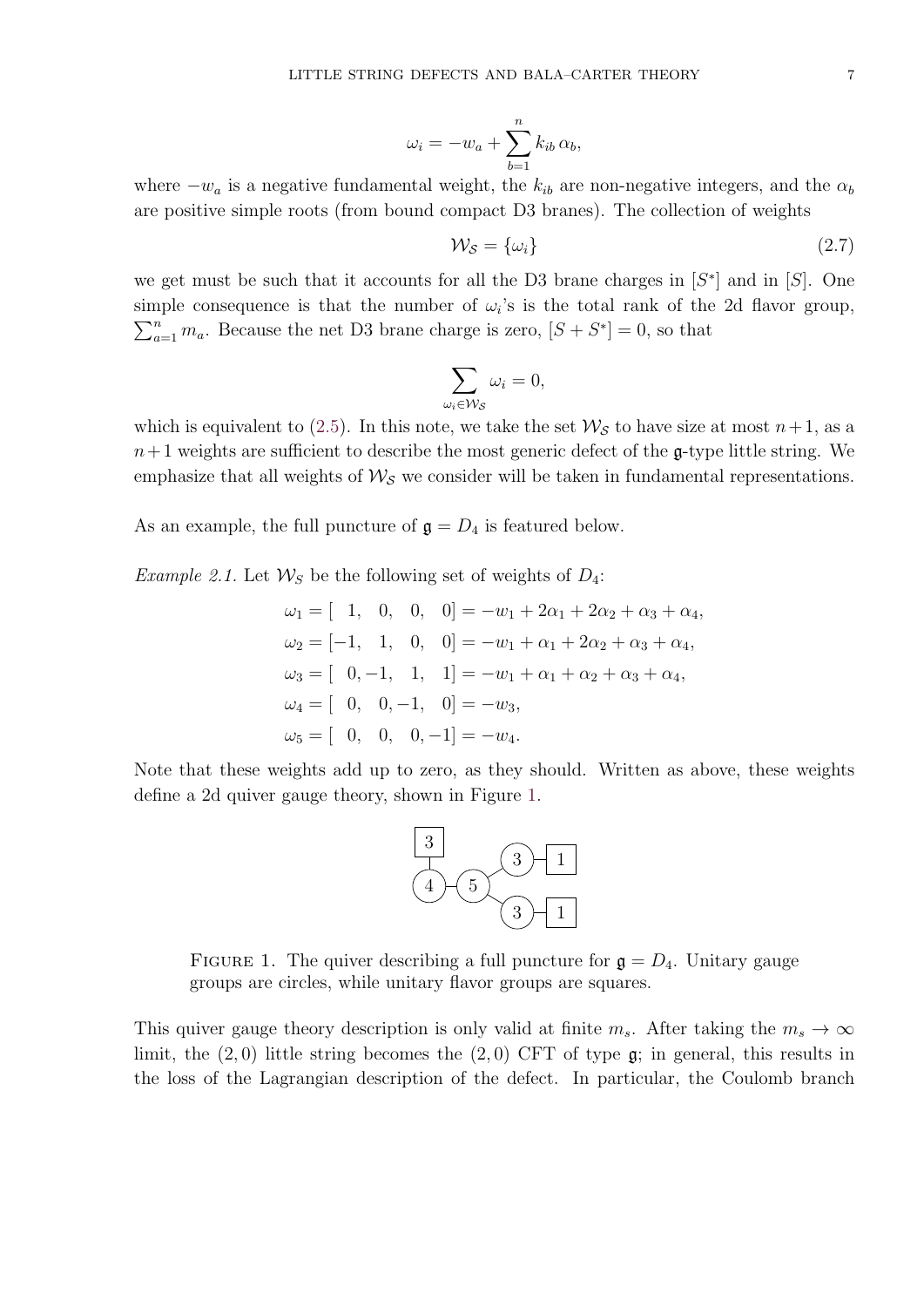dimension, previously equal to  $\sum_{a=1}^{n} d_a$ , generically decreases for  $\mathfrak{g} = D_n, E_n$ . This loss of Coulomb moduli is not unexpected, since in the limit, the theory loses degrees of freedom. We denote the resulting theory by  $T^{2d}_{m_s \to \infty}$ .

In this setup, it turns out there is a remarkably simple classification of defects, divided into two categories, both for the little string defect  $T^{2d}$  and for its  $(2,0)$  CFT limit  $T^{2d}_{m_s \to \infty}$ . We now review it.

<span id="page-7-0"></span>2.2. Polarized Defects. Pick a weight  $\omega$  in the a-th fundamental representation of g, labeled by the fundamental weight  $w_a$ . Suppose that  $\omega$  is in the Weyl group orbit of  $-w_a$ ; then if all weights of  $\mathcal{W}_{\mathcal{S}}$  satisfy this condition, we call the resulting 2d theory  $T^{2d}$  on the D3 branes *polarized*. In the CFT limit, such a theory  $T_{m_s \to \infty}^{2d}$  distinguishes a parabolic subalgebra.

First remember that a *Borel subalgebra* of  $\mathfrak g$  is a maximal solvable subalgebra of  $\mathfrak g$ . It can always be written as  $\mathfrak{b} = \mathfrak{h} \oplus \mathfrak{m}$ , with  $\mathfrak{h}$  a Cartan subalgebra of  $\mathfrak{g}$  and  $\mathfrak{m} = \sum_{\alpha \in \Phi^+} \mathfrak{g}_{\alpha}$ , where  $\mathfrak{g}_{\alpha}$  are the root spaces associated to a set of positive roots  $\Phi^+$ . In what follows, we fix this set of positive roots, or equivalently, the Borel subalgebra  $\mathfrak b$ , for each  $\mathfrak g$ .

A parabolic subalgebra  $\mathfrak{p}_{\Theta}$  is a subalgebra of  $\mathfrak g$  that can be written as

$$
\mathfrak{p}_{\Theta}=\mathfrak{l}_{\Theta}\oplus\mathfrak{n}_{\Theta}.
$$

Here,  $\Theta$  is a subset of the set of simple positive roots of  $\mathfrak{g}$ . Here,  $\mathfrak{l}_{\Theta} = \mathfrak{h} \oplus \sum_{\alpha \in \langle \Theta \rangle} \mathfrak{g}_{\alpha}$  is called a Levi subalgebra, and  $\mathfrak{n}_{\Theta} = \sum_{\alpha \in \Phi^+ \setminus \langle \Theta \rangle^+} \mathfrak{g}_{\alpha}$ , is called the nilradical of  $\mathfrak{p}_{\Theta}$ .  $\langle \Theta \rangle$  is the subroot system of **g** generated by  $\Theta$ , and  $\langle \Theta \rangle^+$  is made of the positive roots of  $\langle \Theta \rangle$ . Note that this implies  $\mathfrak{n}_{\Theta} \cong \mathfrak{g}/\mathfrak{p}_{\Theta}$ . See below for an example:

<span id="page-7-1"></span>*Example 2.2.* Consider  $\mathfrak{g} = A_2$  in the first fundamental representation, which is the defining representation of  $\mathfrak{sl}_3$ . The root space  $\mathfrak{g}_{\alpha}$  associated to a root  $\alpha = h_i - h_j$  is  $\mathbb{C}E_{ij}$ , where  $E_{ij}$ is a matrix that has a 1 in the  $i$ -th row and  $j$ -th column, and zeros everywhere else. (See Table [1](#page-7-1) below for an illustration.)

$$
\begin{array}{c|c|c|c|c} \Theta & \mathfrak{p}_{\Theta} & \mathfrak{l}_{\Theta} & \mathfrak{n}_{\Theta} \\ \hline \varnothing & \uparrow & \mathfrak{p}_{\Theta} & \mathfrak{p}_{\Theta} \\ \varnothing & \mathfrak{p}_{\Theta} & \mathfrak{p}_{\Theta} & \mathfrak{p}_{\Theta} \\ \hline \mathfrak{p}_{\Theta} & \mathfrak{p}_{\Theta} & \mathfrak{p}_{\Theta} & \mathfrak{p}_{\Theta} \\ \mathfrak{p}_{\Theta} & \mathfrak{p}_{\Theta} & \mathfrak{p}_{\Theta} & \mathfrak{p}_{\Theta} \\ \hline \mathfrak{p}_{\Theta} & \mathfrak{p}_{\Theta} & \mathfrak{p}_{\Theta} & \mathfrak{p}_{\Theta} \\ \hline \mathfrak{p}_{\Theta} & \mathfrak{p}_{\Theta} & \mathfrak{p}_{\Theta} & \mathfrak{p}_{\Theta} \\ \hline \mathfrak{p}_{\Theta} & \mathfrak{p}_{\Theta} & \mathfrak{p}_{\Theta} & \mathfrak{p}_{\Theta} \\ \hline \mathfrak{p}_{\Theta} & \mathfrak{p}_{\Theta} & \mathfrak{p}_{\Theta} & \mathfrak{p}_{\Theta} & \mathfrak{p}_{\Theta} \\ \hline \mathfrak{p}_{\Theta} & \mathfrak{p}_{\Theta} & \mathfrak{p}_{\Theta} & \mathfrak{p}_{\Theta} & \mathfrak{p}_{\Theta} \\ \hline \mathfrak{p}_{\Theta} & \mathfrak{p}_{\Theta} & \mathfrak{p}_{\Theta} & \mathfrak{p}_{\Theta} & \mathfrak{p}_{\Theta} & \mathfrak{p}_{\Theta} \\ \hline \mathfrak{p}_{\Theta} & \mathfrak{p}_{\Theta} & \mathfrak{p}_{\Theta} & \mathfrak{p}_{\Theta} & \mathfrak{p}_{\Theta} & \mathfrak{p}_{\Theta} \\ \hline \mathfrak{p}_{\Theta} & \mathfrak{p}_{\Theta} & \mathfrak{p}_{\Theta} & \mathfrak{p}_{\Theta} & \mathfrak{p}_{\Theta} & \mathfrak{p}_{\Theta} \\ \hline \end{array}
$$

Table 1. The colored boxes label the root spaces associated to the positive roots of g, as indicated.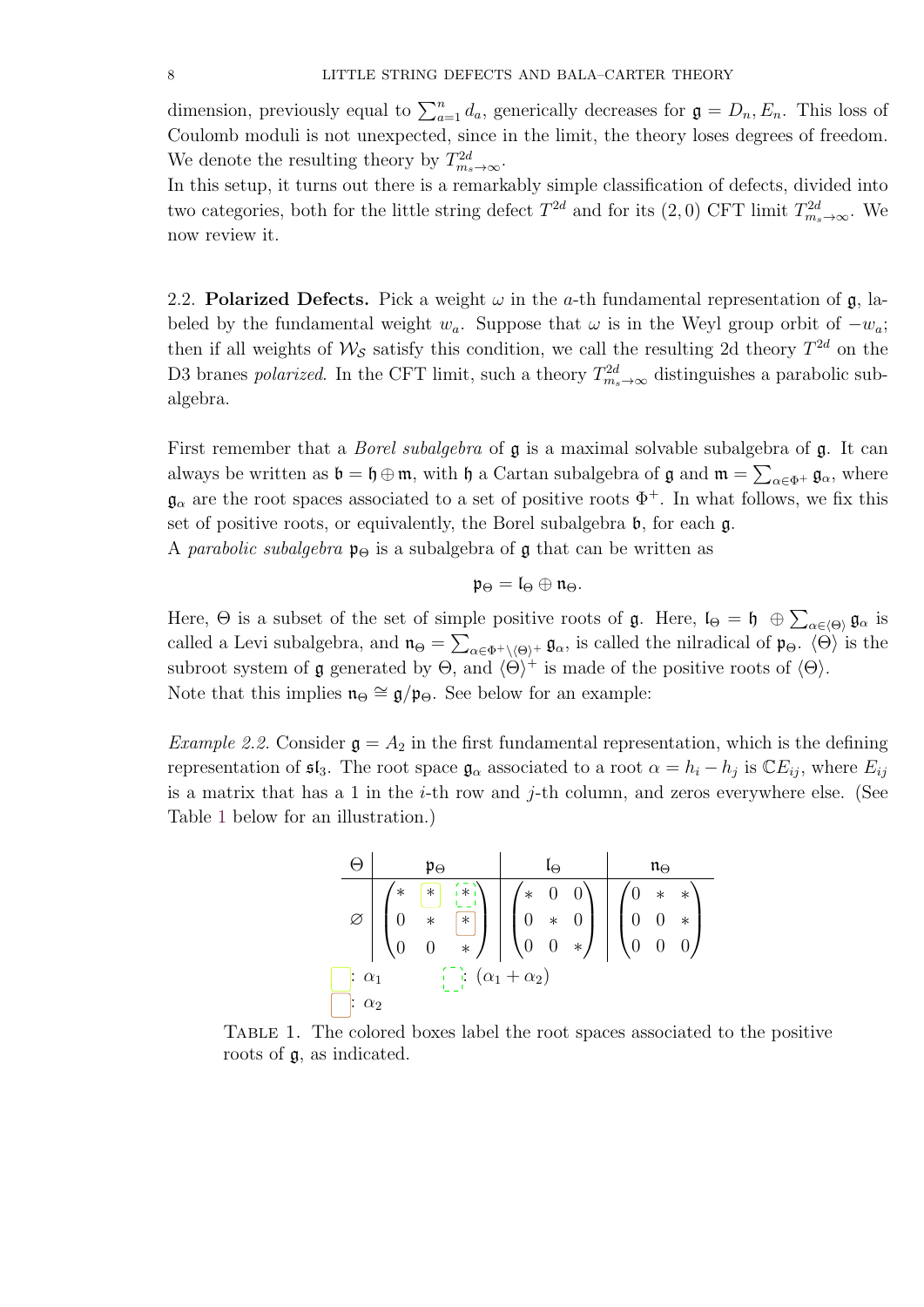The Borel subalgebra we choose is

$$
\mathfrak{b} = \begin{pmatrix} * & * & * \\ 0 & * & * \\ 0 & 0 & * \end{pmatrix}.
$$

Then the Cartan subalgebra has the form

$$
\mathfrak{h} = \begin{pmatrix} * & 0 & 0 \\ 0 & * & 0 \\ 0 & 0 & * \end{pmatrix} . \tag{2.8}
$$

The full list of all  $A_2$  parabolic subalgebras is:

$$
\mathfrak{p}_{\varnothing}=\mathfrak{b}=\begin{pmatrix} *&*&*\\0&*&*\\0&0&*\end{pmatrix},\,\mathfrak{p}_{\{\alpha_{1}\}}=\begin{pmatrix}*&*&*\\ *&*&*\\0&0&*\end{pmatrix},\,\mathfrak{p}_{\{\alpha_{2}\}}=\begin{pmatrix}*&*&*\\0&*&*\\0&*&*\end{pmatrix},\,\mathfrak{p}_{\{\alpha_{1},\alpha_{2}\}}=\begin{pmatrix}*&*&*\\ *&*&*\\ *&*&*\end{pmatrix},
$$

with Levi decomposition:

$$
\mathfrak{p}_{\varnothing} = \begin{pmatrix} * & * & * \\ 0 & * & * \\ 0 & 0 & * \end{pmatrix} = \begin{pmatrix} * & 0 & 0 \\ 0 & * & 0 \\ 0 & 0 & * \end{pmatrix} \oplus \begin{pmatrix} 0 & * & * \\ 0 & 0 & * \\ 0 & 0 & 0 \end{pmatrix} = \mathfrak{l}_{\varnothing} \oplus \mathfrak{n}_{\varnothing}, \tag{2.9}
$$

$$
\mathfrak{p}_{\{\alpha_1\}} = \begin{pmatrix} * & * & * \\ * & * & * \\ 0 & 0 & * \end{pmatrix} = \begin{pmatrix} * & * & 0 \\ * & * & 0 \\ 0 & 0 & * \end{pmatrix} \oplus \begin{pmatrix} 0 & 0 & * \\ 0 & 0 & * \\ 0 & 0 & 0 \end{pmatrix} = \mathfrak{l}_{\{\alpha_1\}} \oplus \mathfrak{n}_{\{\alpha_1\}},\tag{2.10}
$$

$$
\mathfrak{p}_{\{\alpha_2\}} = \begin{pmatrix} * & * & * \\ 0 & * & * \\ 0 & * & * \end{pmatrix} = \begin{pmatrix} * & 0 & 0 \\ 0 & * & * \\ 0 & * & * \end{pmatrix} \oplus \begin{pmatrix} 0 & * & * \\ 0 & 0 & 0 \\ 0 & 0 & 0 \end{pmatrix} = \mathfrak{l}_{\{\alpha_2\}} \oplus \mathfrak{n}_{\{\alpha_2\}}, \tag{2.11}
$$

$$
\mathfrak{p}_{\{\alpha_1,\alpha_2\}} = \begin{pmatrix} * & * & * \\ * & * & * \\ * & * & * \end{pmatrix} = \begin{pmatrix} * & * & * \\ * & * & * \\ * & * & * \end{pmatrix} \oplus \begin{pmatrix} 0 & 0 & 0 \\ 0 & 0 & 0 \\ 0 & 0 & 0 \end{pmatrix} = \mathfrak{l}_{\{\alpha_1,\alpha_2\}} \oplus \mathfrak{n}_{\{\alpha_1,\alpha_2\}}.
$$
 (2.12)

Parabolic subalgebras of  $\mathfrak g$  are recovered from D3 brane defects in the following way [\[7\]](#page-49-7): Given a set of weights

$$
\mathcal{W}_{\mathcal{S}} = \{\omega_i\},\
$$

we want to construct a set  $\Theta$  as the subset of all simple roots that have a vanishing inner products with all the weights  $\omega_i$ . To achieve this, we have to choose a set in the Weyl group orbit of  $\mathcal{W}_{\mathcal{S}}$  for which  $|\Theta|$  is maximal.<sup>3</sup> Such a set of weights is called *distinguished*.

Furthermore, the nilradical  $\mathfrak{n}_{\Theta} = \mathfrak{g}/\mathfrak{p}_{\Theta}$  specifies the Coulomb branch of  $T_{m_s \to \infty}^{2d}$ . It is given by the direct sum of the root spaces associated to the positive roots  $e_\gamma$  of g for which: The

<sup>&</sup>lt;sup>3</sup>The Weyl group acts on all weights of  $\mathcal{W}_{\mathcal{S}}$  simultaneously.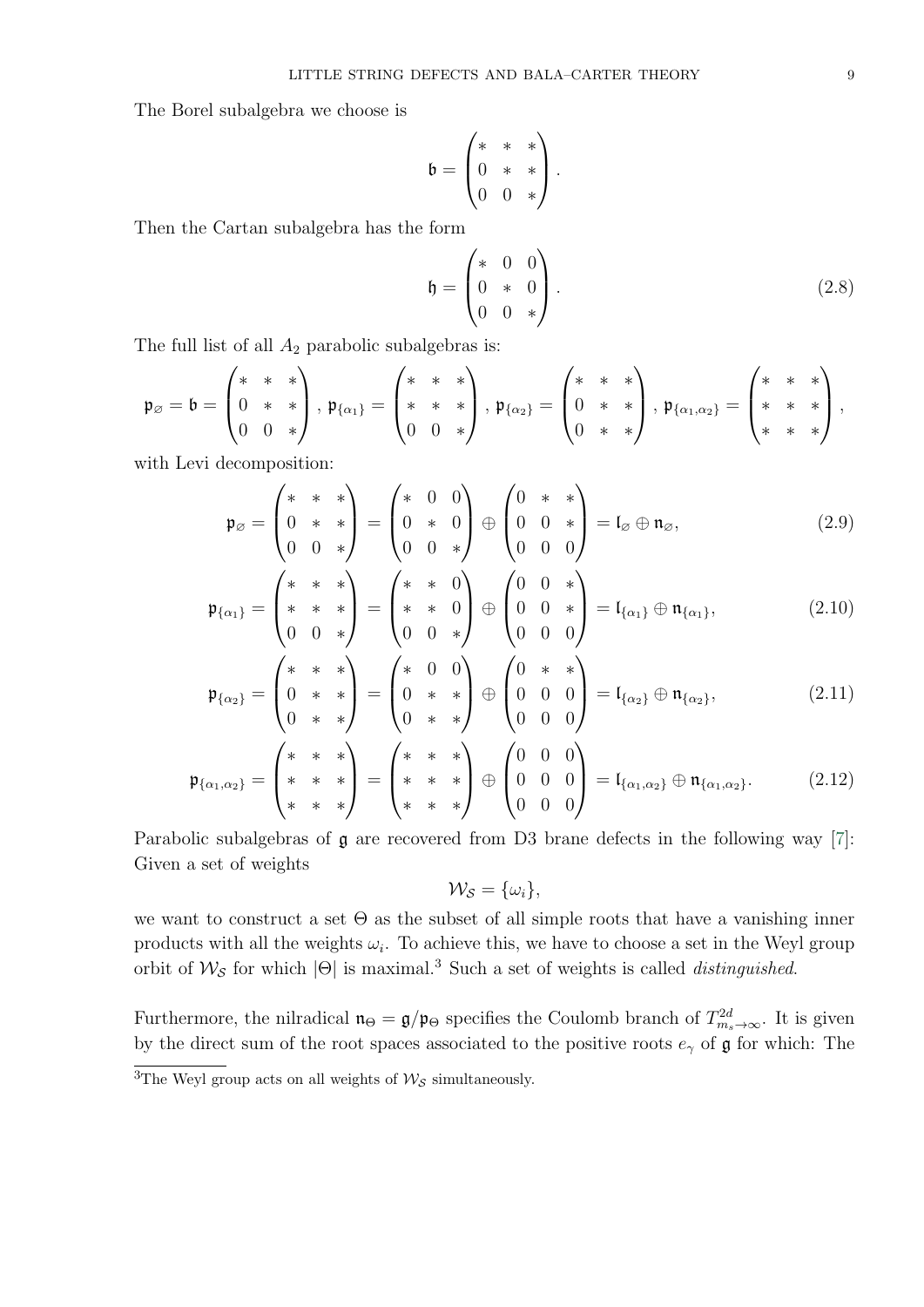positive roots  $e_{\gamma}$  that satisfy

$$
\langle e_{\gamma}, \omega_i \rangle < 0^4 \tag{2.13}
$$

for at least one weight  $\omega_i \in \mathcal{W}_{\mathcal{S}}$ . The inner product  $\langle \cdot, \cdot \rangle$  is the Killing form of g. The dimension of the Coulomb branch of  $T_{m_s \to \infty}^{2d}$  can therefore be conveniently recovered from this prescription. In the little string context, at finite  $m_s$ , the dimension of the Coulomb branch of  $T^{2d}$  is instead given by

$$
\sum_{\langle e_\gamma,\omega_i\rangle<0}|\langle e_\gamma,\omega_i\rangle|,
$$

where the sum runs over all positive roots  $e_\gamma$  and all weights  $\omega_i$  of  $\mathcal{W}_{\mathcal{S}}$  satisfying  $\langle e_\gamma, \omega_i \rangle < 0$ .

Example 2.3. We will calculate the Coulomb branch dimension of the full puncture theory of example [2.1,](#page-6-1) both for  $T^{2d}$  and  $T^{2d}_{m_s \to \infty}$ . The positive roots  $\Phi^+$  of  $D_4$  are

$$
(h_1 + h_2, h_1 + h_3, h_2 + h_3, h_1 + h_4, h_1 - h_4, h_2 + h_4,
$$
  
 $h_2 - h_4, h_1 - h_3, h_2 - h_3, h_3 + h_4, h_3 - h_4, h_1 - h_2)$ 

The negative inner products of each of these roots with the weights in  $\mathcal{W}_{\mathcal{S}}$  are given in the following table, where all positive inner products were replaced by 0:

$$
\langle \Phi^+, \omega_1 \rangle = (0, 0, 0, 0, 0, 0, 0, 0, 0, 0, 0, 0, 0),
$$
  
\n
$$
\langle \Phi^+, \omega_2 \rangle = (0, 0, 0, 0, 0, 0, 0, 0, 0, 0, 0, -1),
$$
  
\n
$$
\langle \Phi^+, \omega_3 \rangle = (0, 0, 0, 0, 0, 0, 0, -1, -1, 0, 0, 0),
$$
  
\n
$$
\langle \Phi^+, \omega_4 \rangle = (-1, -1, -1, 0, -1, 0, -1, 0, 0, 0, -1, 0),
$$
  
\n
$$
\langle \Phi^+, \omega_5 \rangle = (-1, -1, -1, -1, 0, -1, 0, 0, -1, 0, 0).
$$

Adding the absolute value of all these entries gives 15, the dimension of the Coulomb branch of  $T^{2d}$ . Comparing this to the quiver in Figure [1,](#page-6-0) this is indeed correct.

Furthermore, we can see that all 12 positive roots have a negative inner product with at least one of the weights. Thus, the Coulomb branch of  $T_{m_s \to \infty}^{2d}$  has (complex) dimension 12. The set  $\mathcal{W}_{\mathcal{S}}$  is distinguished, and one can see immediately that  $\Theta = \emptyset$ . So the parabolic subalgebra associated to this defect is all of  $D_4$ .

The parabolic subalgebra  $\mathfrak{p}_{\Theta}$  also makes an appearance in the context of the AGT corre-spondence [\[11\]](#page-49-11). This duality predicts that codimension-two defects of the  $\mathfrak{g}\text{-type}$  6d (2,0) CFT on  $\mathcal C$  should be classified from the point of view of a 2d conformal field theory on  $\mathcal{C}$ , called  $\mathfrak{g}\text{-}\text{Toda}$  conformal field theory. This CFT has an extended conformal symmetry, called a  $W(\mathfrak{g})$ -algebra symmetry. Defects of the 6d  $(2,0)$  conformal field theory correspond

<sup>&</sup>lt;sup>4</sup>equivalently,  $\langle e_{\gamma}, \omega_i \rangle > 0$ .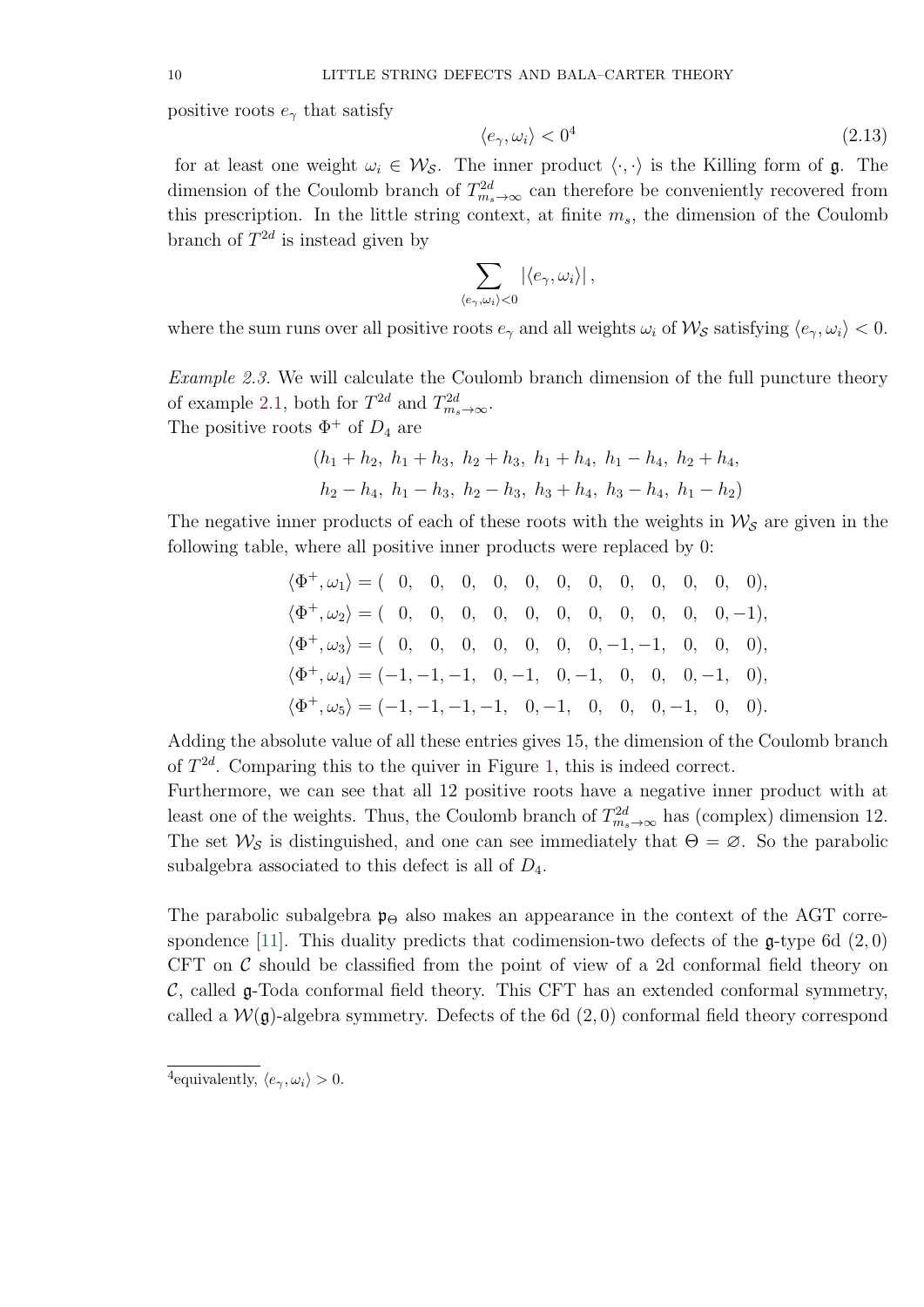to certain vertex operator insertions at points on  $\mathcal C$  in the 2d Toda CFT.

In fact, the elements of the Cartan subalgebra  $\mathfrak{h} \subset \mathfrak{g}$  define the highest weight states  $|\vec{\beta}\rangle$  of the  $W(\mathfrak{g})$ -algebra. In terms of the weights  $\omega_i$  of the algebra  $\mathfrak{g}$ , we write  $\vec{\beta} = \sum_{i=1}^{\vert W_S \vert} \beta_i \omega_i$ . Polarized defects then turn out to be characterized in Toda theory by level 1 null states [\[12\]](#page-49-12). Explicitly, a highest weight state  $|\vec{\beta}\rangle$  generating a degenerate representation of  $W(\mathfrak{g})$ satisfies

$$
\vec{\beta} \cdot \vec{\alpha}_i = 0 \quad \forall \vec{\alpha}_i \in \Theta
$$

for a subset of simple roots  $\Theta$ . Then the parabolic subalgebra associated to  $\beta$  is just  $\mathfrak{p}_{\Theta}$ , which defines a theory  $T_{m_s \to \infty}^{2d}$ . In particular, note that a set of positive simple roots characterizes a level 1 null state of Toda.

<span id="page-10-0"></span>2.3. Unpolarized Defects. All the fundamental representations of  $A_n$  are minuscule, so all  $A_n$  codimension-two defects are polarized. However, in the  $D_n$  and  $E_n$  cases, it can also happen that some weight of  $\mathcal{W}_{\mathcal{S}}$  fails to satistfy the conditions to produce a polarized defect. Namely, two things can happen: First,  $\mathcal{W}_{\mathcal{S}}$  can turn out to be the set containing the zero weight only (possibly multiple times, as will occur first for  $g = E_7$ , see Appendix [B\)](#page-48-0). Second,  $\mathcal{W}_{\mathcal{S}}$  can contain a nonzero weight  $\omega$  in the representation generated by (minus) a fundamental weight  $-w_a$  without being in the Weyl orbit of  $-w_a$ . Either way, additional data is needed beyond simply specifying the set  $\mathcal{W}_{\mathcal{S}}$ . Therefore, weights that make up an unpolarized defect need to be given a subscript denoting (minus) the representation they are taken in <sup>5</sup>. In the CFT limit  $m_s \to \infty$ , no parabolic subalgebra of **g** is singled out. Why this is so will be explained in the next section.

<sup>&</sup>lt;sup>5</sup>the "minus" here is because every weight we consider is written as  $\omega = -w_a + \dots$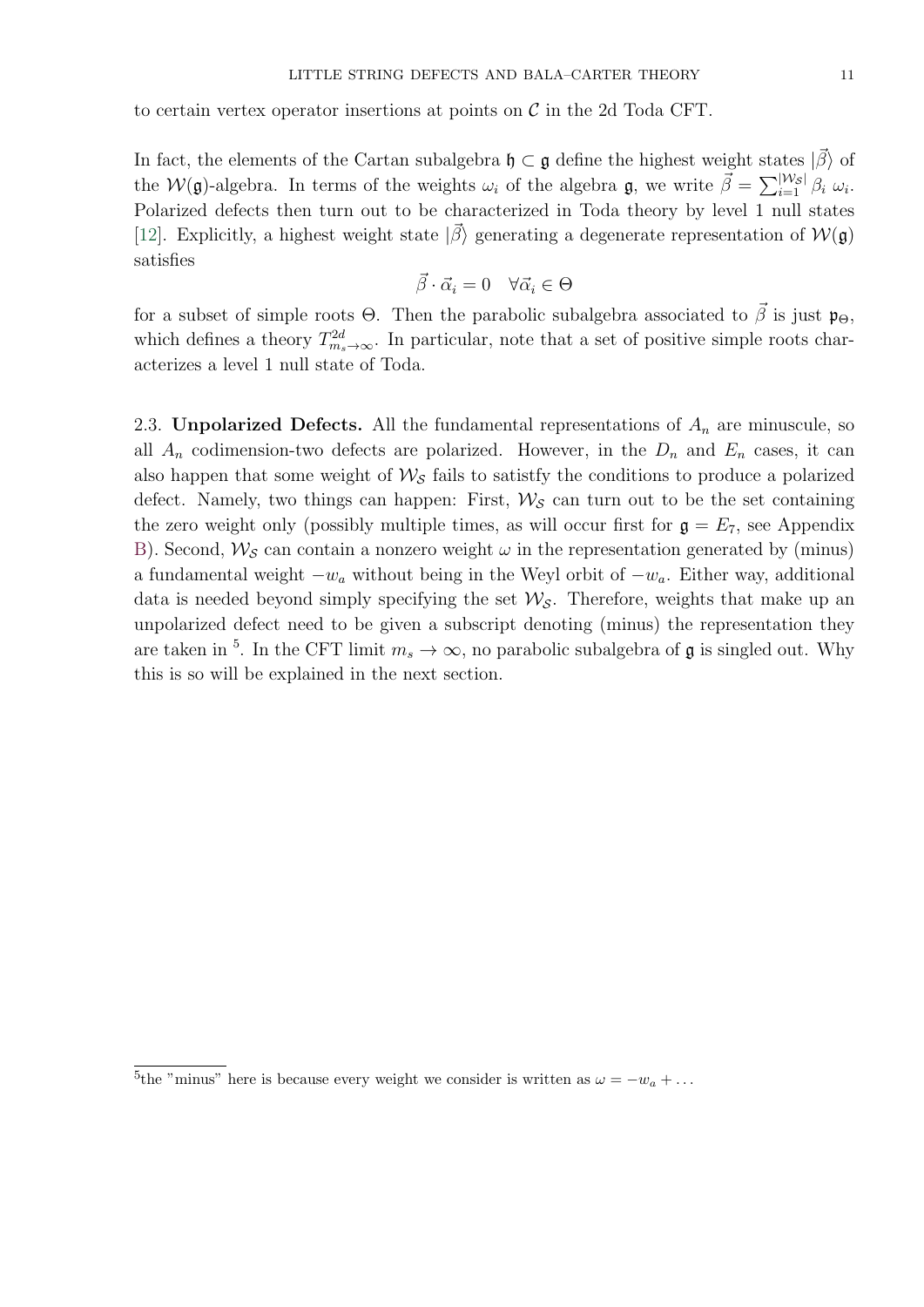

FIGURE 2. The zero weight  $[0, 0, 0, 0]$  of the  $D_4$  algebra is the simplest example of how one constructs an unpolarized defect of the little string; on the left is pictured the type IIB brane engineering of the weight. NS5 branes are vertical black lines, D5 branes are red crosses, and D3 branes are horizontal red lines. The green dotted line produces a  $\mathbb{Z}_2$ -orbifold of an  $A_7$  theory, realizing the  $D_4$  theory. The resulting defect will be unpolarized because  $[0, 0, 0, 0]$ belongs in the  $[0, 1, 0, 0]$  representation, but is not in the Weyl group orbit of that weight.



FIGURE 3. The weight  $[-1, 0, 0, 0, 0]$  of  $D_5$ , with the corresponding type IIB brane engineering on the left.  $[-1, 0, 0, 0, 0]$  can be written in two ways. First, by placing a D5 brane between the two leftmost NS5 branes (top), the weight is written appropriately to characterize a polarized defect. This is so because  $[-1, 0, 0, 0, 0]$  not only belongs in the  $[1, 0, 0, 0, 0]$  representation, it is also in the Weyl group orbit of that weight. By placing the D5 brane between a different set of NS5 branes (bottom), we will obtain instead an unpolarized defect. This is so because  $[-1, 0, 0, 0, 0]$  belongs in the  $[0, 0, 1, 0, 0]$  representation, but is not in the Weyl group orbit of that weight. An additional subscript is added to the weight in this case, denoting (minus) the representation it belongs in.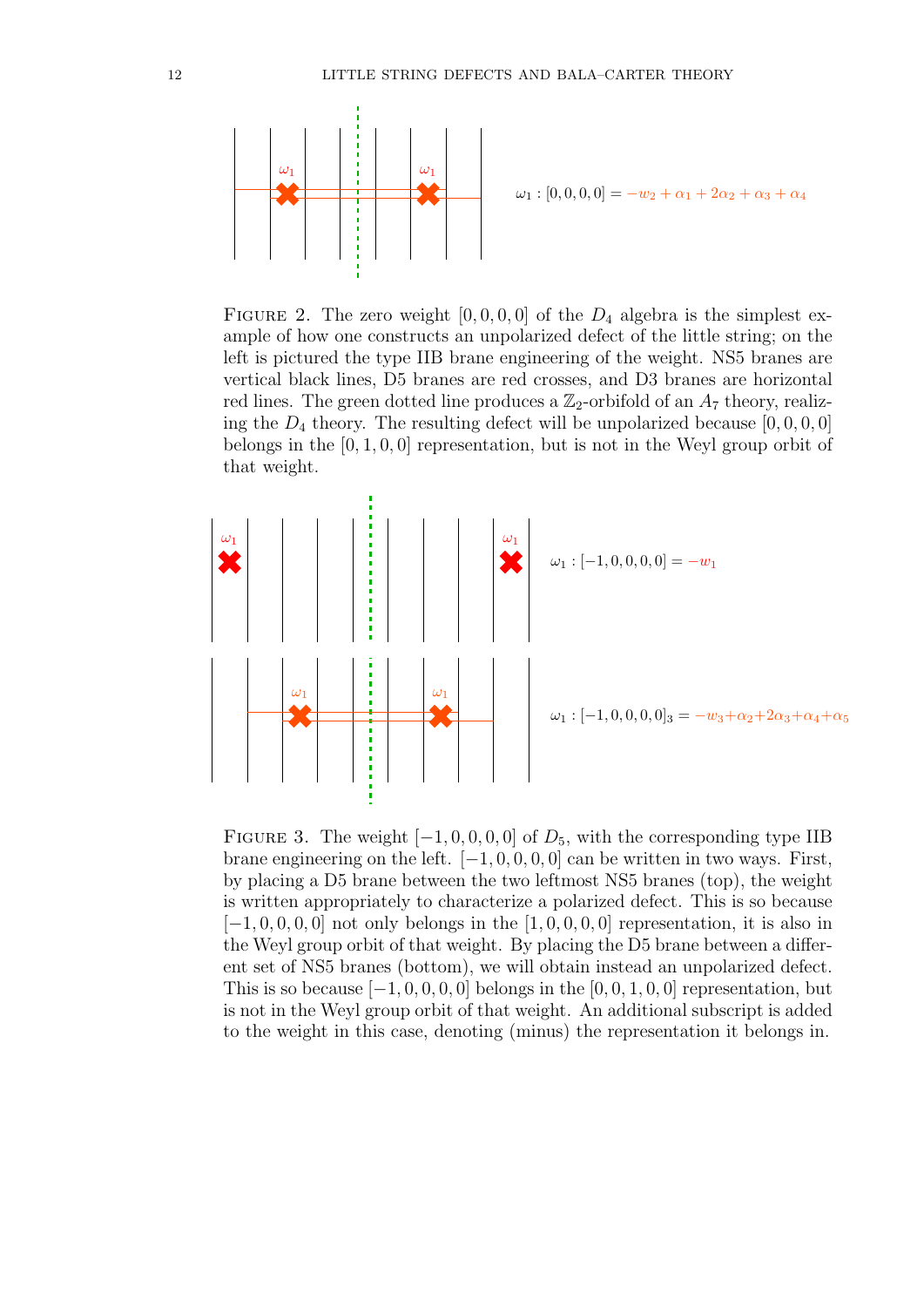Finally, let us note that the labeling of defects we presented also has implications in the context of the triality worked out in [\[27,](#page-50-9) [28,](#page-50-10) [6\]](#page-49-6): the partition function of the  $(2,0)$   $\mathfrak{g} = ADE$ little string on  $\mathcal C$  with polarized brane defects is equal to a q-deformation of the  $\mathfrak g$ -Toda CFT conformal block on  $\mathcal{C}$ , with vertex operators determined by positions and the weights. For unpolarized brane defects, the relation to  $q$ -deformed Toda fails, and other methods have to be used to recover the duality [\[7\]](#page-49-7).

Having reviewed the classification of little string defects and their CFT limit, we now proceed to show that their characterization, along with their organization into two classes, polarized and unpolarized, is precisely the Bala–Carter labeling of nilpotent orbits that appears in mathematics [\[10\]](#page-49-10).

## 3. Bala–Carter Classification

<span id="page-12-0"></span>Defects of the 6d  $(2,0)$  g-type CFT have been studied in the literature [\[4\]](#page-49-4) in terms of nilpotent orbits of the algebra: an element  $X \in \mathfrak{g}$  is called nilpotent if the matrix representing X is nilpotent.<sup>6</sup> If X is nilpotent, every element in the G-adjoint orbit  $\mathcal{O}_X$  is nilpotent – this is called a nilpotent orbit. Nilpotent orbits are directly related to the parabolic subalgebras we have been considering. Indeed, given a parabolic subalgebra with Levi decomposition  $\mathfrak{p} =$  $\mathfrak{l}_\oplus\mathfrak{n}$ , the nilpotent orbit  $\mathcal{O}_\mathfrak{l}$  associated to **p** is the maximal orbit containing a representative  $X \in \mathcal{O}_{\mathfrak{l}}$  for which  $X \in \mathfrak{n}$ .

Many of the interesting properties of nilpotent orbits are related to the existence of a duality map: The *Spaltenstein map* [\[29\]](#page-50-11) sends the set of nilpotent orbits of a simply-laced Lie algebra g to itself, and reorganizes them.

For  $\mathfrak{g} = A_n$ , nilpotent orbits are in one-to-one correspondence with integer partitions of  $n+1$  (or Young diagrams); for  $\mathfrak{g} = D_n$ , they can also be labeled by Young diagrams with 2n boxes that satisfy certain conditions (cf. the textbook [\[30\]](#page-50-12) for more details.) However no such classification in terms of Young diagrams exists for the  $E_n$  algebras.

It proves fruitful instead to ignore Young diagrams altogether and resort to the classification of Bala and Carter [\[10\]](#page-49-10), which is valid for any semi-simple Lie algebra. We will see next that this is the natural language to describe the D3 brane defects in the low energy limit.

<span id="page-12-1"></span>3.1. Bala–Carter Labeling of Nilpotent Orbits. Since there are only finitely many orbits in g, we want to find a convenient way of classifying them. One such classification scheme uses *Levi subalgebras* of  $\mathfrak{g}$ :

Recall that a Levi subalgebra l of g is a subalgebra of g that can be written as:

 $\sqrt[6]{\frac{1}{6}}$  we assume that a fixed faithful representation is chosen for g.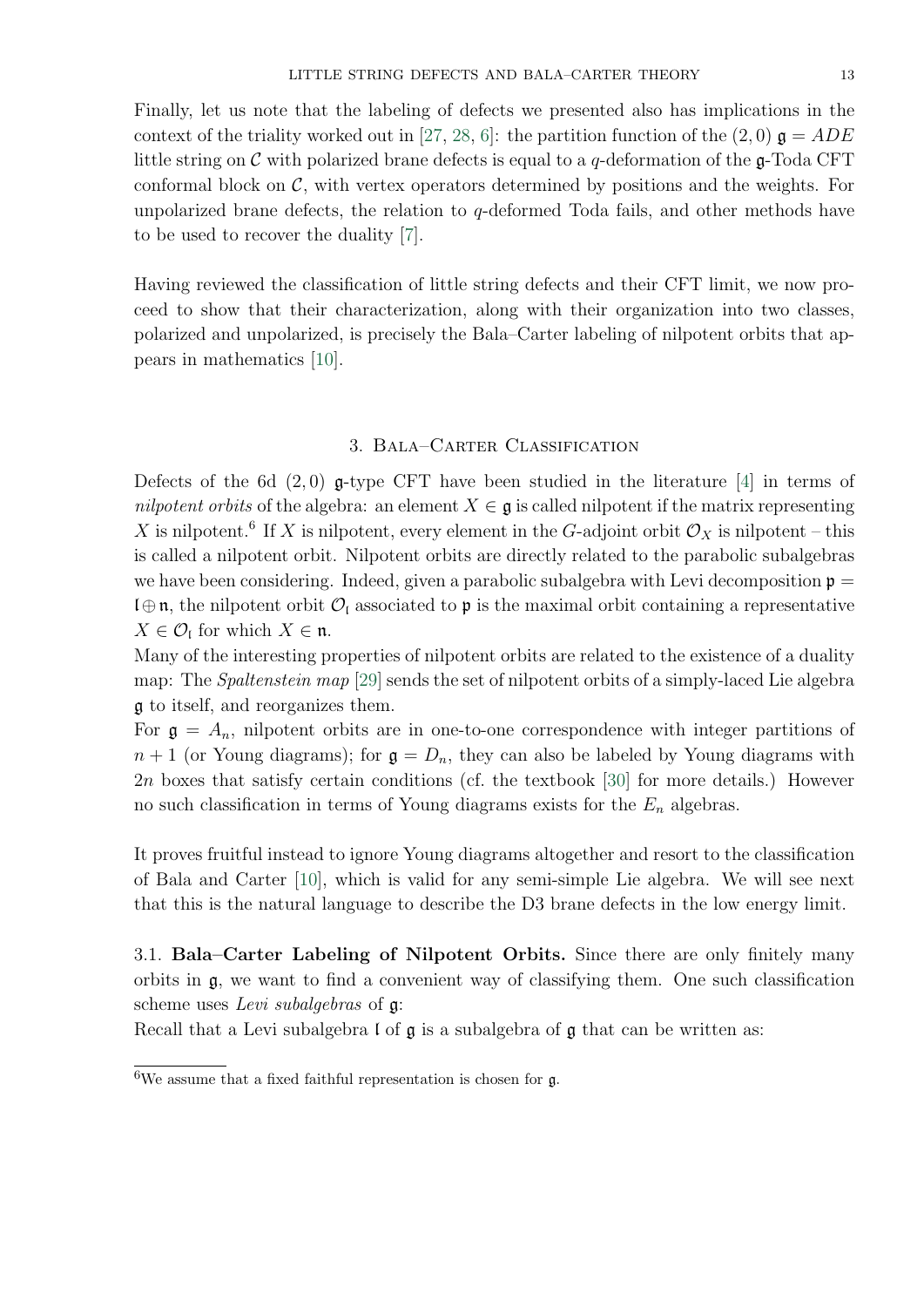$$
\mathfrak{l}=\mathfrak{h}\oplus\bigoplus_{\alpha\in\langle\Theta\rangle}\mathfrak{g}_{\alpha},
$$

where h is a Cartan subalgebra of  $\mathfrak{g}, \Theta$  is an arbitrary subset of the simple roots of  $\mathfrak{g}$ , and  $\mathfrak{g}_{\alpha}$  is the root space associated to a root in the additive closure of  $\Theta$ .

Then, the idea of the Bala–Carter [\[10\]](#page-49-10) classification of nilpotent orbits is to label an orbit  $\mathcal O$ by the smallest Levi subalgebra that contains a representative of  $\mathcal O$ . This is always unique if  $\mathfrak{g} = A_n$ , but for other algebras, two different nilpotent orbits can be associated to the same minimal Levi subalgebra.

In general, the following result holds: A nilpotent orbit  $\mathcal O$  is uniquely specified by a Levi subalgebra  $\mathfrak{l} \subset \mathfrak{g}$  and a certain (distinguished) parabolic subalgebra of [ $\mathfrak{l}, \mathfrak{l}$ ]. These two algebras give the *Bala–Carter label* of  $O$ . A parabolic subalgebra  $\mathfrak{p} = \mathfrak{l}' \oplus \mathfrak{u}$ , with nilradical u and Levi part l' is distinguished if dim  $\mathbf{l}' = \dim (\mathbf{u}/[\mathbf{u}, \mathbf{u}])$ . One such distinguished parabolic subalgebra is the Borel subalgebra of l. The nilpotent orbit associated to it is called the principal nilpotent orbit of l.

Whenever the minimal Levi subalgebra associated to  $\mathcal O$  only contains one distinguished parabolic subalgebra (so when I uniquely specifies  $\mathcal{O}$ ) we call the orbit  $\mathcal O$  polarized. For simplicity of notation, the Bala–Carter label for such an orbit is just l. For an unpolarized orbit, it is given by  $\mathfrak l$  and an additional label  $^7$ .

*Example 3.1.* For  $g = A_3$ , consider the orbit of the element

$$
X = \begin{pmatrix} 0 & 1 & 0 & 0 \\ 0 & 0 & 0 & 0 \\ 0 & 0 & 0 & 1 \\ 0 & 0 & 0 & 0 \end{pmatrix}.
$$

The algebra  $\mathfrak{sl}_4$  has five different (conjugacy classes of) Levi subalgebras, corresponding to the five integer partitions of 4. X itself obviously is an element of the Levi subalgebra  $\mathfrak{l}_{\{\alpha_1,\alpha_3\}}$ :

|                                        |  | $\begin{pmatrix} * & * & 0 & 0 \\ * & * & 0 & 0 \\ 0 & 0 & * & * \\ 0 & 0 & * & * \end{pmatrix}$ |
|----------------------------------------|--|--------------------------------------------------------------------------------------------------|
|                                        |  |                                                                                                  |
| $\mathfrak{l}_{\{\alpha_1,\alpha_3\}}$ |  |                                                                                                  |
|                                        |  |                                                                                                  |
|                                        |  |                                                                                                  |
|                                        |  | $\begin{pmatrix} *&*&0&0\\ *&*&0&0\\ 0&0&*&0\\ 0&0&0&*\end{pmatrix}.$                            |
|                                        |  |                                                                                                  |
| $\mathfrak{l}_{\{\alpha\}}$            |  |                                                                                                  |
|                                        |  |                                                                                                  |
|                                        |  |                                                                                                  |

This algebra contains

<sup>&</sup>lt;sup>7</sup>The additional label specifies the number of simple roots that live in a Levi subalgebra of  $\mathfrak{p}$ .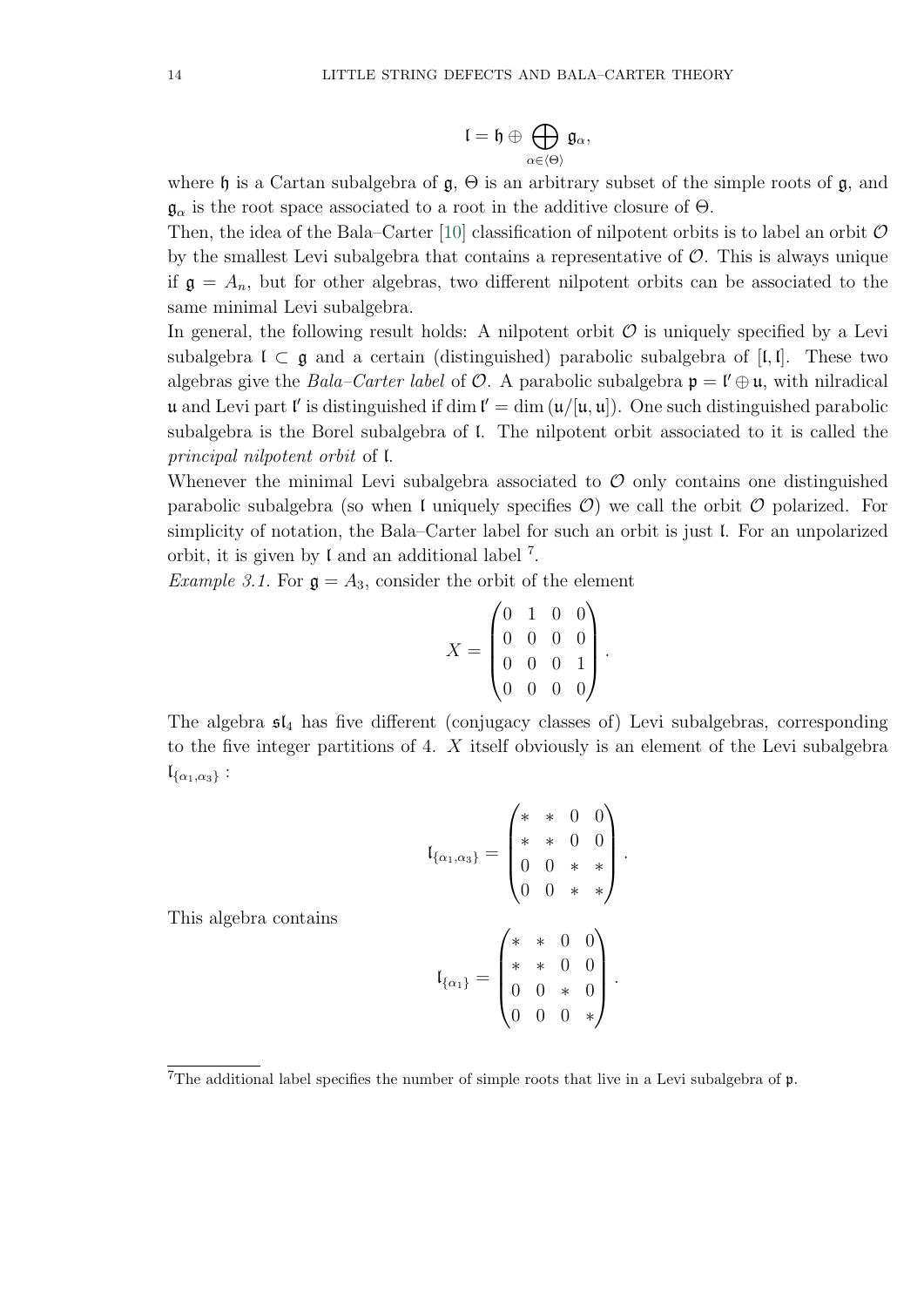Since every element in any conjugacy class of  $\mathfrak{l}_{\{\alpha_1\}}$  has at most one non-trivial Jordan block, X can never be contained in any of them; thus, the orbit of X is associated to  $\mathfrak{l}_{\{\alpha_1,\alpha_3\}}$  and has the Bala–Carter label  $2A_1$ .

<span id="page-14-0"></span>3.2. Physical Origin of Bala–Carter Labels. The relation to the little string defect classification of section [2](#page-4-0) is immediate: since polarized defects of the little string distinguish the parabolic subalgebra  $\mathfrak{p}_{\Theta}$  of  $\mathfrak{g}$  in the CFT limit, we simply identify the set of simple roots  $\Theta$  with the Bala–Carter label of the defect. Namely, the union of all the elements of Θ forms a subquiver of g, which denotes the Bala–Carter label for the defect. The corresponding nilpotent orbit is the principal nilpotent orbit of  $I_{\Theta}$ , defined in the previous section. Equivalently, the Bala–Carter label is given by the union of the simple roots  $\alpha_i$  in the Toda level 1 null state condition:

$$
\vec{\beta} \cdot \vec{\alpha}_i = 0 \quad \forall \vec{\alpha}_i \in \Theta,
$$

for some highest weight state  $|\vec{\beta}\rangle$  of the  $\mathcal{W}(\mathfrak{g})$ -algebra. See figure [4](#page-14-1) below. If the polarized theory  $T^{2d}$  is described by the Bala–Carter label denoting a nilpotent orbit  $\mathcal{O}$ , its Coulomb branch is a resolution of the Spaltenstein dual of  $\mathcal{O}$ .

<span id="page-14-1"></span>

| g                                                   | Bala–Carter Classification and Polarized Little String Defects |                                  |   |   |   |   |
|-----------------------------------------------------|----------------------------------------------------------------|----------------------------------|---|---|---|---|
| $A_3$                                               | $\theta = {\alpha_2, \alpha_3}$                                | $\omega_1 : [1, 0, 0]$           | 1 | 1 |   |   |
| Bala–Carter label: $A_2$                            | $\omega_2 : [-1, 0, 0]$                                        | 2                                |   |   |   |   |
| $D_4$                                               | $\theta = {\alpha_2, \alpha_3, \alpha_4}$                      | $\omega_1 : [1, 0, 0, 0]$        | 2 |   |   |   |
| Bala–Carter label: $A_3$                            | $\omega_2 : [-1, 0, 0, 0, 0]$                                  | 2                                |   |   |   |   |
| $\theta = {\alpha_2, \alpha_3, \alpha_4, \alpha_6}$ | $\omega_1 : [0, 0, 0, 0, -1, 0]$                               | 3                                |   |   |   |   |
| $E_6$                                               | $\theta = {\alpha_2, \alpha_3, \alpha_4, \alpha_6}$            | $\omega_2 : [-1, 0, 0, 0, 1, 0]$ | 3 |   |   |   |
| Bala–Carter label: $D_4$                            | $\omega_3 : [1, 0, 0, 0, 0, 0]$                                | 2                                | 4 | 6 | 5 | 4 |

FIGURE 4. From a distinguished set of weights  $\mathcal{W}_{\mathcal{S}}$  defining a polarized little string defect theory  $T^{2d}$ , one can extract a quiver gauge theory, shown on the right, and a parabolic subalgebra  $\mathfrak{p}_{\Theta}$  in the  $m_s \to \infty$  limit, shown on the left. The set  $\Theta$  defines a Bala–Carter label, also shown in red as a subquiver of  $\mathfrak g$ on the right. Note  $\beta \cdot \vec{\alpha}_i = 0$  for all  $\vec{\alpha}_i \in \Theta$ , which defines a null state at level 1 in g-Toda.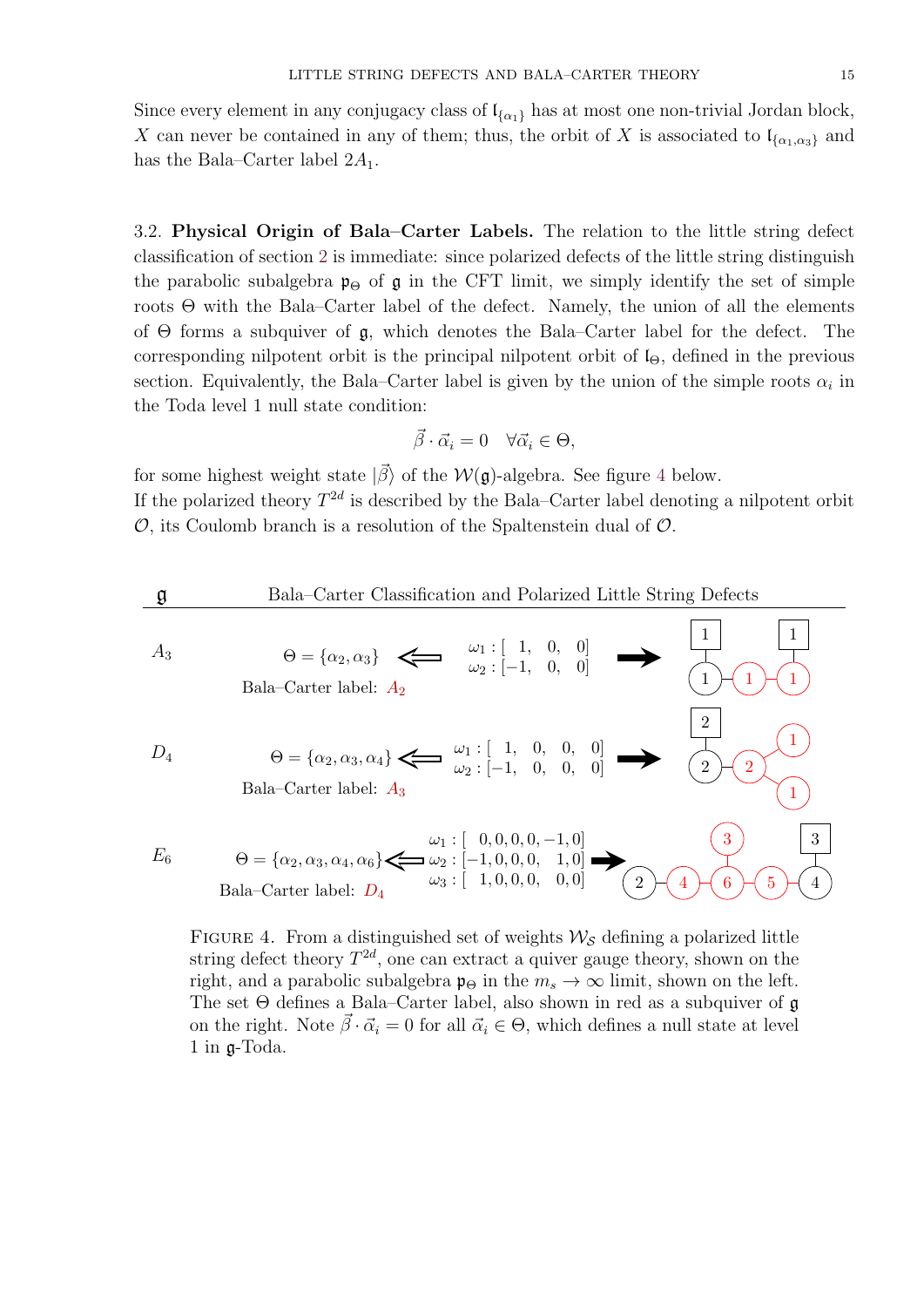<span id="page-15-0"></span>

FIGURE 5. From a distinguished set of weights  $\mathcal{W}_{\mathcal{S}}$  defining an unpolarized little string defect theory  $T^{2d}$ , one can extract a quiver gauge theory, shown on the right, but no parabolic subalgebra  $\mathfrak{p}_{\Theta}$  in the  $m_s \to \infty$  limit, as shown on the left. We added a subscript denoting which representation the weights  $\omega_i$  belong in to fully specify the Bala–Carter label. The additional simple root data of the Bala–Carter label is written as  $a_i$ , where i is a number of simple roots.

Concerning unpolarized defects of the little string, recall that they are characterized as follows: either  $\mathcal{W}_S$  is the set containing the zero weight  $\omega = [0, 0, \ldots, 0]$  only (possibly multiple times), or  $\mathcal{W}_{\mathcal{S}}$  contains a nonzero weight  $\omega$  in the representation generated by (minus) a fundamental weight  $-w_a$  without being in the Weyl orbit of  $-w_a$ .

Either way, additional data is needed to characterize such defects: in the end, it is sufficient to specify the representation  $\omega$  belongs in. This prescription is in one-to-one correspondence with specifying a set of additional simple roots next to the Bala–Carter label of a nonprincipal nilpotent orbit, as we explained in section [3.1.](#page-12-1) To our knowledge, this extra simple root label unfortunately does not have a nice geometric interpretation for the defect. See figure [5](#page-15-0) for examples.

At any rate, note that an unpolarized defect will still satisfy the relation

$$
\vec{\beta} \cdot \vec{\alpha}_i = 0 \quad \forall \vec{\alpha}_i \in \Theta,
$$

for some subset of positive simple roots  $\Theta$ , with  $\vec{\beta} = \sum_{i=1}^{\vert W_S \vert} \beta_i \omega_i$ . This is the same level 1 null state condition of g-type Toda satisfied by polarized defects. There is however one crucial difference: the above constraint is no longer sufficient to characterize the defect, and one should specify the representation each  $\omega_i$  belongs in.

*Example 3.2.* In the case of the single zero weight  $\omega = [0, 0, \ldots, 0]$ , we get  $\vec{\beta} = 0$  and the null state condition is of course trivially satisfied; however, one should also specify which representation the weight  $\omega$  is taken in, since for a given algebra  $\mathfrak{g}, \omega$  belongs in general to many representations. This corresponds to specifying additional simple roots next to the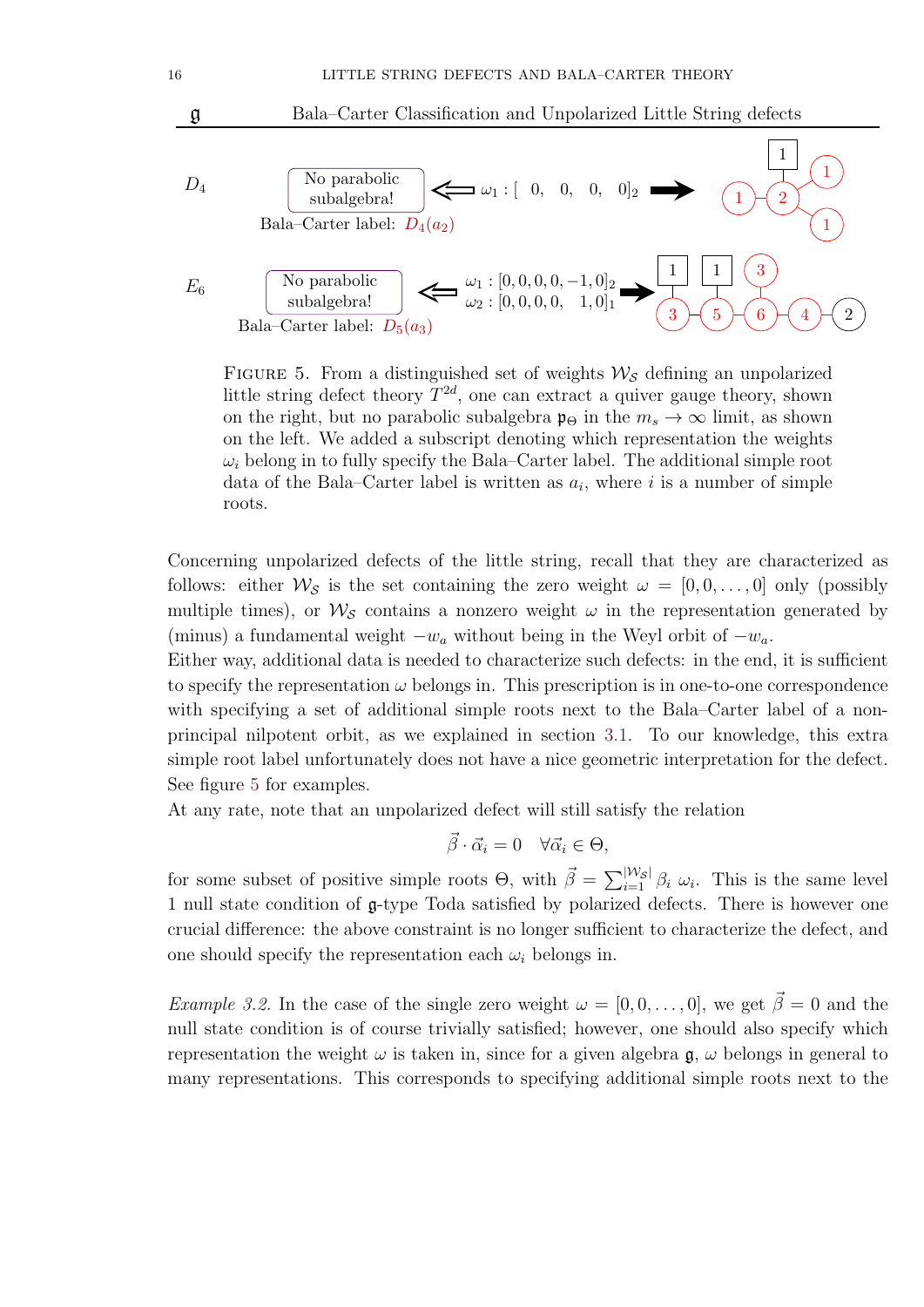Bala–Carter label  $\mathfrak{g}$ . Note the Bala–Carter label  $\mathfrak{g}$  without any extra simple roots specified denotes the trivial nilpotent orbit, that is to say the absence of a defect.

In this way, one derives the full Bala–Carter classification of nilpotent orbits simply from a distinguished set  $\mathcal{W}_{\mathcal{S}}$  of weights defining a little string defect. It would be interesting to extend the analysis to the non-simply laced semi-simple Lie algebras, for which a Bala– Carter classification is also available. We leave the study of these defects to future work.

# 4. Weighted Dynkin Diagrams

<span id="page-16-0"></span>There is yet another way to classify nilpotent orbits of  $\mathfrak{g}$ , known as the so-called *weighted* Dynkin diagrams. We now show how to derive them.

<span id="page-16-1"></span>4.1. Mathematical construction. Weighted Dynkin diagrams are vectors of integers  $r_i \in \{0, 1, 2\}$ , where  $i = 1, \ldots, r$  kg; thus, we get one number for each node in the Dynkin diagram of  $\mathfrak g$ . We can associate such a vector to each nilpotent orbit of  $\mathfrak g$ , and each nilpotent orbit has a unique weighted Dynkin diagram. Note, however, that not all such labellings of the Dynkin diagram also have a nilpotent orbit corresponding to it.

To construct such a weighted Dynkin diagram, we use the following theorem by Jacobson and Morozov [\[31\]](#page-50-13).

Remember that  $\mathfrak{sl}_2$  is the algebra generated by  $X, Y$  and H with the relations

$$
[H, X] = 2X, \t [H, Y] = -2Y, \t [X, Y] = H.
$$
\n(4.14)

Every nilpotent orbit in g arises as the orbit of the image of X in an embedding  $\rho : \mathfrak{sl}_2 \to \mathfrak{g}$ . In other words, for any embedding  $\rho : \mathfrak{sl}_2 \to \mathfrak{g}$ , the element  $\rho(X)$  always is a nilpotent element of g. The Jacobson–Morozov theorem tells us that any nilpotent orbit uniquely arises (up to conjugation) as the orbit of such an element.

This means in particular that any nilpotent orbit also determines an element  $\rho(H)$ , which is semi-simple (we assume it to be diagonal). For simplicity, we'll just write  $\rho(H)$  as H. The (diagonal) entries of  $H$  are always integers, and allow us to read off the weighted Dynkin diagram; the entry of the *i*-th node is defined to be  $r_i = \alpha_i(H)$ , where  $\alpha_i$  is the *i*-th simple root of g. It turns out that these numbers are always 0, 1 or 2.

Example 4.1. We illustrate the above construction for the nilpotent orbit of

$$
X = \begin{pmatrix} 0 & 1 & 0 & 0 \\ 0 & 0 & 0 & 0 \\ 0 & 0 & 0 & 1 \\ 0 & 0 & 0 & 0 \end{pmatrix}
$$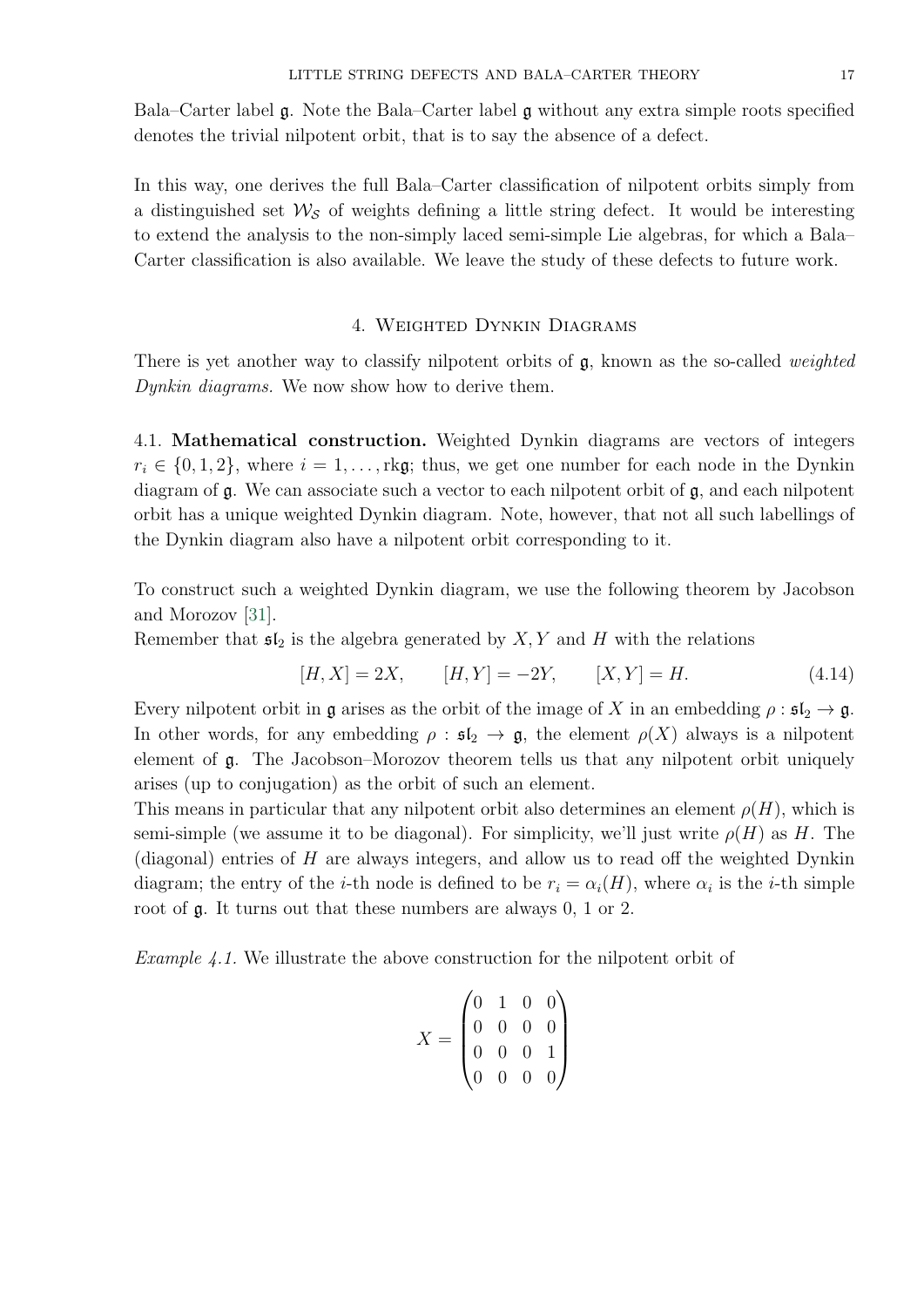in  $\mathfrak{sl}_4$ . One first constructs H; we won't do this explicitly here (see [\[30\]](#page-50-12) for details), but the result is

$$
H = \begin{pmatrix} 1 & 0 & 0 & 0 \\ 0 & -1 & 0 & 0 \\ 0 & 0 & 1 & 0 \\ 0 & 0 & 0 & -1 \end{pmatrix}.
$$

The next step is to reorder the elements in the diagonal of  $H$  in a monotonically decreasing order. The quadruple we get is  $(h_1, h_2, h_3, h_4) = (1, 1, -1, -1)$ .

The nodes of the Dynkin diagram are labelled by the consecutive differences of these numbers, so  $r_i = h_i - h_{i+1}$ . This gives us  $(r_1, r_2, r_3) = (0, 2, 0)$ . So the weighted Dynkin diagram in this example looks as follows:

$$
0-2-0
$$

One can generalize the above construction to all semi-simple Lie algebras, with minor modifications.

<span id="page-17-0"></span>4.2. From Weighted Dynkin Diagrams to Little String Defects. We make the following observations:

All weighted Dynkin diagrams can be interpreted as physical quiver theories: the label on each node of the weighted Dynkin diagram should be understood as the rank of a flavor symmetry group in a quiver. The quivers one reads in this way are always superconformal (in a 4d sense), and the flavor symmetry on each node is either nothing, a  $U(1)$  group, or a  $U(2)$  group. For instance, the full puncture, or maximal nilpotent orbit, denoted by the weighted Dynkin diagram  $(2, 2, \ldots, 2, 2)$ , can be understood as a quiver gauge theory with a  $U(2)$  flavor attached to each node, for all semi-simple Lie algebras (see also [\[32\]](#page-50-14)). Pushing this idea further, we find, surprisingly, that these quivers are little string defect theories  $T^{2d}$ , at finite  $m_s$ .

In the case of  $\mathfrak{g} = A_n$ , this correspondence between weighted Dynkin diagrams and defect theories  $T^{2d}$  can be made explicit. Indeed, all  $A_n$  weighted Dynkin diagrams are invariant under the  $\mathbb{Z}_2$  outer automorphism action of the algebra; in other words, the quivers are all symmetric. For low dimensional defects, these quivers are precisely the little string quivers  $T^{2d}$  studied in this note. For instance, consider the simple puncture of  $A_n$ , generated by the set of weights  $\mathcal{W}_{\mathcal{S}} = \{ [1, 0, \ldots, 0], [-1, 0, \ldots, 0] \}$ , with Bala-Carter label  $A_{n-1}$ ; the weighted Dynkin diagram with this Bala-Carter label can be shown to be  $(1, 0, \ldots, 0, 1)$ , in standard notation. This is precisely the little string quiver  $T^{2d}$  for the simple puncture! It has a  $U(1)$  flavor symmetry on the first node, and a  $U(1)$  flavor symmetry on the last node, as it should. See figure [6.](#page-18-0)

Many of the little string quivers  $T^{2d}$  of  $A_n$ , however, are not weighted Dynkin diagrams. They are the quivers not invariant under  $\mathbb{Z}_2$  reflection. We claim that such theories  $T^{2d}$  can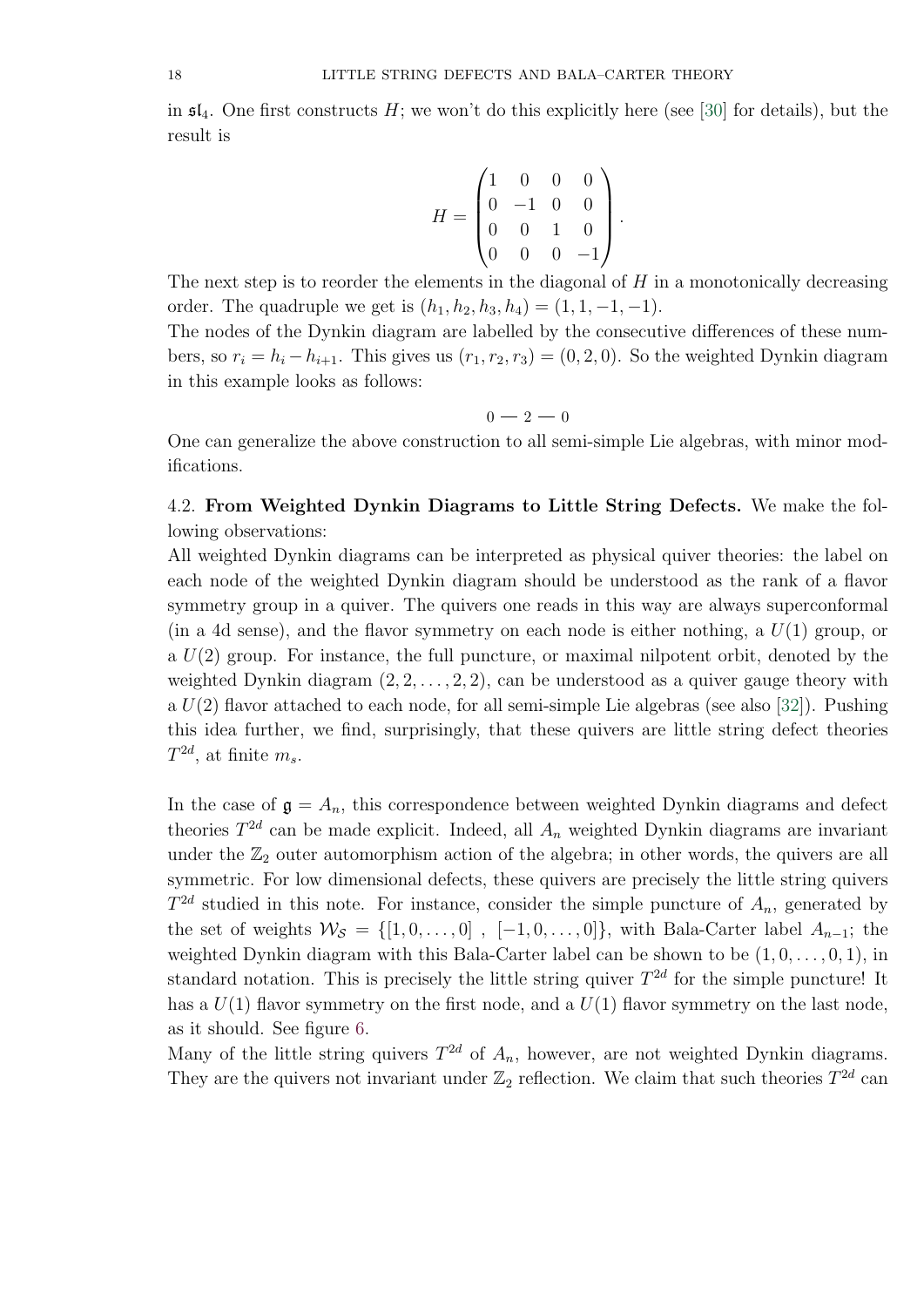<span id="page-18-0"></span>

FIGURE 6. Either directly, or after flowing on the Higgs branch by Hanany-Witten transition to symmetrize the theories  $T^{2d}$ , the little string quivers (left) are precisely the weighted Dynkin diagrams of g (right); the integers 0, 1, 2 then get an interpretation as flavor symmetry ranks. Shown above is the case  $\mathfrak{g} = A_4$ .

however uniquely be turned into the correct weighted Dynkin diagrams, by moving on the Higgs branch of the theories.

Such a flow on the Higgs branch translates to a weight addition procedure in the algebra: this uses the fact that a weight in a fundamental representation can always be written as the sum of new weights in possibly different fundamental representations. Each of them should be in the orbit of some fundamental weight (possibly different orbits), while obeying the rule that no subset adds up to zero. In the context of brane engineering, this weight addition procedure agrees with what is referred to as Hanany–Witten transitions [\[33\]](#page-50-15). See [\[7\]](#page-49-7) for details, and figure [7](#page-19-0) below for an example.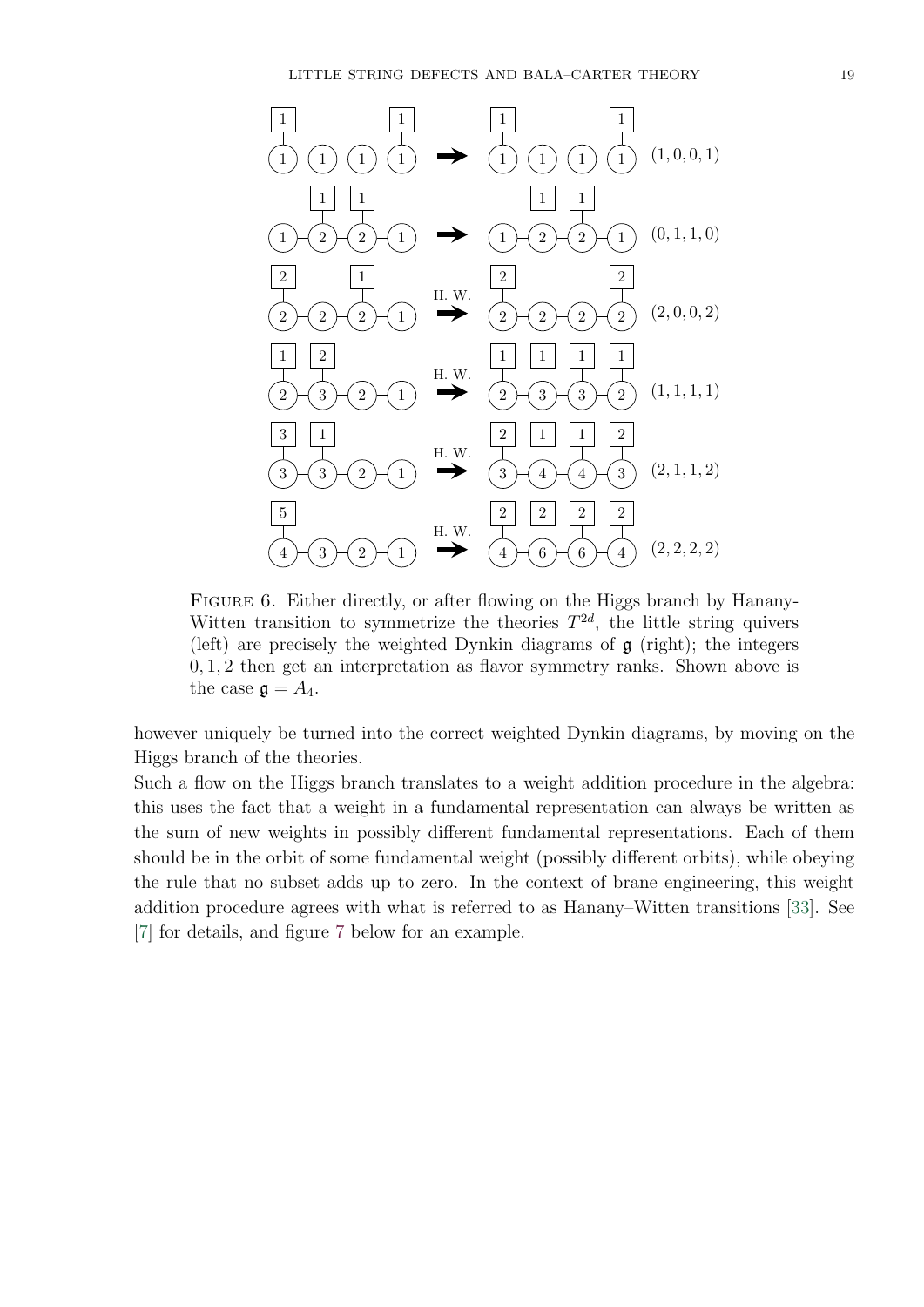<span id="page-19-0"></span>

FIGURE 7. Writing a weight in a fundamental representation of  $\mathfrak g$  as a sum of several weights in (possibly different) fundamental representations corresponds to flowing on the Higgs branch of  $T^{2d}$ . In the context of brane engineering, when  $\mathfrak{g} = A_n$ , this is the familiar Hanany–Witten transition [\[33\]](#page-50-15). In this example, we rewrite  $[0, -1, 0]$  as the sum  $[-1, 0, 0] + [1, -1, 0]$ . As a result, the extra Coulomb parameter  $\alpha_1$  on the right is frozen to the value of the mass parameters denoted by  $\omega_2'$  (and  $\omega_2'$ ).

<span id="page-19-1"></span>

FIGURE 8. An example of how one symmetrizes a little string quiver of  $A_n$ using Hanany-Witten transitions, to end up with a weighted Dynkin diagram. The Coulomb parameters in red are frozen, and therefore do not increase the Coulomb branch dimension. In this example, no matter what the details of the transition are, the resulting symmetric quiver is always  $(2,2,2,2)$ , the full puncture. Note some of the masses are equal to each other in the resulting quiver, as they should after Higgs flow.

Then, it turns out that all  $A_n$  little string quivers that are not symmetric under  $\mathbb{Z}_2$  reflection can be uniquely written after Higgs flow as weighted Dynkin diagrams with correct Bala– Carter label. For instance, one can show that the full puncture of  $A_n$ , with Bala–Carter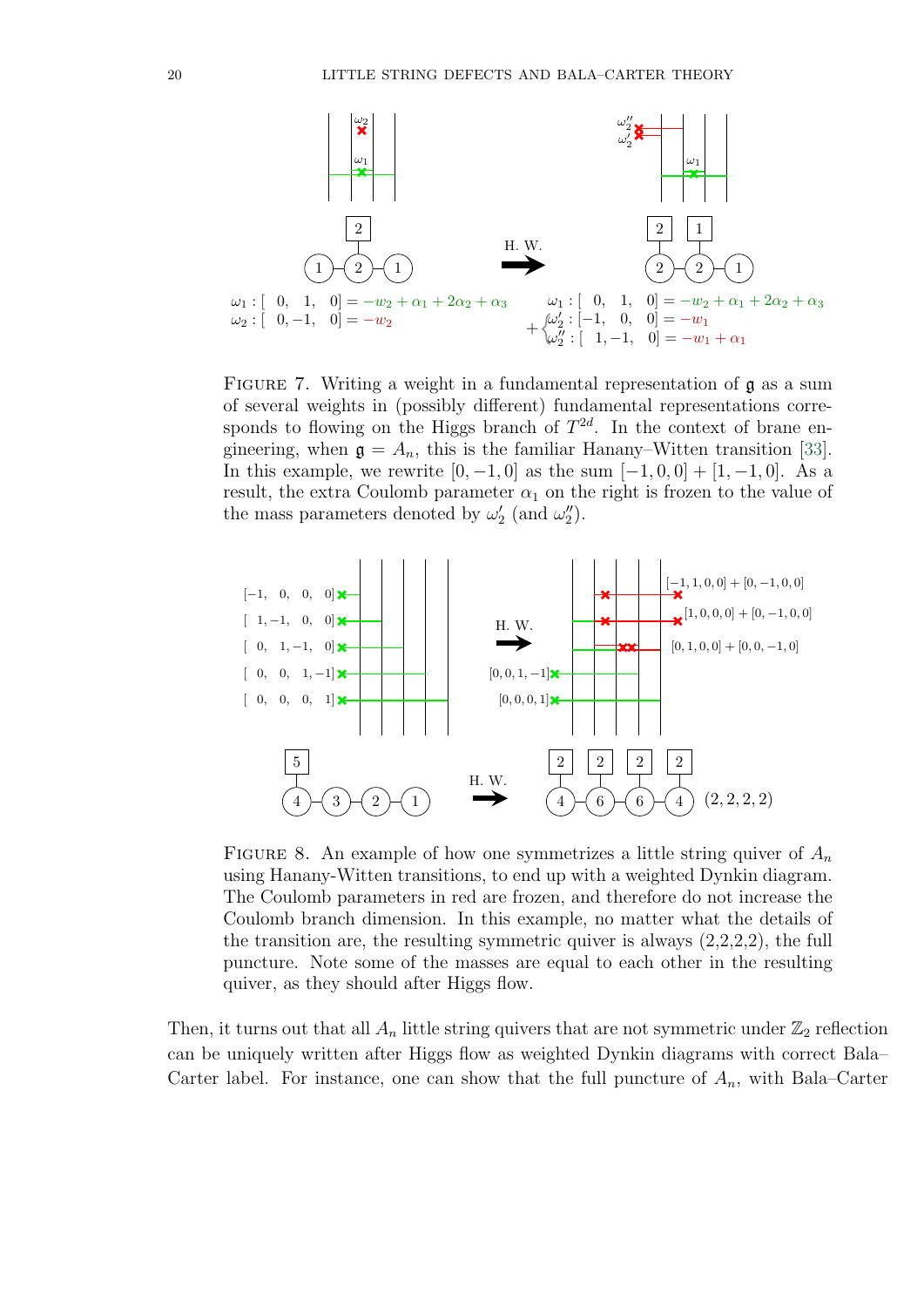label  $\emptyset$ , can be symmetrized uniquely to give the weighted Dynkin diagram  $(2, 2, \ldots, 2, 2)$ . See figure [8.](#page-19-1)

This map between little string quivers and weighted Dynkin diagrams is one-to-one for  $\mathfrak{g} = A_n$ , but many-to-one for the other algebras, as a large number of different little string quivers typically describe one and the same defect in those cases. Nevertheless, the map always exists.

We now come to another result about weighted Dynkin diagrams, motivated by their apparent connection to little string defects we have pointed out: the dimension of a nilpotent orbit can be easily computed from its weighted Dynkin diagram.

<span id="page-20-0"></span>4.3. Dimension Formula. Recall that the "flavor symmetry rank" of a weighted Dynkin diagram never exceeds 2 (as the flavor symmetry is always a product of  $U(1)$  and  $U(2)$ ) groups only). This is a claim about the hypermultiplets of the quiver theory. There exists a "vector multiplet" counterpart to this statement, which is given by the following mathematical statement:

We interpret the weighted Dynkin diagram of a nilpotent orbit  $\mathcal O$  as a weight  $\omega$ , written down in the Dynkin basis. We then compute the sum of the inner products of all the positive roots of g with this weight. This gives a vector of non-negative integers. Truncating the entries of this vector at 2 and taking the sum of the entries gives the (real) dimension of  $\mathcal{O}$ .

This result can be derived from the following dimension formula for nilpotent orbits<sup>8</sup> (cf. for instance [\[30\]](#page-50-12)):

<span id="page-20-2"></span>
$$
\dim \mathcal{O} = \dim \mathfrak{g} - \dim \mathfrak{g}_0 - \dim \mathfrak{g}_1,\tag{4.15}
$$

where

<span id="page-20-1"></span>
$$
\mathfrak{g}_i = \{ Z \in \mathfrak{g} | [H, Z] = i \cdot Z \},\tag{4.16}
$$

and where H is the semisimple element in the  $\mathfrak{sl}_2$  triple corresponding to  $\mathcal{O}$ . Note that whenever  $Z \in \mathfrak{g}_{\beta}$  for a root  $\beta$ ,  $[H, Z] = \beta(H)Z$ . So

$$
\mathfrak{g}_i = \bigoplus_{\substack{\beta \in \Phi, \\ \beta(H)=i}} \mathfrak{g}_{\beta}.
$$

On the other hand, if g is simply laced, then the inner product of the weighted Dynkin diagram weight  $\omega$  with a root  $\beta$  is just

$$
\left\langle \sum_{i=1}^n \alpha_i(H)\omega_i, \beta \right\rangle = \sum_{i=1}^n \alpha_i(H)\langle \omega_i, \beta \rangle = \beta(H),
$$

<sup>8</sup>We thank Axel Kleinschmidt for pointing out this proof to us.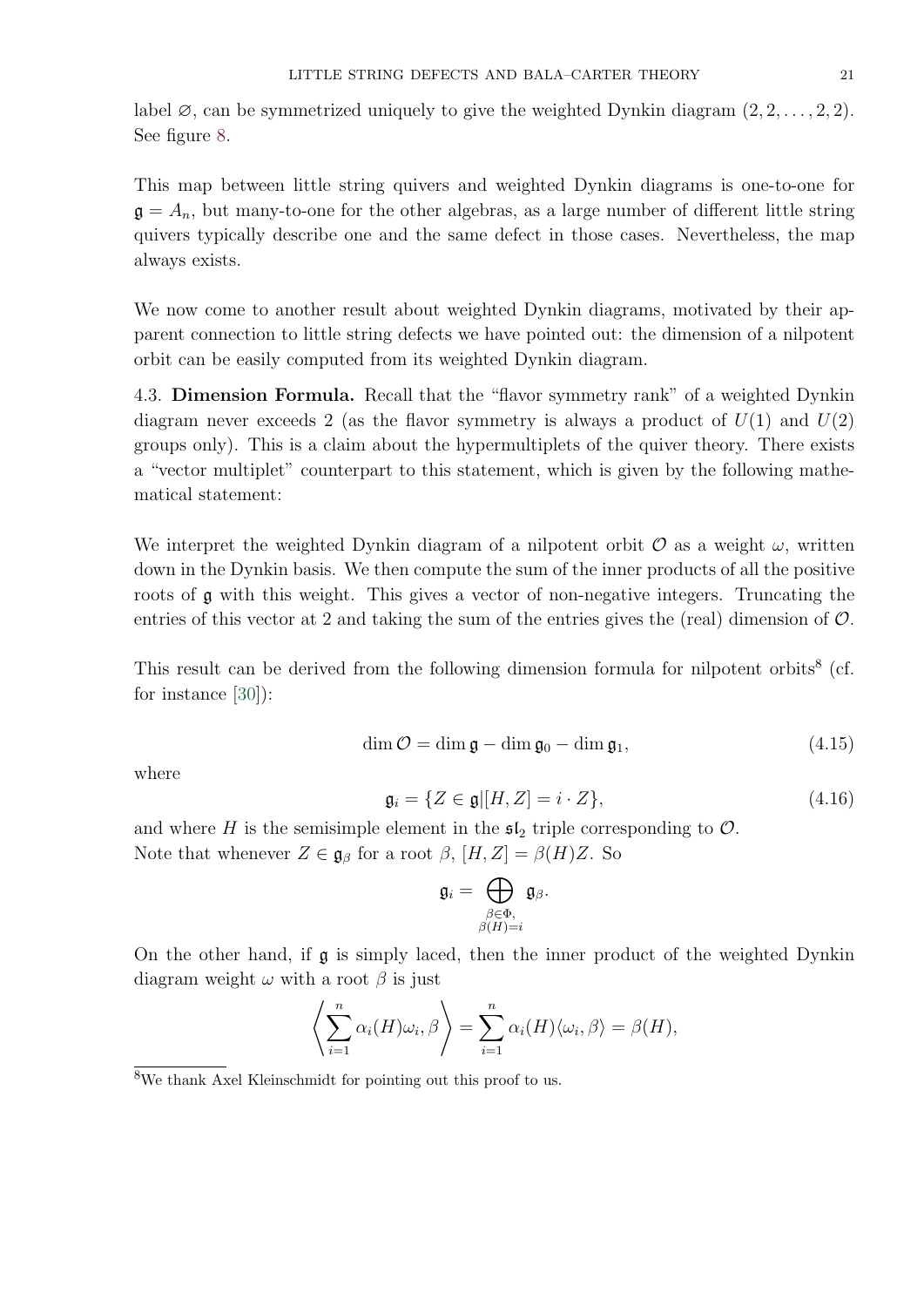where  $\alpha_i$  and  $\omega_i$  are the simple roots and fundamental weights of  $\mathfrak{g}$ , respectively. Thus, if g is simply laced, the above inner products just give us the grading [4.16.](#page-20-1) The prescription we give is therefore equivalent to the dimension formula [4.15;](#page-20-2) namely,

$$
\dim(\mathfrak{g}_1) + 2\sum_{i\geq 2} \dim(\mathfrak{g}_i) = \dim(\mathfrak{g}_1) + \sum_{i\geq 2} \dim(\mathfrak{g}_i) + \sum_{i\leq -2} \dim(\mathfrak{g}_i)
$$
  
= 
$$
\dim(\mathfrak{g}_1) + \dim(\mathfrak{g}) - \sum_{-1\leq i\leq 1} \dim(\mathfrak{g}_i)
$$
  
= 
$$
\dim(\mathfrak{g}_1) + \dim(\mathfrak{g}) - 2\dim(\mathfrak{g}_1) - \dim(\mathfrak{g}_0)
$$
  
= 
$$
\dim(\mathfrak{g}) - \dim(\mathfrak{g}_0) - \dim(\mathfrak{g}_1).
$$
 (4.17)

*Example 4.2.* Let us take the example of the weighted Dynkin diagram  $(2,1,1,2)$  in the algebra  $\mathfrak{g} = A_4$ . We write  $\omega = [2, 1, 1, 2]$  as a weight in Dynkin basis. The positive roots  $\Phi^+$  of  $A_4$  are

$$
(h_1 - h_5, h_2 - h_5, h_1 - h_4, h_2 - h_4, h_3 - h_5, h_1 - h_3, h_2 - h_3, h_3 - h_4, h_4 - h_5, h_1 - h_2)
$$

Calculating the inner product of all of these positive roots with  $\omega$  gives the numbers

$$
\langle \Phi^+, \omega \rangle = (6, 4, 4, 2, 3, 3, 1, 1, 2, 2).
$$

Truncating at multiplicity 2, the sum of the inner products is  $2 \times 8 + 1 \times 2 = 18$ , which is indeed the dimension of the nilpotent orbit denoted by the diagram (2, 1, 1, 2).

Note that the theories  $T^{2d}$  we have been studying can be interpreted as 3d  $\mathcal{N}=4$  theories. It is then interesting to compare this formula to the dimension of the Coulomb branch of a 3d  $\mathcal{N} = 4$  quiver theory [\[34\]](#page-50-16), which is given by a slice in the affine Grassmannian [\[35\]](#page-50-17). In that setup, the dimension can be calculated by the exact same procedure, coming from a monopole formula [\[36\]](#page-50-18), but without truncating the inner products at the value 2. For conformal theories, this is simply the sum of the ranks of the gauge groups.

Lastly, we want to emphasize that the above formula we gave does not compute the Coulomb branch dimension of the defect theory  $T_{m_s \to \infty}^{2d}$  denoted by the weighted Dynkin diagram. Instead, the Coulomb branch dimension is given by the dimension of the diagram's image under the Spaltenstein map. Note that not all nilpotent orbits are in the image of the Spaltenstein map, so in many cases, it is unclear what the physical interpretation of the dimension formula should be.

# <span id="page-21-0"></span>**ACKNOWLEDGMENTS**

We want to thank Mina Aganagic, Tudor Dimofte, Jacques Distler, Ori Ganor, Amihay Hanany, Alex Takeda, Yuji Tachikawa and Michael Viscardi for helpful discussions and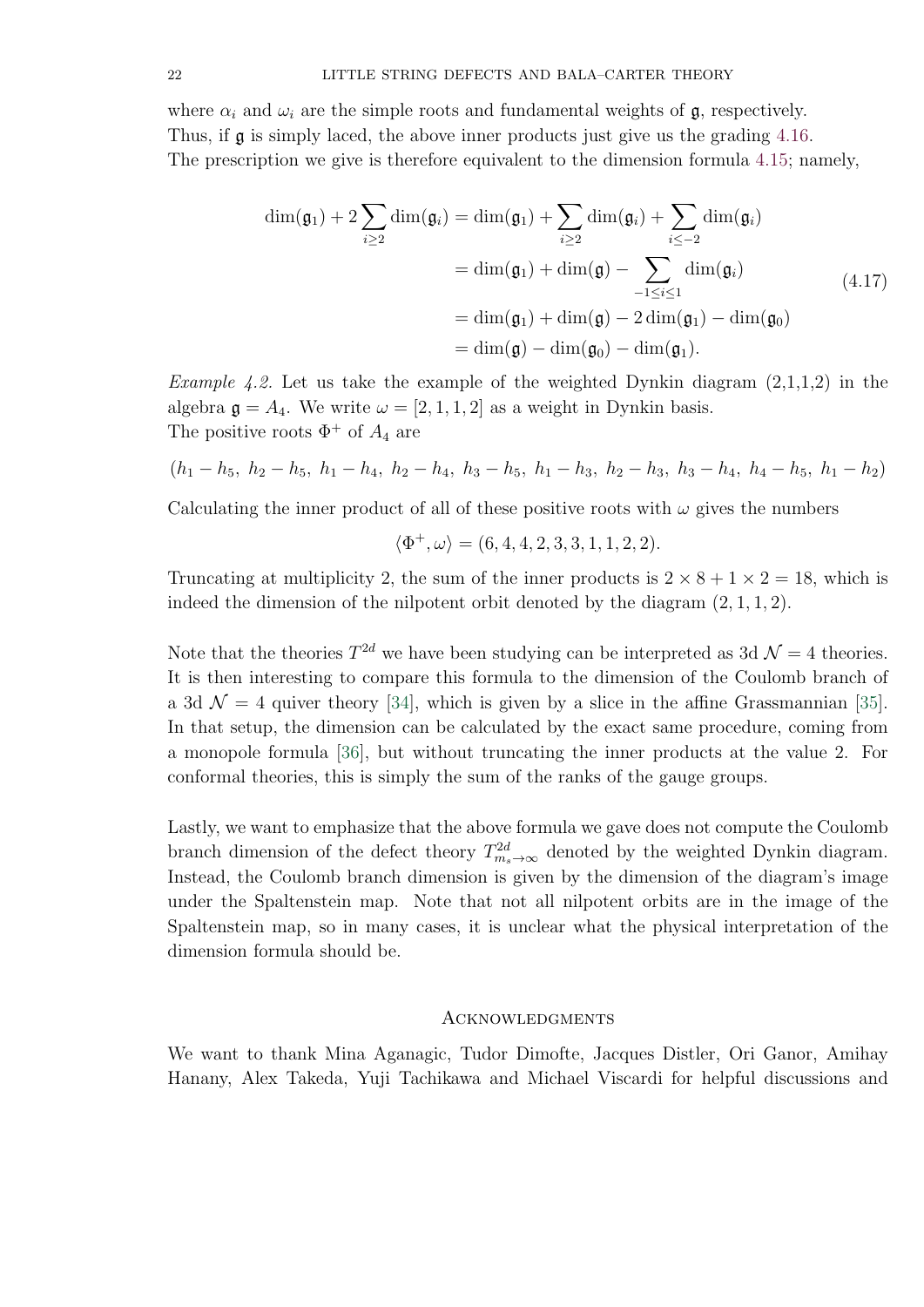The research of N. H. and C. S. is supported in part by the Berkeley Center for Theoretical Physics, by the National Science Foundation (award PHY-1521446) and by the US Department of Energy under Contract DE-AC02-05CH11231.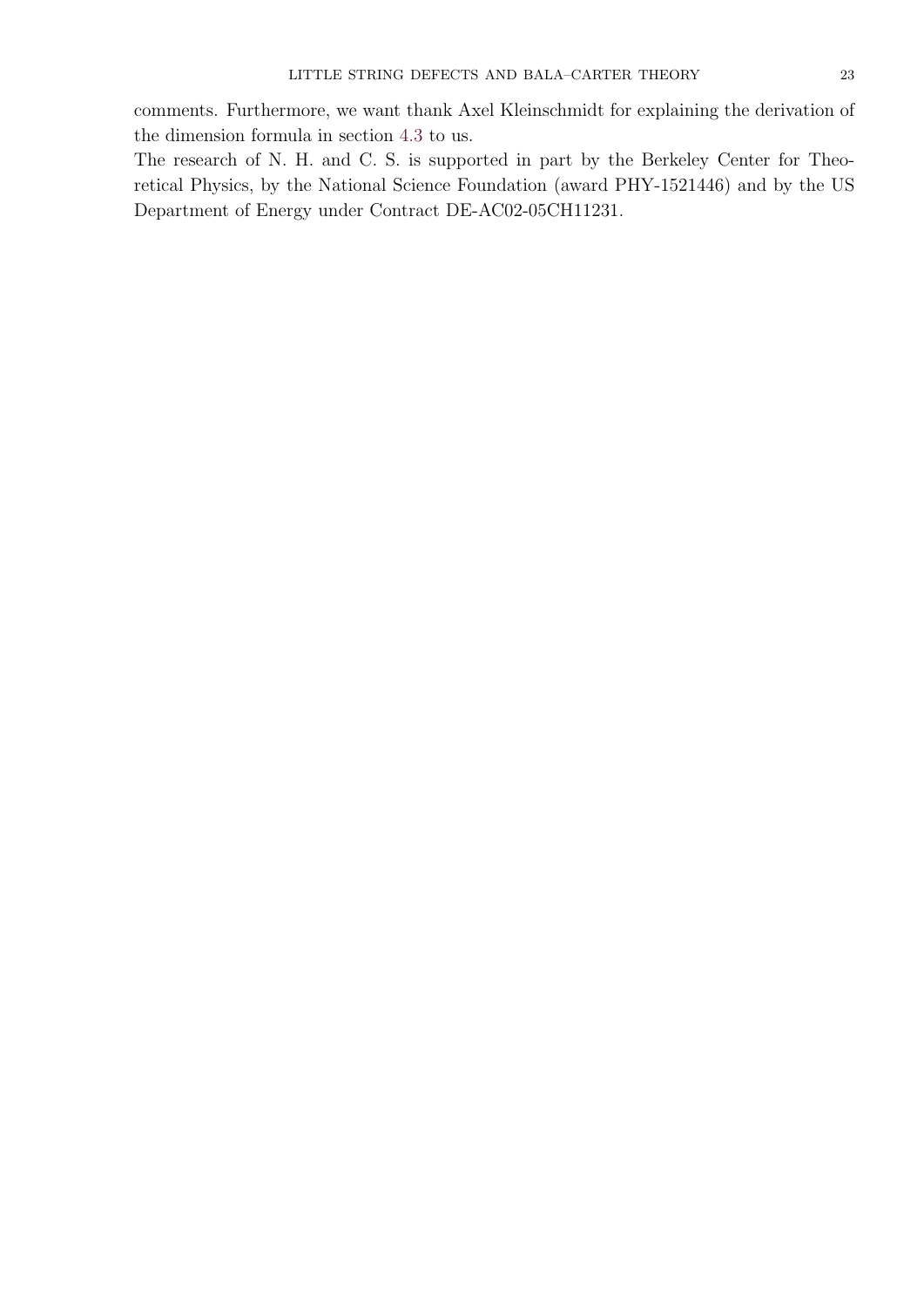# Appendix A.  $E_n$  little string defects

As an application of the Bala–Carter classification, we now present a table of the defects of the  $E_n$  little string. Unpolarized defects are shaded in yellow. For each defect type, we give a set  $\mathcal{W}_{\mathcal{S}}$  of weights, along with the low energy 2d quiver gauge theory  $T^{2d}$  on the D3 branes that results from it. The Bala–Carter label that designates the nilpotent orbit in the CFT limit  $m_s \to \infty$  is written in the left column. Each set  $\mathcal{W}_{\mathcal{S}}$  is a distinguished set, in the sense of section [2;](#page-4-2) in particular, the weights  $\omega_i$  of  $\mathcal{W}_{\mathcal{S}}$  satisfy

$$
\vec{\beta} \cdot \vec{\alpha}_i = 0 \quad \forall \vec{\alpha}_i \in \Theta,
$$

with  $\vec{\beta}$  defects, <sup>a</sup> subscript is added to the weights, specifying the representation they are taken in. This corresponds to <sup>g</sup>iving the  $\vec{\beta} = \sum_{i=1}^{\lvert \mathcal{W}_{\mathcal{S}} \rvert} \beta_i \omega_i$ . This constraint has an interpretation as a level 1 null state condition of g-Toda. For unpolarized additional simple root label  $a_i$  in the Bala–Carter picture. For polarized defects, no subscript is needed for the weights.

The dual orbit is the orbit describing the Coulomb branch of  $T_{m_s\to\infty}^{2d}$ ; for polarized defects, this is given by the Spaltenstein dual of the Bala–Carter label. For unpolarized defects, these dual orbits had to be conjectured based on other approaches, such as dimension counting. The dimension of this dual orbit describing the Coulomb branch is given by d.

Note the quivers are either literally the weighted Dynkin diagrams as <sup>g</sup>iven in the literature, or are quivers that can be made to be weighted Dynkin diagrams after Higgs flow.

TABLE 2. Results for  $E_6$ 

<span id="page-23-0"></span>

| Orbit | $\Theta$ | Weights                                                                                          | Quiver                                                   | Dual orbit $d$ |
|-------|----------|--------------------------------------------------------------------------------------------------|----------------------------------------------------------|----------------|
|       |          | $[0, 0, 0, 0, 0, -1]$<br>$[-1, 0, 0, 0, -1, 1]$<br>$[1, 0, 0, -1, 0, 1]$                         |                                                          |                |
|       | Ø        | $[0, -1, 0, 0, 1, 1]$<br>$[0, 1, -1, 1, 0, 0]$<br>$[0, 0, 1, 0, 0, -1]$<br>$[0, 0, 0, 0, 0, -1]$ | 14<br>$\overline{7}$<br>$\overline{ }$<br>21<br>14<br>14 | $E_6$<br>72    |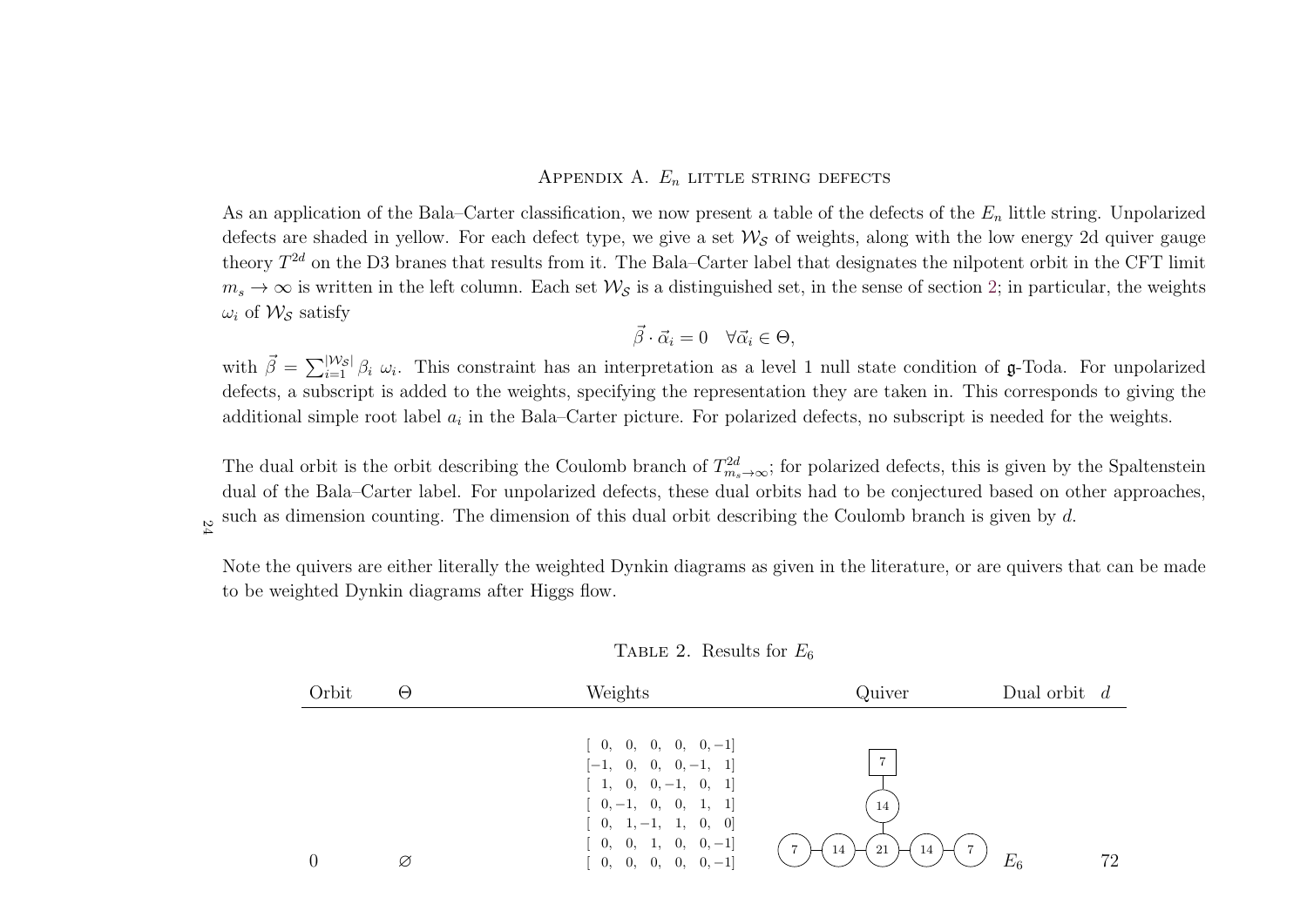TABLE 2. Results for  $E_6$ 

| Orbit  | $\Theta$                           | Weights                                                                                                                                                                                                                                                                   | Quiver                                                                                                                | Dual orbit $d$ |    |
|--------|------------------------------------|---------------------------------------------------------------------------------------------------------------------------------------------------------------------------------------------------------------------------------------------------------------------------|-----------------------------------------------------------------------------------------------------------------------|----------------|----|
| $A_1$  | $\{\alpha_1\}$                     | $[0, 0, 0, 0, -1, 0]$<br>$[0, 0, 0, -1, 1, 0]$<br>$0, 1, 0, -1, 0, 0]$<br>$0,\quad 0,\quad 0,\quad 1,\quad 0,\, -1]$<br>$\left[\begin{array}{cccc} 0, & 0, -1, & 1, & 0, & 1\end{array}\right]$<br>$[0, -1, 1, 0, 0, 0]$                                                  | $6\phantom{.0}$<br>6<br>$12\,$<br>$8\,$<br>8<br>10                                                                    | $E_6(a_1)$     | 70 |
| $2A_1$ | $\{\alpha_1,\alpha_3\}$            | $[0, 0, 0, 1, -1, -1]$<br>$[0, 0, 0, 0, 1, -1]$<br>$\left[\begin{array}{cccc} 0,-1,&0,&0,&0,&1\end{array}\right]$<br>$\left[\begin{array}{cccc} 0, & 1, & 0, -1, & 0, & 0 \end{array}\right]$<br>$\left[\begin{array}{cccc} 0, & 0, & 0, & 0, & 0, & 1\end{array}\right]$ | $\mathbf{1}$<br>$\overline{2}$<br>6<br>$\overline{2}$<br>$5\phantom{.0}$<br>$11\,$<br>$5\,$<br>8<br>8<br>$\mathbf{1}$ | $D_5$          | 68 |
| $3A_1$ | $\{\alpha_1, \alpha_3, \alpha_5\}$ | $\left[\begin{array}{cccc} 0,-1, & 0, & 0, & 0, & 0 \end{array}\right]$<br>$[0, 2, 0, -1, 0, -2]$<br>$\left[\begin{array}{cccc} 0,-1,&0,&1,&0,&1 \end{array}\right]$<br>[0, 0, 0, 0, 0, 1]<br>$0, 0, 1, -1, 0, -1]$                                                       | 9<br>$\mathbf{1}$<br>$\mathbf{1}$<br>$12\,$<br>17<br>$12\,$<br>$6\phantom{.0}$<br>6<br>$\mathbf{1}$<br>$\,$ 3 $\,$    | $E_6(a_3)$     | 66 |
| $A_2$  | $\{\alpha_1,\alpha_2\}$            | $\left[\begin{array}{cccc} 0, & 0, & 0, & 0, -1, & 0 \end{array}\right]$<br>$\begin{bmatrix} 0, & 0, & 0, -1, & 2, & 0 \end{bmatrix}$<br>$0, 0, -1, 2, -1, 0]$<br>[0, 0, 0, 0, 0, 1]                                                                                      | $8\,$<br>$\mathbf{1}$<br>$\mathbf{1}$<br>$5\phantom{.0}$<br>13<br>$\overline{5}$<br>9<br>9                            | $E_6(a_3)$     | 66 |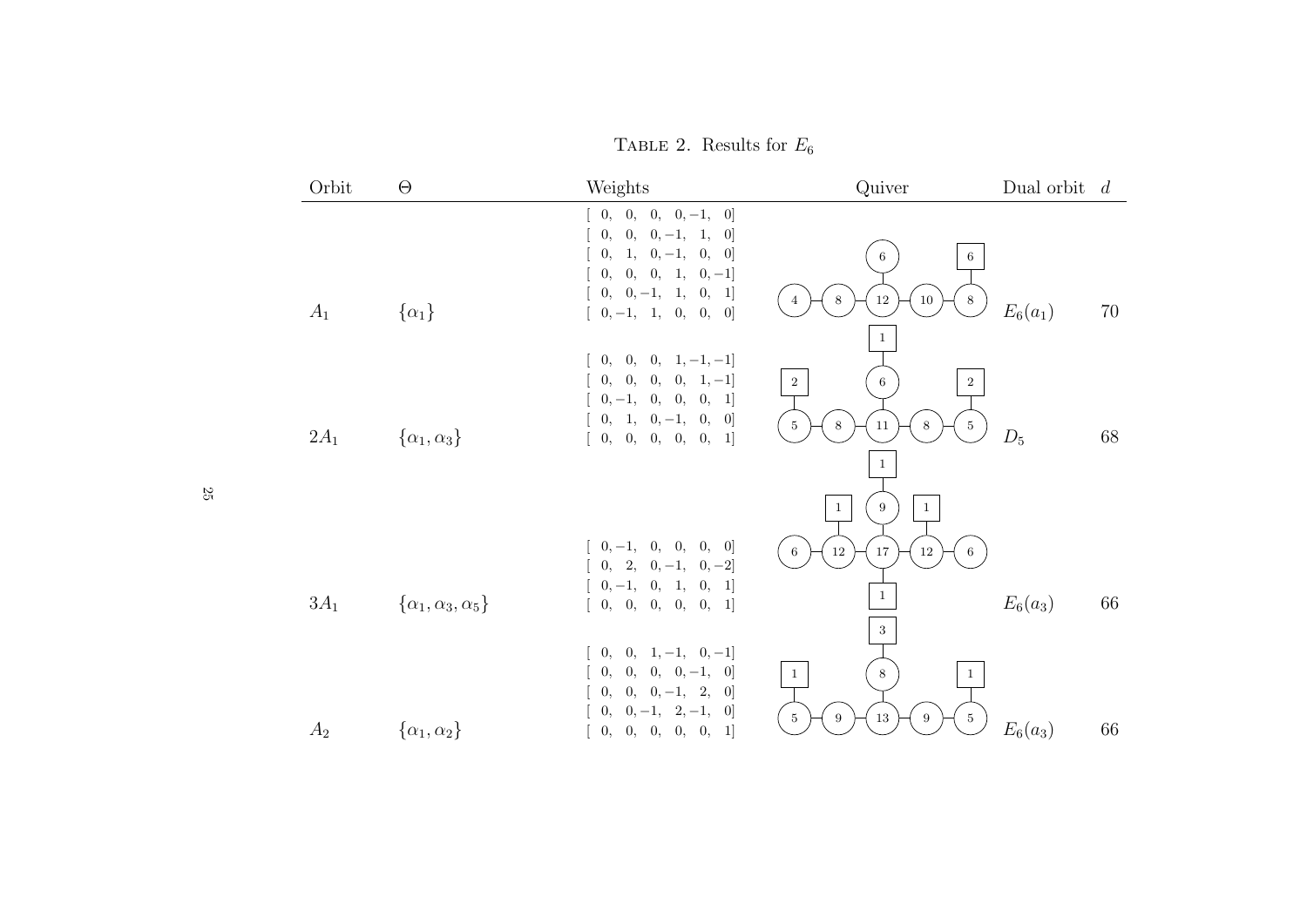TABLE 2. Results for  $E_6$ 

| Orbit  | $\Theta$                                                          | Weights                                                                                                                                                                                            | Quiver                                                                                                                                    | Dual orbit $d$ |        |
|--------|-------------------------------------------------------------------|----------------------------------------------------------------------------------------------------------------------------------------------------------------------------------------------------|-------------------------------------------------------------------------------------------------------------------------------------------|----------------|--------|
|        | $A_2 + A_1 \quad {\alpha_1, \alpha_2, \alpha_4}$                  | $[0, 0, 0, 0, 1, -1]$<br>$[0, 0, 0, 0, -1, 0]$<br>$[0, 0, -1, 0, 0, 2]$<br>$[0, 0, 1, 0, 0, -1]$                                                                                                   | $\,2\,$<br>$6\phantom{.}6$<br>$\mathbf{1}$<br>$\mathbf{1}$<br>$\overline{7}$<br>10<br>$\overline{7}$<br>$\overline{4}$<br>4<br>$\sqrt{3}$ | $D_5(a_1)$     | 64     |
| $2A_2$ | $\{\alpha_1, \alpha_2, \alpha_4, \alpha_5\}$                      | $\left[\begin{array}{cccc} 0, & 0, & 0, & 0, & 0, -1\end{array}\right]$<br>$[0, 0, -1, 0, 0, 2]$<br>$[0, 0, 1, 0, 0, -1]$                                                                          | $6\phantom{.}6$<br>9<br>$\sqrt{3}$<br>6<br>3<br>6<br>$\,2$<br>$\bf 5$<br>$\mathbf{1}$                                                     | $D_4$          | 60     |
|        | $A_2 + 2A_1 \quad {\alpha_1, \alpha_2, \alpha_4, \alpha_6}$       | [0, 0, 0, 0, 1, 0]<br>$\left[\begin{array}{cccc} 0, & 0, -1, & 0, & 1, & 0 \end{array}\right]$<br>$[0, 0, 1, 0, -2, 0]$                                                                            | $\,7$<br>$10\,$<br>$\,8\,$<br>$\overline{4}$<br>$\overline{4}$<br>$1\,$                                                                   | $A_4 + A_1$    | 62     |
| $A_3$  | $\{\alpha_1, \alpha_2, \alpha_3\}$                                | $[0, 0, 0, 0, -1, 0]$<br>$\left[\begin{array}{cccc} 0, & 0, & 0, -1, & 1, & 0 \end{array}\right]$<br>$\left[\begin{array}{cccc} 0, & 0, & 0, & 1, & 0, -1\end{array}\right]$<br>[0, 0, 0, 0, 0, 1] | $5\overline{)}$<br>$\,3$<br>$\,6\,$<br>$\,9$<br>$\,7$<br>$\bf 5$<br>$\mathbf{3}$<br>6                                                     | $A_4$          | 60     |
|        | $2A_2 + A_1 \{\alpha_1, \alpha_2, \alpha_4, \alpha_5, \alpha_6\}$ | $[0, 0, -1, 0, 0, 0]$<br>[0, 0, 1, 0, 0, 0]                                                                                                                                                        | $\,8\,$<br>12<br>8<br>$\overline{4}$<br>4<br>$\,2$                                                                                        | $D_4(a_1)$     | $58\,$ |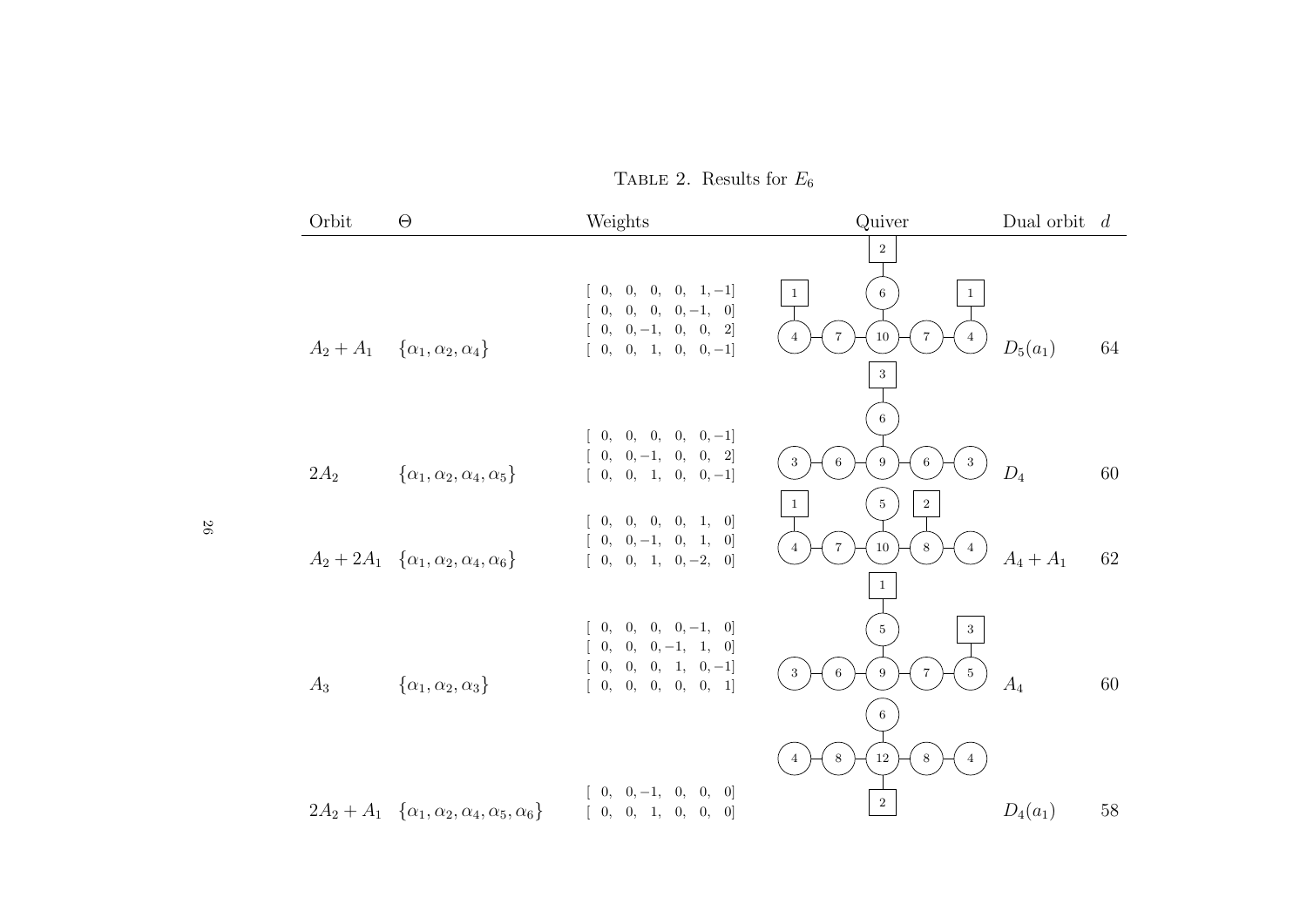TABLE 2. Results for  $E_6$ 

| Orbit       | $\Theta$                                               | Weights                                                                                            | Quiver                                                                                                                    | Dual orbit $d$ |        |
|-------------|--------------------------------------------------------|----------------------------------------------------------------------------------------------------|---------------------------------------------------------------------------------------------------------------------------|----------------|--------|
| $A_3 + A_1$ |                                                        | $[0, 0, 0, -1, 0, 0]$<br>$[0, 0, 0, 1, 0, -1]$                                                     | $\mathbf{1}$<br>5 <sup>5</sup><br>$\mathbf{1}$<br>$\mathbf{1}$<br>3<br>9<br>$\overline{7}$<br>6<br>$\overline{4}$         | $D_4(a_1)$     | $58\,$ |
|             | $\{\alpha_1, \alpha_2, \alpha_3, \alpha_5\}$           | $\left[\begin{array}{cccc} 0, & 0, & 0, & 0, & 0, & 1\end{array}\right]$<br>$[0, 0, 0, 0, 1, 0]_1$ | 5 <sub>5</sub><br>$\mathbf{1}$<br>$\mathbf{1}$<br>$\overline{7}$<br>10<br>$\overline{4}$                                  |                |        |
| $D_4(a_1)$  | $\{\alpha_2, \alpha_3, \alpha_4, \alpha_6\}$           | $[-1, 0, 0, 0, -1, 0]_3$<br>$[1, 0, 0, 0, 0, 0]_5$                                                 | $\mathbf{1}$                                                                                                              | $2A_2 + A_1$   | 54     |
| $A_4$       | $\{\alpha_1, \alpha_2, \alpha_3, \alpha_4\}$           | $[0, 0, 0, 0, 2, -1]$<br>$[0, 0, 0, 0, -1, 0]$<br>$[0, 0, 0, 0, -1, 1]$                            | $\,2$<br>$\mathbf{1}$<br>$\overline{4}$<br>3<br>6<br>8<br>6<br>$\overline{4}$                                             | $A_3$          | $52\,$ |
| $D_4$       | $\{\alpha_2, \alpha_3, \alpha_4, \alpha_6\}$           | $[0, 0, 0, 0, -1, 0]$<br>$[-1, 0, 0, 0, 1, 0]$<br>[1, 0, 0, 0, 0, 0]                               | 3 <sup>1</sup><br>$\,3$<br>$\,2$<br>6<br>$\bf 5$<br>$\overline{4}$<br>$\overline{4}$<br>$\mathbf{1}$<br>$\mathbf{1}$<br>4 | $2A_2$         | 48     |
| $A_4+A_1$   | $\{\alpha_1, \alpha_2, \alpha_3, \alpha_5, \alpha_6\}$ | $\left[\begin{array}{cccc} 0, & 0, & 0, & 1, & 0, & 0 \end{array}\right]$<br>$[0, 0, 0, -1, 0, 0]$ | $\sqrt{3}$<br>$\,6\,$<br>$\,8\,$<br>$\sqrt{3}$<br>$\,6\,$<br>$\overline{2}$                                               | $A_2 + 2A_1$   | 50     |
| $A_5$       | $\{\alpha_1, \alpha_2, \alpha_3, \alpha_4, \alpha_5\}$ | $[0, 0, 0, 0, 0, -1]$<br>[0, 0, 0, 0, 0, 1]                                                        | 4<br>$\overline{2}$<br>$\sqrt{2}$<br>6<br>$\overline{4}$<br>$\overline{4}$                                                | $A_2$          | 42     |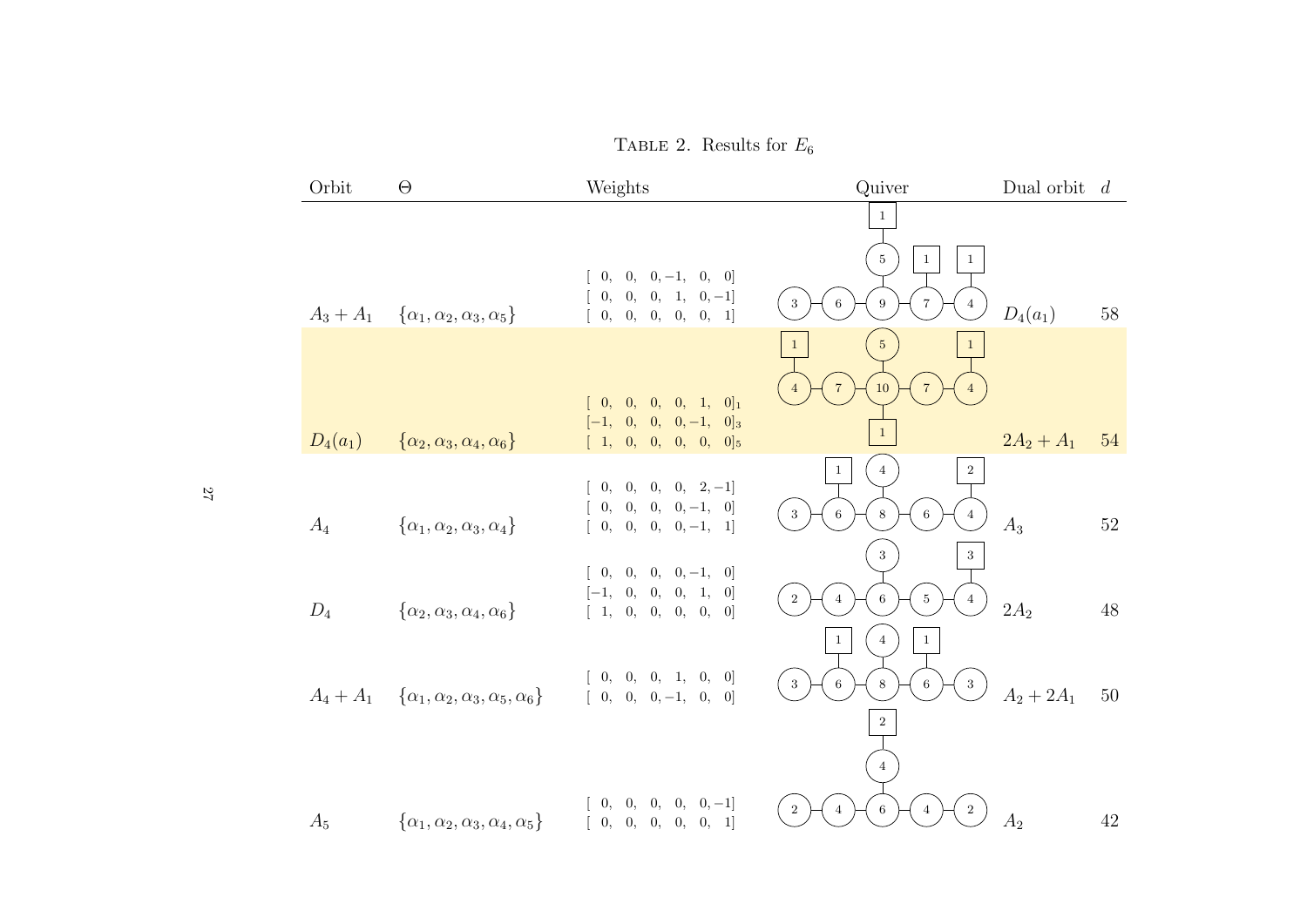Orbit <sup>Θ</sup> Weights Quiver Dual orbit <sup>d</sup>  $\frac{1}{3}$ 11 $[\begin{array}{cccccc} 0, & 0, & 0, & 0, & 1, & 0]_{1}\ 0, & 0, & 0, & 0, & -1, & 0]_{2} \end{array}$ 25634 $D_5(a_1)$  $\{\alpha_1, \alpha_2, \alpha_3, \alpha_4, \alpha_6\}$  $A_2 + A_1$  46  $\overline{3}$  $\begin{smallmatrix}3\1\6\1\end{smallmatrix}$ 24 $\frac{1}{2}$ 64 $\mathbf{1}$  $3A_1$  $E_6(a_3)$  <sup>40</sup>  $\big\{\alpha_1, \alpha_2, \alpha_3, \alpha_4, \alpha_5, \alpha_6\big\}$  [ 0, 0, 0, 0, 0, 0]<sub>3</sub> 211 $[ 0, 0, 0, 0, 1, 0]$ 32324 $D_5$  $\{\alpha_1, \alpha_2, \alpha_3, \alpha_4, \alpha_6\}$  $2A_1$  <sup>32</sup>  $[0, 0, 0, 0, -1, 0]$  $\mathbf{1}$  $\frac{1}{2}$  $\sqrt{2}$  $\begin{bmatrix} 2 \end{bmatrix}$  $\left(1\right)$ 32 1  $A_1$  <sup>22</sup>  $E_6(a_1)$  $\big\{\alpha_1, \alpha_2, \alpha_3, \alpha_4, \alpha_5, \alpha_6\big\}$  [ 0, 0, 0, 0, 0, 0]<sub>7</sub>

TABLE 2. Results for  $E_6$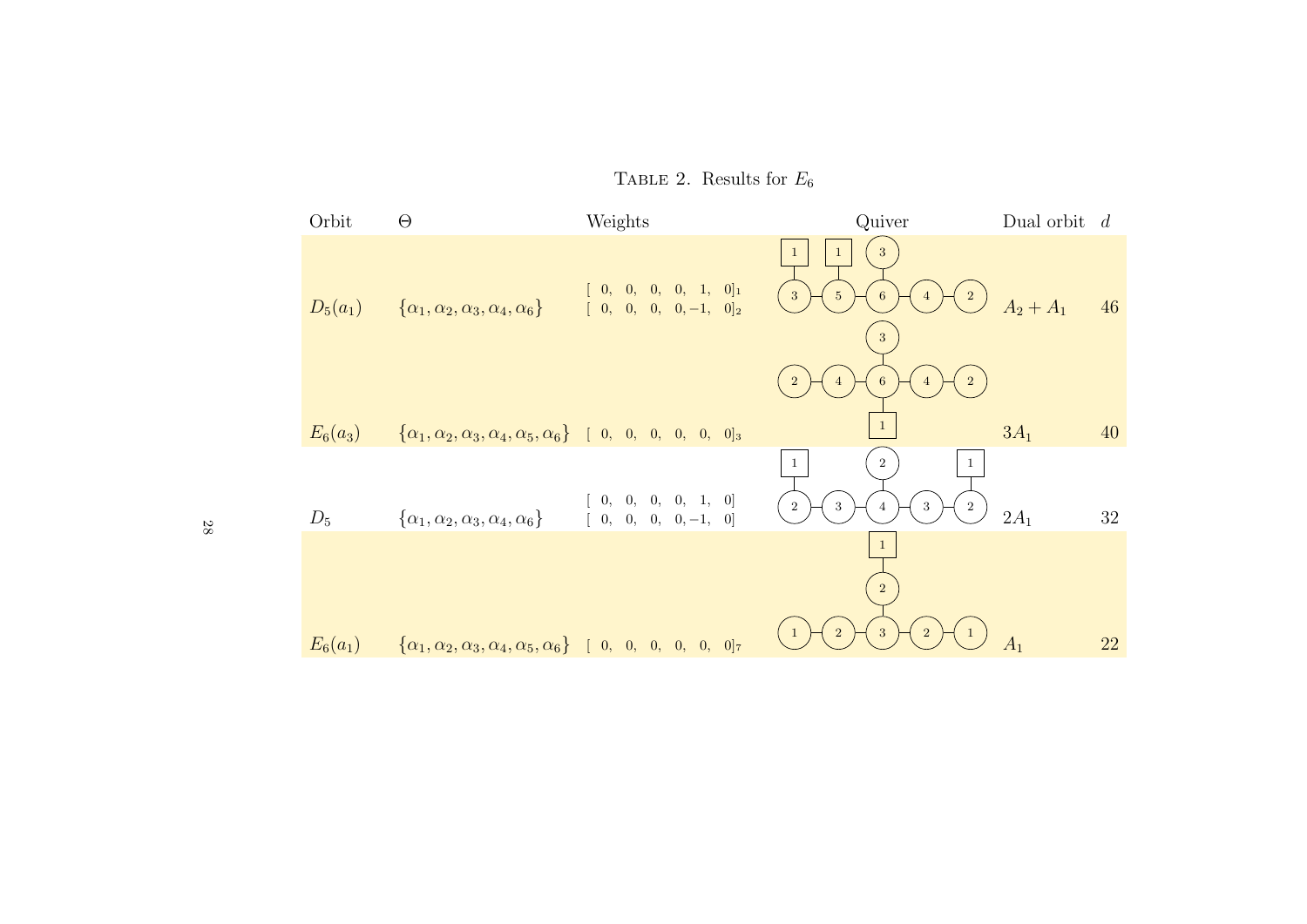TABLE 3. Results for  $E_7$ 

|   | Orbit            | $\Theta$                           | Weights                                                                                                                                                                                                                                                                                                                            | Quiver                                                                                                             | Dual orbit | $\overline{d}$ |
|---|------------------|------------------------------------|------------------------------------------------------------------------------------------------------------------------------------------------------------------------------------------------------------------------------------------------------------------------------------------------------------------------------------|--------------------------------------------------------------------------------------------------------------------|------------|----------------|
|   | $\boldsymbol{0}$ | $\varnothing$                      | $[-1, 0,$<br>0, 0,<br>[0, 0, 0]<br>0,<br>0,<br>$0, -1,$<br>[0]<br>1,<br>1,<br>$0, -1, 1,$<br>0,<br>$0, -1,$<br>[0]<br>1,<br>0, 0,<br>$0, -1,$<br>$[-1,$<br>$\vert 0 \vert$<br>0, 1,<br>0,<br>0, 0,<br>0,<br>[0]<br>0,<br>$0, -1, 1, 0,$<br>[0, 1]<br>0,<br>$0, -1, 1, -1,$<br>$\vert 0 \vert$<br>1,<br>$0, 1, -1, 1, 0, -1]$<br>0, | $\mathbf{1}$<br>$16\,$<br>$\,3$<br>$\overline{4}$<br>$31\,$<br>$22\,$<br>$17\,$<br>$10\,$<br>$13\,$<br>$\sqrt{24}$ | $E_7$      | 126            |
| 5 | $A_1$            | $\{\alpha_5\}$                     | [0, 0]<br>0, 0,<br>0,<br>$[-1,$<br>$\theta$ ,<br>0,<br>$0, -1,$<br>1,<br>$\vert 0 \vert$<br>0,<br>1,<br>$0, -1,$<br>0,<br>$0, -1,$<br>$\vert 0 \vert$<br>1,<br>$0, 0, 0, -1,$<br>$[-1, 1,$<br> 0 <br>0, 1,<br>0,<br>0,<br>0, 0,<br>$\vert 0 \vert$<br>$0, -1, 1,$<br>0, 0, 1]<br>0,<br>0,<br>0,<br>$[0,-1]$<br>0,<br>0,<br>1.      | $12\,$<br>$\sqrt{3}$<br>$\overline{4}$<br>$10\,$<br>$17\,$<br>$\sqrt{24}$<br>$\,9$<br>$19\,$<br>$14\,$             | $E_7(a_1)$ | 124            |
|   | $2A_1$           | $\{\alpha_5, \alpha_7\}$           | [0, 0]<br>0,<br>0, 0,<br>0,<br>$ -1,$<br>$0, 0, -1,$<br>$\begin{bmatrix} 1, \end{bmatrix}$<br>[0, 1, 0]<br>$0, -1,$<br>$0, -1,$<br>1, 0,<br>$\vert 0 \vert$<br>$1, 0, 0, 0, -1, 0$<br>$[-1,$<br>0, 0,<br>$0, -1, 1,$<br>1,<br>[0]<br>0, 0, 0,<br>0,<br>1,<br>[0]<br>0,                                                             | $\,2$<br>$10\,$<br>$20\,$<br>$12\,$<br>$14\,$<br>$\,8\,$<br>$16\,$<br>8                                            | $E_7(a_2)$ | 122            |
|   | $3A_1b$          | $\{\alpha_4, \alpha_6, \alpha_7\}$ | 0,<br>0,<br>$0, -1,$<br>0,<br>[0]<br>0,<br>0,<br>$0, -1, 0,$<br>1,<br>0,<br>[0]<br>$\left[-2\right]$<br>0, 0,<br>0,<br>0,<br>1,<br>[0]<br>$2, -2,$<br>0,<br>0,<br>0,<br>[0]<br>1,<br>$2, -1,$<br>0, 0,<br>0,<br>[0]<br>0,                                                                                                          | $15\,$<br>$5\,$<br>$20\,$<br>$30\,$<br>$\rm 25$<br>$20\,$<br>$10\,$<br>$10\,$                                      | $E_6$      | 120            |
|   | $3A_1a$          | $\{\alpha_1, \alpha_4, \alpha_7\}$ | $0,\quad 0,\quad 0,\,-1,\quad 0,$<br>[0]<br>0,<br>$0,-1,\phantom{-}0,\phantom{-}1,\phantom{-}0,$<br>0,<br>[0]<br>$0, 1, -2,$<br>$0, -1,$<br>$\vert 0 \vert$<br>1,<br>2,<br>$0, -1,$<br>[0]<br>$0, -1, 1,$<br>$0, 2, -1, 0, 0, 0,$<br>[0]                                                                                           | $5\,$<br>$15\,$<br>$20\,$<br>$30\,$<br>$25\,$<br>$20\,$<br>$10\,$<br>$10\,$                                        | $E_7(a_3)$ | $120\,$        |

29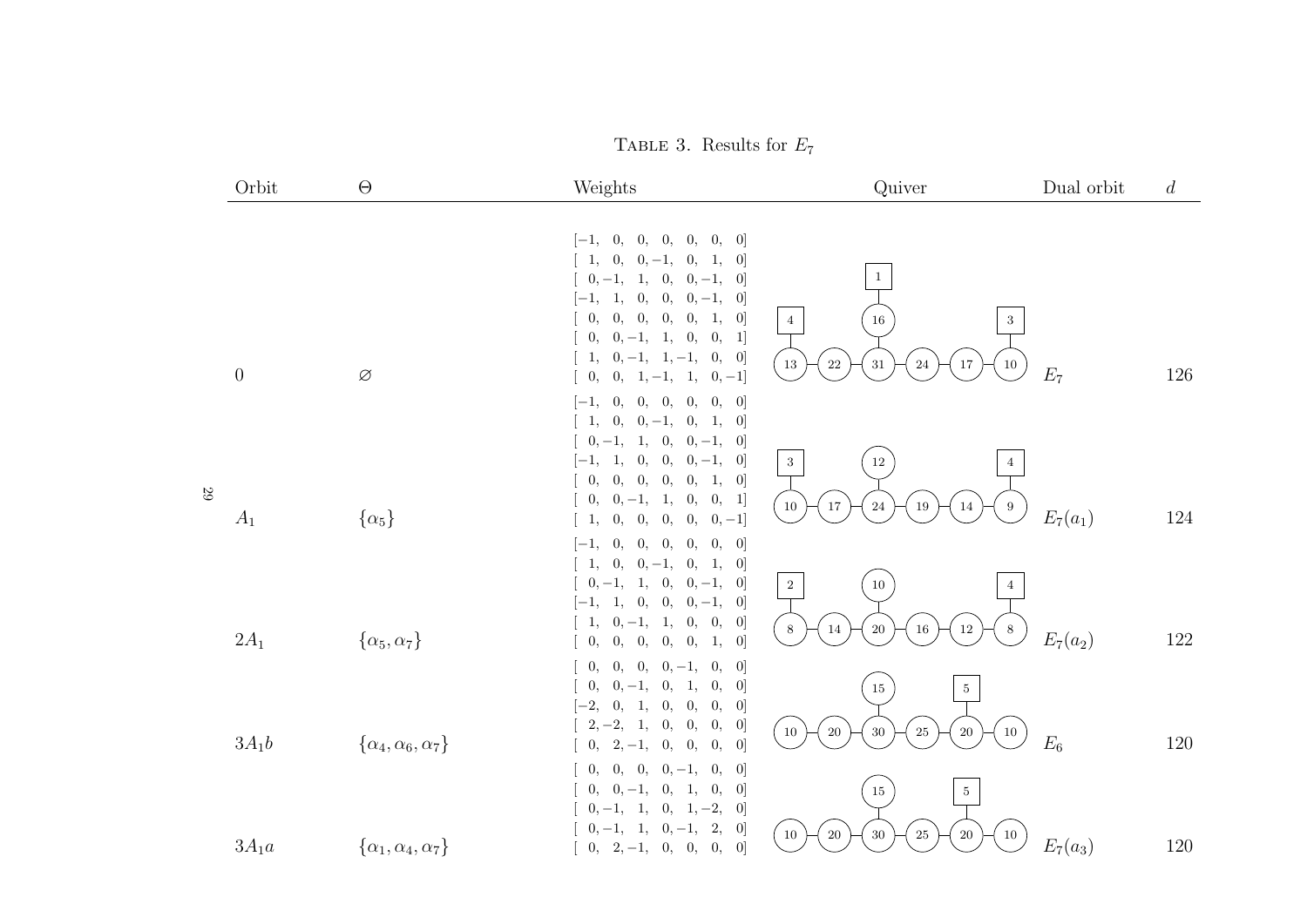TABLE 3. Results for  $E_7$ 

|              | Orbit        | $\Theta$                                     | Weights                                                                                                                                                                                                                       | Quiver                                                                                                                                                 | Dual orbit | d       |
|--------------|--------------|----------------------------------------------|-------------------------------------------------------------------------------------------------------------------------------------------------------------------------------------------------------------------------------|--------------------------------------------------------------------------------------------------------------------------------------------------------|------------|---------|
|              | $A_2$        | $\{\alpha_1,\alpha_2\}$                      | 0, 0, 0,<br>$[0, 0, -1, 0]$<br>$[0, 0, 0, -1, 1, 0]$<br>0,<br>$0, 0, 0, 1, 0, -1]$<br>0,<br>$0, -1, 0, 1,$<br>[0, 1]<br>0,<br>$0, 1, -1, 0,$<br>0,<br>[0]<br>0,<br>$0, 0, 1, -1, 0,$<br>0,<br>$\vert 0 \vert$                 | 9<br>6<br>$12\,$<br>$6\,$<br>$18\,$<br>$12\,$<br>15<br>9<br>$24\,$                                                                                     | $E_7(a_3)$ | 120     |
| $0\,{\rm g}$ | $4A_1$       | $\{\alpha_2, \alpha_4, \alpha_6, \alpha_7\}$ | $0, 0, -1,$<br>0,<br>0,<br>0,<br>[0]<br>$0, 1, 0, -3, 0,$<br>$\vert 0 \vert$<br>0,<br>0,<br>$2, 0, -1, 0, 2,$<br>$\vert 0 \vert$<br>[0, 1, 0, 1, 0, 0]<br>$[-2,$<br>$0, 0, 1, -1, 0, -1, 0$                                   | $16\,$<br>$32\,$<br>$48\,$<br>$36\,$<br>$12\,$<br>$24\,$<br>$\,4$<br>$17\,$<br>$\sqrt{3}$<br>$\mathbf{1}$                                              | $E_6(a_1)$ | 118     |
|              | $A_2 + A_1$  | $\{\alpha_1, \alpha_2, \alpha_7\}$           | $0, -1, 0, 0,$<br>0,<br>0,<br>[0]<br>$0, -1, 2, -2, 2,$<br>$\vert 0 \vert$<br>0,<br>$0, 1, -1, 1, -1, 0]$<br>0,<br>[0, 0, 0, 1, 0, 0]<br>0,                                                                                   | $12\,$<br>$23\,$<br>$34\,$<br>$27\,$<br>$20\,$<br>$10\,$<br>$\mathbf{1}$<br>$\mathbf{1}$                                                               | $E_6(a_1)$ | 118     |
|              | $A_2 + 2A_1$ | $\{\alpha_1, \alpha_2, \alpha_4, \alpha_7\}$ | 0,<br>$[0, 1, -2, 0]$<br>0,<br>0,<br>$0, 0, -1, 0, 0, 1,$<br> 0 <br>0, 0, 0, 1, 0,<br>0,<br>$\left[0\right]$<br>$0, 1, 0, -2, 1,$<br>0,<br> 0 <br>$\overline{0}$ ,<br>$0, 0, 1, -1, 0, -1]$<br>$0, 0, -1, 1,$<br>[0, 0]<br>0, | $13\,$<br>$\mathbf{1}$<br>$\mathbf{1}$<br>$\mathbf{1}$<br>$25\,$<br>17<br>$20\,$<br>$9\phantom{.0}$<br>$\,7$<br>14<br>$1\,$<br>$8\,$<br>$\overline{4}$ | $E_7(a_4)$ | 116     |
|              | $A_3$        | $\{\alpha_1, \alpha_2, \alpha_3\}$           | $0, 0, -1, 0, 1]$<br>0,<br>0,<br>0,<br>$0, 0, 1, -1,$<br>0,<br>$\left[0\right]$<br>$\begin{bmatrix} 0, & 0, & 0, & 0, & 0, & 1, & 0 \end{bmatrix}$                                                                            | $16\,$<br>$\,6\,$<br>$11\,$<br>13<br>$10\,$<br>$\overline{7}$                                                                                          | $D_6(a_1)$ | $114\,$ |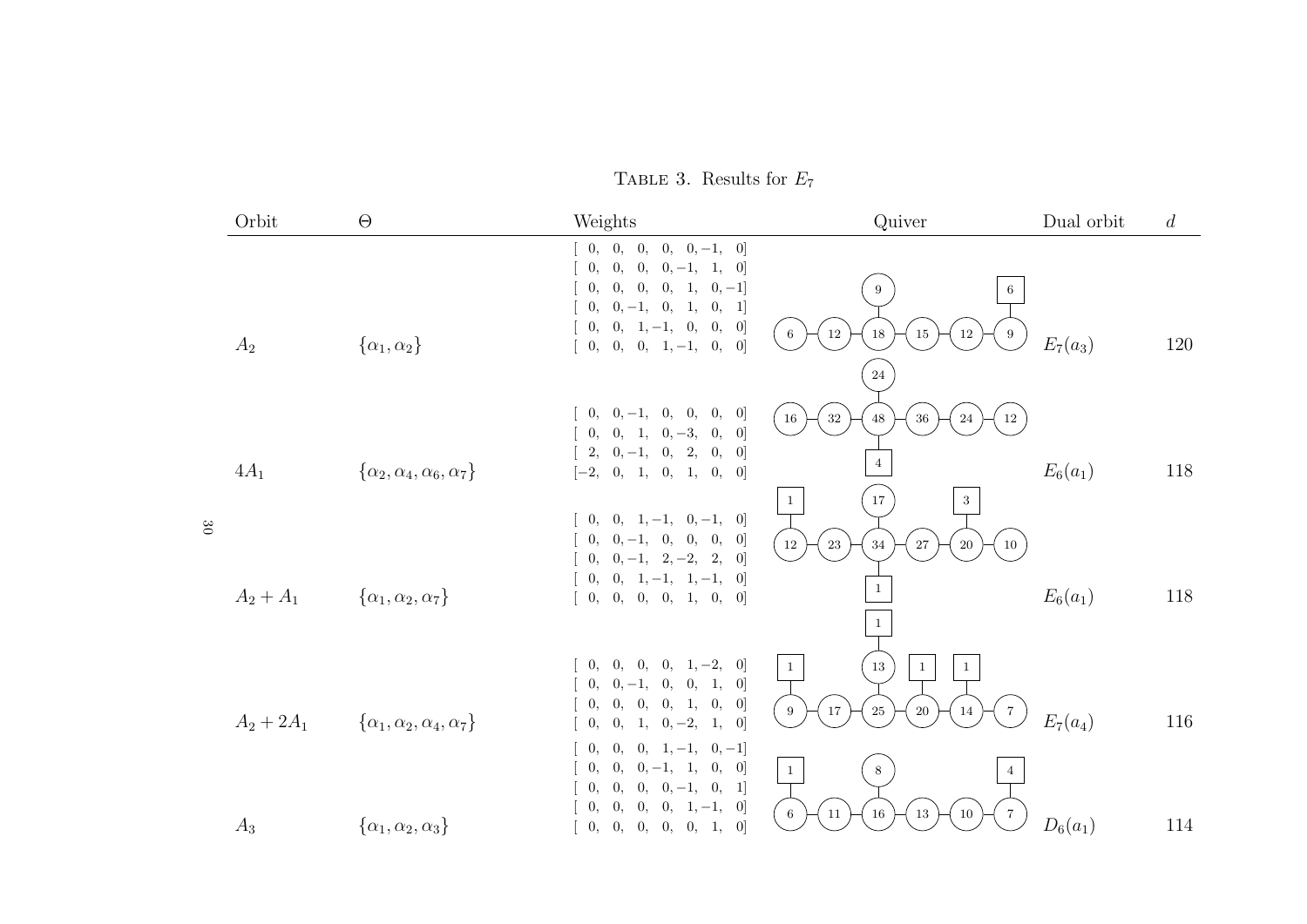TABLE 3. Results for  $E_7$ 

|       | Orbit         | $\Theta$                                               | Weights                                                              | Quiver                                                           | Dual orbit  | $\overline{d}$ |
|-------|---------------|--------------------------------------------------------|----------------------------------------------------------------------|------------------------------------------------------------------|-------------|----------------|
|       |               |                                                        |                                                                      | 3                                                                |             |                |
|       |               |                                                        | $0, 0, -1, 1, 0, 0, 0]$                                              | $12\,$<br>$\mathbf{1}$                                           |             |                |
|       |               |                                                        | $0, 0, 0, 0, 0, 0, -1]$<br>$0, 0, 0, -1, 0, 0, 2]$                   | $\overline{7}$<br>14<br>$21\,$<br>$16\,$<br>11<br>6              |             |                |
|       | $2A_2$        | $\{\alpha_1, \alpha_2, \alpha_5, \alpha_6\}$           | $[0, 0, 1, 0, 0, 0, -1]$                                             | 9<br>$\sqrt{3}$                                                  | $D_5 + A_1$ | 114            |
|       |               |                                                        | $[0, 0, 0, 0, -1, 0, 0]$<br>$0, 0, -1, 0, 2, 0,$                     |                                                                  |             |                |
|       | $A_2 + 3A_1$  | $\{\alpha_1, \alpha_2, \alpha_4, \alpha_6, \alpha_7\}$ | $\vert 0 \vert$<br>$[0, 0, 1, 0, -1, 0,$<br> 0                       | $12\,$<br>$18\,$<br>$15\,$<br>$12\,$<br>6<br>$\,6\,$             | $A_6$       | 114            |
|       |               |                                                        | $[-1, 0, 0, 0, 0, 0, 0]$<br>$[1, 0, 0, 0, -1, 0,$<br>$\vert 0 \vert$ | 8<br>$\overline{4}$                                              |             |                |
|       | $A_3b+A_1b$   |                                                        | $[1, -1, 0, 0, 1, 0,$<br>[0]                                         | $12\,$<br>$8\,$<br>$16\,$<br>$12\,$<br>8                         | $D_5$       | 112            |
| $\Xi$ |               | $\{\alpha_3,\alpha_4,\alpha_6,\alpha_7\}$              | $[-1, 1, 0, 0, 0, 0, 0,$<br> 0                                       | $12\,$<br>$\mathbf{1}$<br>$\mathbf{1}$                           |             |                |
|       |               |                                                        |                                                                      | $16\,$<br>$\sqrt{24}$<br>$\overline{7}$<br>19<br>$13\,$<br>$8\,$ |             |                |
|       |               |                                                        | $0, 0, -1, 0, 0, 0, 0]$<br>$[0, 0, 1, 0, 0, -1, 0]$                  |                                                                  |             |                |
|       | $2A_2 + A_1$  | $\{\alpha_1, \alpha_2, \alpha_4, \alpha_5, \alpha_7\}$ | [0, 0, 0, 0, 0, 1, 0]                                                |                                                                  | $E_7(a_5)$  | 112            |
|       |               |                                                        |                                                                      | 1                                                                |             |                |
|       |               |                                                        | $0, -1, 0, 0, 1, 0, 0$                                               | $10\,$<br>$\mathbf{1}$<br>$\mathbf{1}$<br>1                      |             |                |
|       |               |                                                        | $0, 0, 0, 0, -1, 0,$<br> 0 <br>$0, 0, 0, 0, 1, -1, 0$                | $\,7$<br>$15\,$<br>$13\,$<br>19<br>11<br>6                       |             |                |
|       | $A_3a + A_1a$ | $\{\alpha_1,\alpha_3,\alpha_4,\alpha_7\}$              | $[0, 1, 0, 0, -1, 1, 0]$                                             |                                                                  | $E_7(a_5)$  | 112            |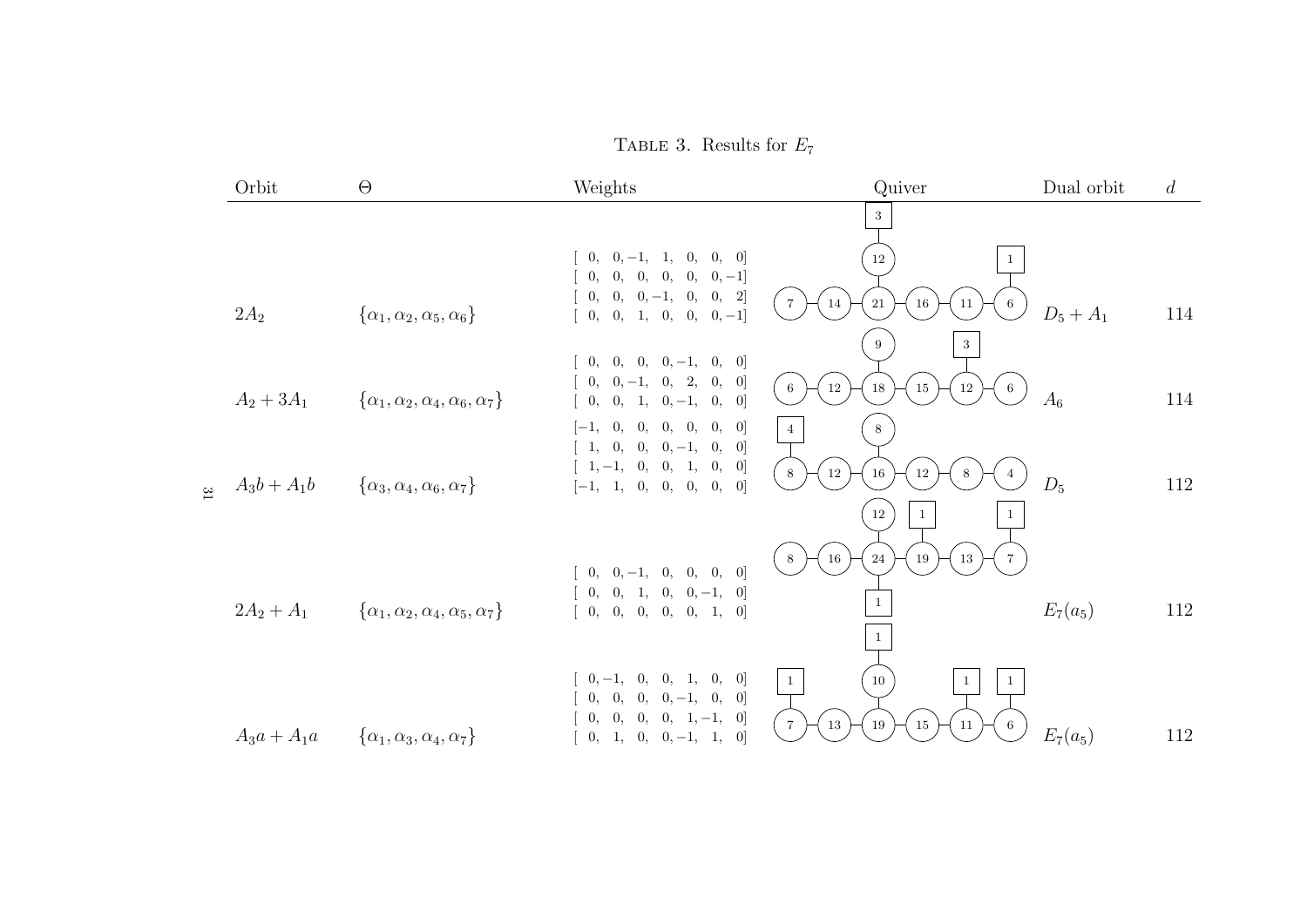Orbit <sup>Θ</sup> Weights Quiver Dual orbit <sup>d</sup> 21 111 $[\begin{array}{cccccc} 1, & 0, & 0, & 0, & 0, & 0, & 0]_1 \end{array}$ 8  $\leftarrow$  15  $\leftarrow$  22  $\leftarrow$  17  $\leftarrow$  12 87 $[-1, 0, 0, 0, -1, 0, 0]_3$  $[ 0, 0, 0, 0, 0, 1, 0]_6$  $D_4(a_1)$  $\{\alpha_2, \alpha_3, \alpha_4, \alpha_7\}$  $D_6(a_2)$  <sup>110</sup> $[ 0, 0, 0, 0, 1, -1, 0]_6$ 111  $\frac{12}{7}$   $\frac{24}{1}$ 969  $\leftarrow$  17  $\leftarrow$  24  $\leftarrow$  18  $\leftarrow$  12  $[ 0, 1, -1, 0, 0, 0, 0]$  $[ 0, -1, 0, 0, 0, 0, 0]$  $A_3 + 2A_1$  $E_6(a_3)$  110  $\{\alpha_1, \alpha_4, \alpha_5, \alpha_6, \alpha_7\}$  $[ 0, 0, 1, 0, 0, 0, 0]$  $[ 0, 0, 0, 0, 0, -1, 0]$ 64 $[-1, 0, 0, 0, 0, 1, 0]$ 32 $[ 1, 0, 0, 0, -1, 1, 0]$  $12 \mid 10$ 8864 $A_5b$  $\{\alpha_2, \alpha_3, \alpha_4, \alpha_7\}$  $D_4$  <sup>102</sup> $[ 0, 0, 0, 0, 1, -1, 0]$  11111868  $\leftarrow$  15  $\leftarrow$  22  $\leftarrow$  17  $\leftarrow$  12  $[1, 0, 0, 0, 0, 0, 0]_1$  $[-1, 0, 0, 0, -1, 0, 0]_3$  $A_5a$  <sup>108</sup>  $D_4(a_1) + A_1 \quad \{\alpha_2, \alpha_3, \alpha_4, \alpha_6, \alpha_7\}$  $[ 0, 0, 0, 0, 1, 0, 0]_5$  $\frac{2}{9}$ 1 $9$  $[ 0, 0, 0, -1, 0, 0, 1]$  $[ 0, 0, 0, 1, 0, 0, -2]$ 11  $\div$ (16  $\div$ (12 684 $\{\alpha_1, \alpha_2, \alpha_3, \alpha_5, \alpha_6\}$  $A_3 +$  $D_5(a_1) + A_1$  108  $[ 0, 0, 0, 0, 0, 0, 1]$ 

TABLE 3. Results for  $E_7$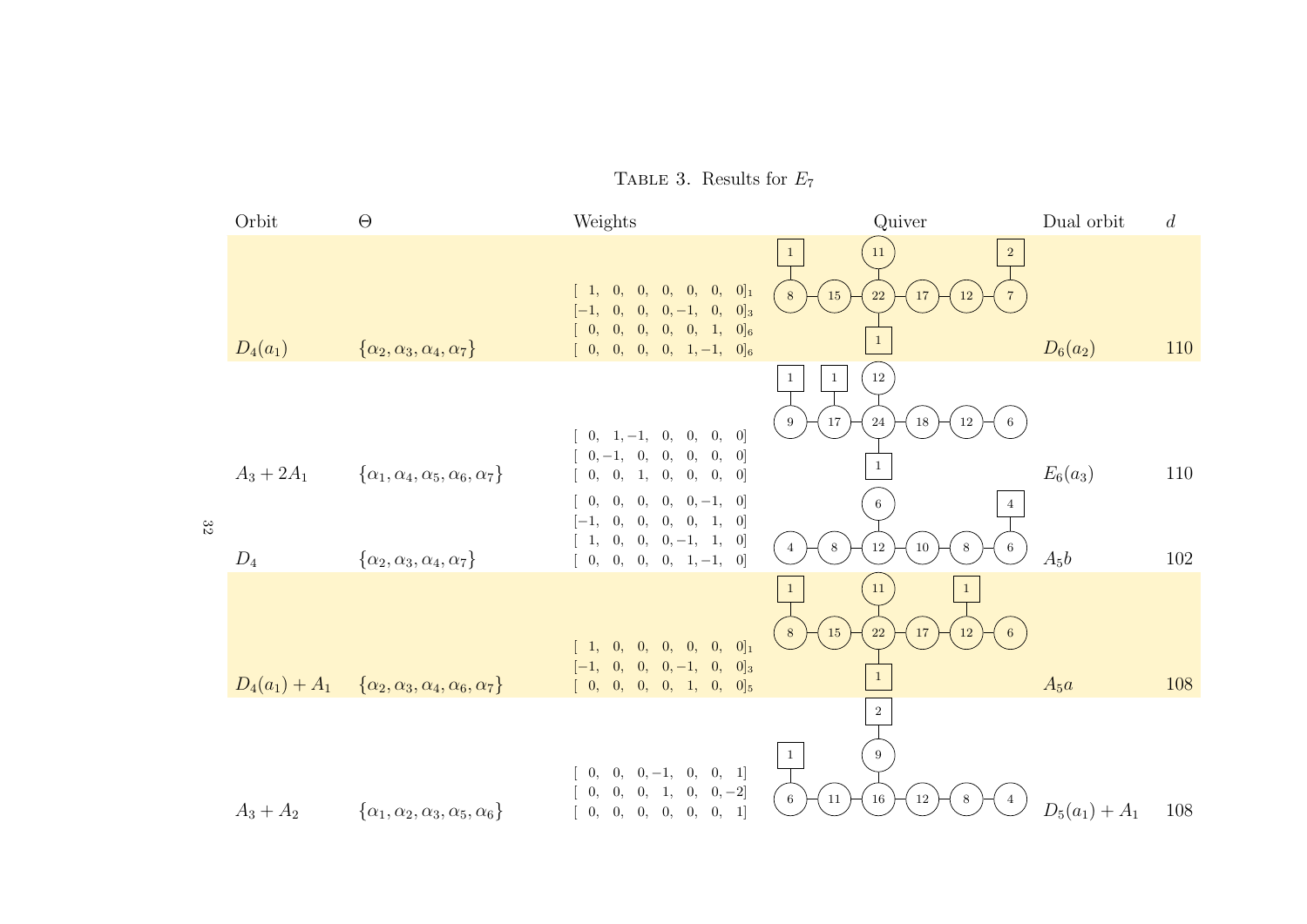TABLE 3. Results for  $E_7$ 

|        | Orbit       | $\Theta$                                                                           | Weights                                                                                                                                                                                       | Quiver                                                                                                           | Dual orbit  | $\overline{d}$ |
|--------|-------------|------------------------------------------------------------------------------------|-----------------------------------------------------------------------------------------------------------------------------------------------------------------------------------------------|------------------------------------------------------------------------------------------------------------------|-------------|----------------|
|        | $A_4$       | $\{\alpha_1, \alpha_2, \alpha_3, \alpha_4\}$                                       | $[0, 0, 0, 0, 0, -1, 0]$<br>$[0, 0, 0, 0, -1, 1, 0]$<br>$\left[\begin{array}{cccccc} 0, & 0, & 0, & 0, & 1, & 0, -1\end{array}\right]$<br>[0, 0, 0, 0, 0, 0, 1]                               | $8\phantom{.0}$<br>$\sqrt{3}$<br>$5\phantom{.0}$<br>$10\,$<br>$15\,$<br>$\,6\,$<br>$12\,$<br>9<br>$12\,$         | $D_5(a_1)$  | 106            |
|        |             | $A_3 + A_2 + A_1 \{ \alpha_1, \alpha_2, \alpha_4, \alpha_5, \alpha_6, \alpha_7 \}$ | $[0, 0, -1, 0, 0, 0, 0]$<br>[0, 0, 1, 0, 0, 0, 0]                                                                                                                                             | $16\,$<br>24<br>$18\,$<br>$12\,$<br>$\,6\,$<br>8<br>$\mathbf{2}$<br>$\,$ 3 $\,$<br>$6\phantom{.0}$               | $A_4 + A_2$ | 106            |
| $33\,$ | $A_5b$      | $\{\alpha_3,\alpha_4,\alpha_5,\alpha_6,\alpha_7\}$                                 | $[-1, 0, 0, 0, 0, 0, 0]$<br>$2,-1, \quad 0, \quad 0, \quad 0, \quad 0,$<br>[0]<br>$[-1, 1, 0, 0, 0, 0, 0]$                                                                                    | $12\,$<br>$\,6\,$<br>$9\,$<br>$\sqrt{3}$<br>9<br>6<br>$\,2\,$<br>$\overline{7}$<br>$\mathbf{1}$                  | $D_4$       | 96             |
|        | $D_4 + A_1$ | $\{\alpha_2, \alpha_3, \alpha_4, \alpha_6, \alpha_7\}$                             | $[-1, 0, 0, 0, 0, 0, 0]$<br>$[1, 0, 0, 0, -1, 0,$<br>$\vert 0 \vert$<br>[0, 0, 0, 0, 1, 0,<br> 0                                                                                              | $10\,$<br>$6\,$<br>14<br>8<br>$\overline{4}$<br>11<br>$\mathbf{1}$                                               | $A_4$       | 100            |
|        | $A_4 + A_1$ | $\{\alpha_1, \alpha_2, \alpha_3, \alpha_4, \alpha_6\}$                             | $[0, 0, 0, 0, -1, 0, 0]$<br>$\left[\begin{array}{cccccc} 0, & 0, & 0, & 0, & 1, & 0, -1\end{array}\right]$<br>$\left[\begin{array}{cccccc} 0, & 0, & 0, & 0, & 0, & 0, & 1\end{array}\right]$ | $\,$ 8 $\,$<br>$\mathbf{1}$<br>$\mathbf{1}$<br>$\,$ 5 $\,$<br>$5\phantom{.0}$<br>$10\,$<br>$15\,$<br>$12\,$<br>9 | $A_4 + A_1$ | 104            |
|        | $D_5(a_1)$  | $\{\alpha_2, \alpha_3, \alpha_4, \alpha_5, \alpha_7\}$                             | $[1, 0, 0, 0, 0, 0, 0]_1$<br>$[-1, 0, 0, 0, 0, -1, 0]_4$<br>[0, 0, 0, 0, 0, 1, 0]                                                                                                             | $\,$ 8 $\,$<br>$\mathbf{1}$<br>$\mathbf{1}$<br>$6\overline{6}$<br>$11\,$<br>$\sqrt{5}$<br>16<br>13<br>9          | $A_4$       | 100            |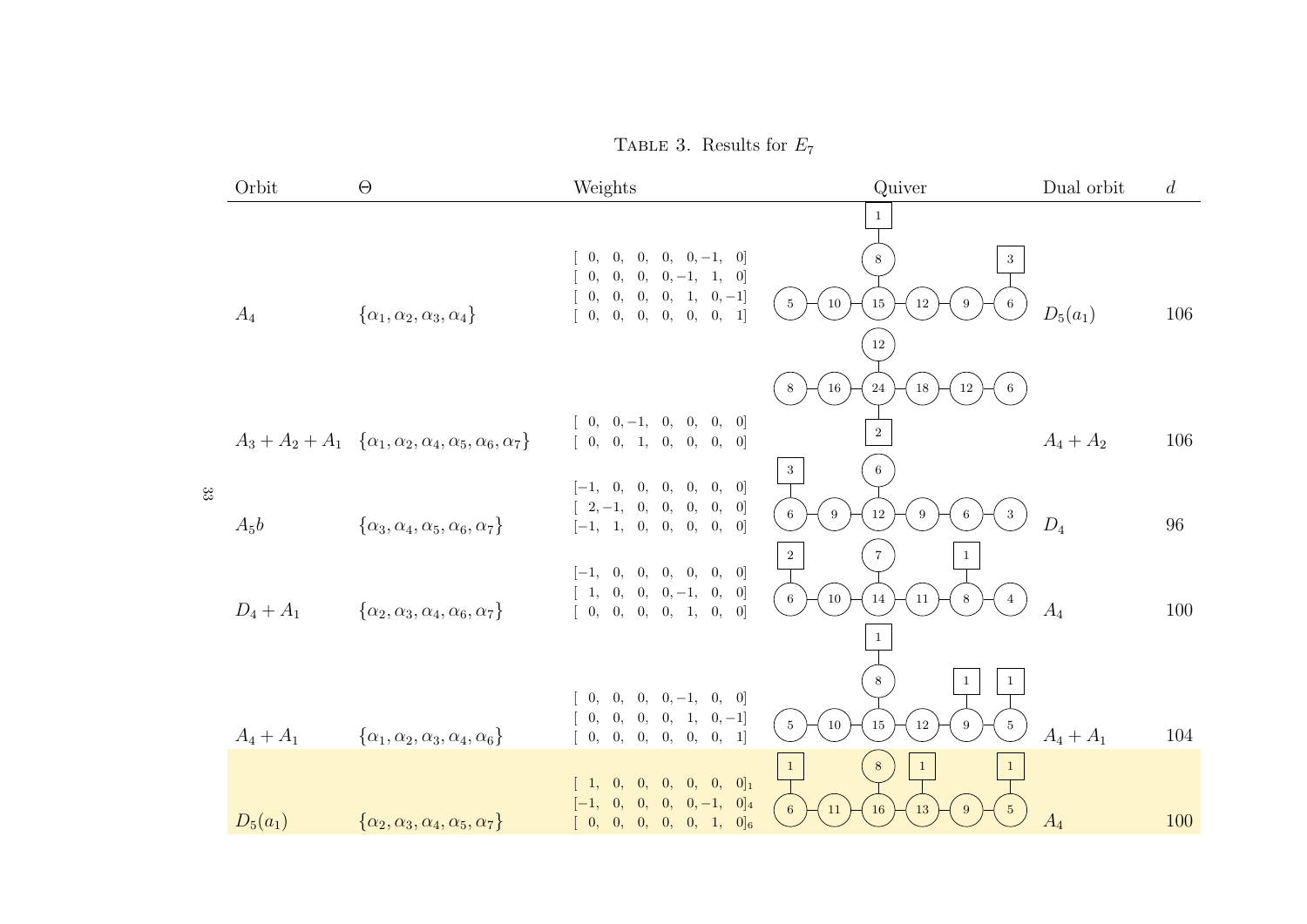TABLE 3. Results for  $E_7$ 

|               | Orbit            | $\Theta$                                                         | Weights                                                                                                                     | Quiver                                                                                         | Dual orbit            | d  |
|---------------|------------------|------------------------------------------------------------------|-----------------------------------------------------------------------------------------------------------------------------|------------------------------------------------------------------------------------------------|-----------------------|----|
|               | $A_4 + A_2$      | $\{\alpha_1, \alpha_2, \alpha_3, \alpha_5, \alpha_6, \alpha_7\}$ | $0, 0, 0, -1, 0, 0,$<br> 0 <br>$\left[\begin{array}{cccccc} 0, & 0, & 0, & 1, & 0, & 0, & 0 \end{array}\right]$             | $\,2$<br>9<br>$12\,$<br>$18\,$<br>$\,6\,$<br>$\sqrt{5}$<br>$15\,$<br>10                        | $A_3 + A_2 + A_1$ 100 |    |
|               | $A_5a$           | $\{\alpha_1, \alpha_2, \alpha_3, \alpha_4, \alpha_5\}$           | $0, 0, 0, 0, 0, 1, -1]$<br>$\begin{bmatrix} 0, & 0, & 0, & 0, & -1, & 0 \end{bmatrix}$<br>[0, 0, 0, 0, 0, 0, 1]             | $\overline{7}$<br>$\,$ 5 $\,$<br>$9\,$<br>$13\,$<br>$10\,$<br>$\overline{4}$<br>$\,2$<br>8     | $D_4(a_1) + A_1$      | 96 |
| $\frac{8}{4}$ | $A_5 + A_1$      | $\{\alpha_1, \alpha_3, \alpha_4, \alpha_5, \alpha_6, \alpha_7\}$ | $[0, -1, 0, 0, 0, 0, 0]$<br>$\vert 0 \vert$<br>$\left[\begin{array}{cccccc} 0, & 1, & 0, & 0, & 0, & 0, \end{array}\right]$ | $12\,$<br>$6\,$<br>$16\,$<br>$12\,$<br>8<br>$\overline{4}$                                     | $D_4(a_1)$            | 94 |
|               | $D_5(a_1) + A_1$ | $\{\alpha_1, \alpha_2, \alpha_3, \alpha_4, \alpha_6, \alpha_7\}$ | $[0, 0, 0, 0, -1, 0, 0]_3$<br>[0, 0, 0, 0, 1, 0, 0]                                                                         | $\overline{7}$<br>$\mathbf{1}$<br>5 <sup>5</sup><br>10<br>14<br>8<br>$\overline{4}$<br>11<br>8 | $A_3 + A_2$           | 98 |
|               | $D_6(a_2)$       | $\{\alpha_2, \alpha_3, \alpha_4, \alpha_5, \alpha_6, \alpha_7\}$ | $[1, 0, 0, 0, 0, 0, 0]_1$<br>$\left[-1,\quad 0,\quad 0,\quad 0,\quad 0,\quad 0,\quad 0\right]_{3}$                          | $11\,$<br>$16\,$<br>$12\,$<br>6<br>8<br>$\mathbf{1}$<br>$\vert 1 \vert$<br>6<br>$\mathbf{1}$   | $A_3a + A_1a$         | 92 |
|               | $E_6(a_3)$       | $\{\alpha_1, \alpha_2, \alpha_3, \alpha_4, \alpha_5, \alpha_7\}$ | $[0, 0, 0, 0, 0, -1, 0]_4$<br>$[0, 0, 0, 0, 0, 1, 0]_6$                                                                     | $12\,$<br>8<br>10                                                                              | $A_3 + 2A_1$          | 94 |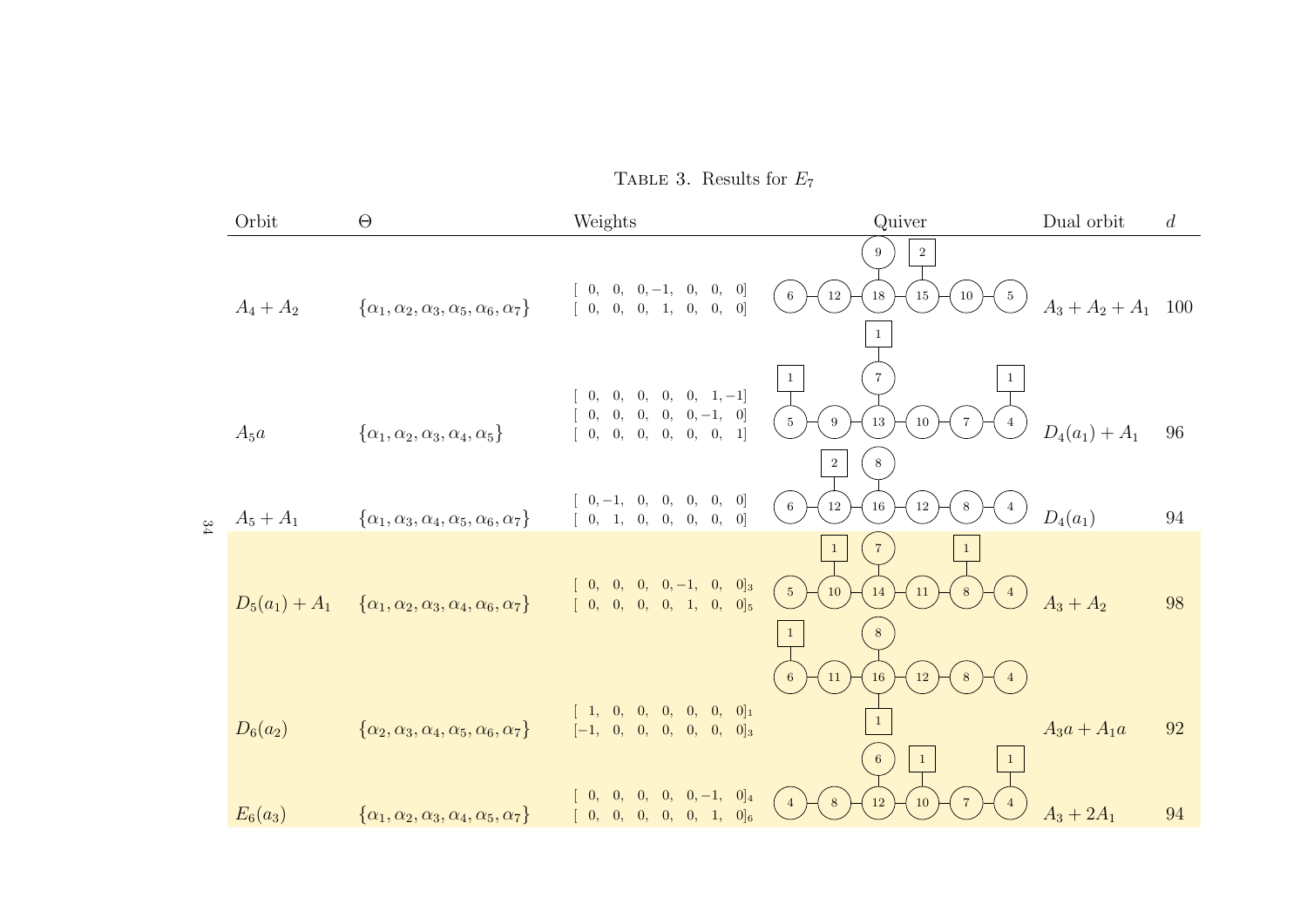TABLE 3. Results for  $E_7$ 

|     | Orbit       | $\Theta$                                                                                                       | Weights                                                                                                      | Quiver                                                                                                                 | Dual orbit    | d  |
|-----|-------------|----------------------------------------------------------------------------------------------------------------|--------------------------------------------------------------------------------------------------------------|------------------------------------------------------------------------------------------------------------------------|---------------|----|
|     | $D_5$       | $\{\alpha_1, \alpha_2, \alpha_3, \alpha_4, \alpha_7\}$                                                         | $0, 0, 0, 0, -1, 0, 0]$<br>$0, 0, 0, 0, 1, -1, 0]$<br>[0, 0, 0, 0, 0, 1, 0]                                  | $\overline{2}$<br>6<br>$\mathbf{1}$<br>12<br>$10\,$<br>8<br>8<br>$5\phantom{.0}$<br>$\overline{4}$                     | $A_3b + A_1b$ | 86 |
|     | $E_7(a_5)$  | $\{\alpha_1, \alpha_2, \alpha_3, \alpha_4, \alpha_5, \alpha_6, \alpha_7\}$ [ 0, 0, 0, 0, 0, 0, 0] <sub>5</sub> | $[0, 0, 0, 0, 0, 0, 0, 0]_2$                                                                                 | $\sqrt{7}$<br>$\mathbf{1}$<br>$\mathbf{1}$<br>$\overline{5}$<br>10<br>11<br>14<br>8<br>$\overline{4}$<br>$\,2$         | $2A_2 + A_1$  | 90 |
| ಜ್ಞ | $A_6$       | $\{\alpha_1, \alpha_2, \alpha_3, \alpha_4, \alpha_5, \alpha_6\}$                                               | $\begin{array}{cccccc} 0, & 0, & 0, & 0, & 0, & 0, -1 \end{array}$<br>[0, 0, 0, 0, 0, 0, 0, 1]               | $12\,$<br>$8\,$<br>$\sqrt{3}$<br>9<br>4<br>6<br>$\overline{2}$                                                         | $A_2 + 3A_1$  | 84 |
|     | $D_5 + A_1$ | $\{\alpha_1, \alpha_2, \alpha_3, \alpha_4, \alpha_6, \alpha_7\}$                                               | $[0, 0, 0, 0, -1, 0, 0]$<br>$\left[\begin{array}{cccccc} 0, & 0, & 0, & 0, & 1, & 0, & 0 \end{array}\right]$ | $8\,$<br>$12\,$<br>$10\,$<br>8<br>$\overline{4}$<br>$\overline{4}$                                                     | $2A_2$        | 84 |
|     | $D_6(a_1)$  | $\{\alpha_2, \alpha_3, \alpha_4, \alpha_5, \alpha_6, \alpha_7\}$                                               | $[1, 0, 0, 0, 0, 0, 0]_1$<br>$[-1, 0, 0, 0, 0, 0, 0]$                                                        | 5 <sub>5</sub><br>$\mathbf{1}$<br>$\overline{7}$<br>10<br>8<br>$\overline{3}$<br>6<br>$\overline{4}$<br>$6\phantom{.}$ | $A_3$         | 84 |
|     | $E_7(a_4)$  | $\{\alpha_1, \alpha_2, \alpha_3, \alpha_4, \alpha_5, \alpha_6, \alpha_7\}$ [ 0, 0, 0, 0, 0, 0, 0] <sub>3</sub> |                                                                                                              | $12\,$<br>8<br>9                                                                                                       | $A_2 + 2A_1$  | 82 |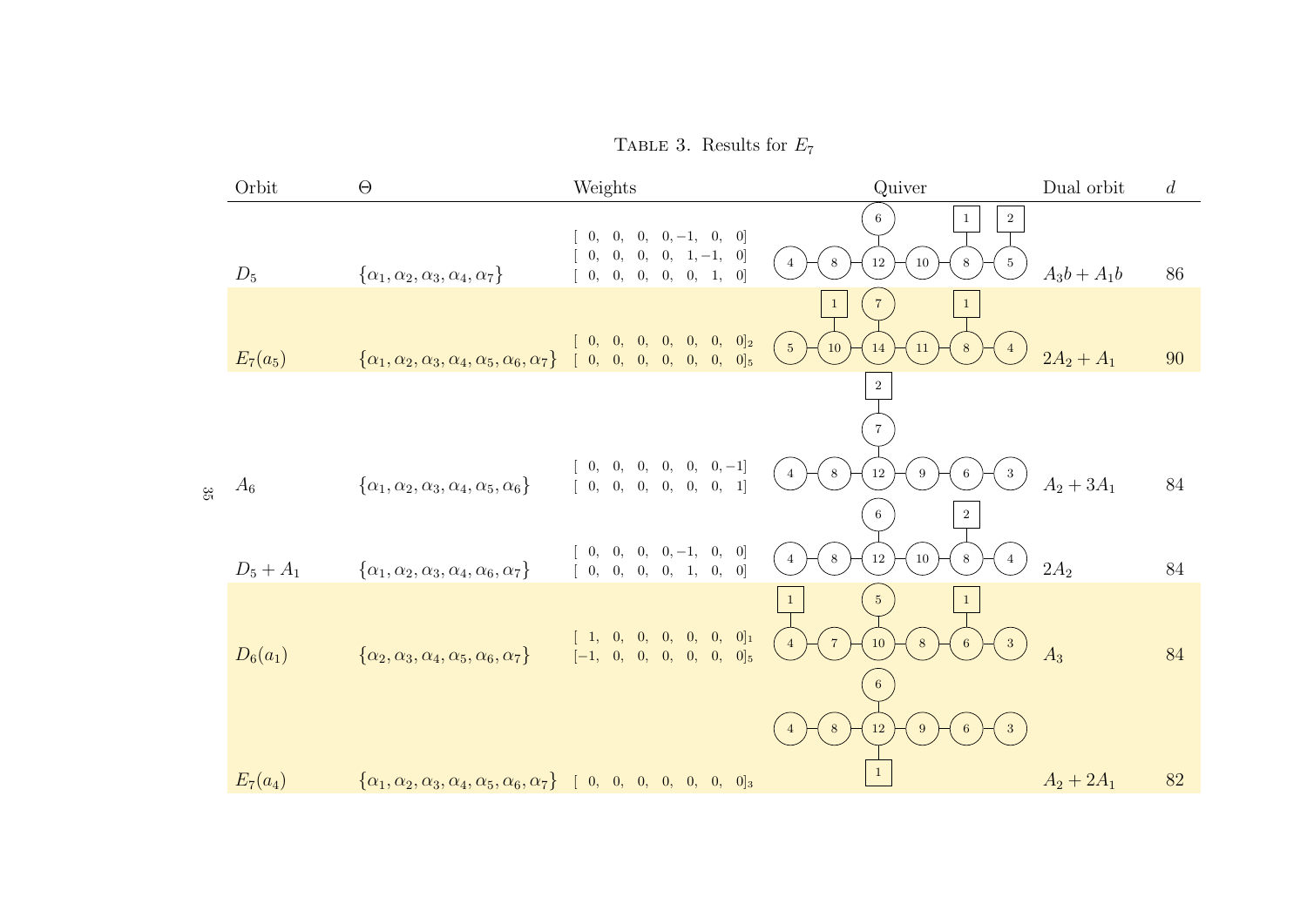TABLE 3. Results for  $E_7$ 

|    | Orbit           | $\Theta$                                                                                                       | Weights                                                                                                                    | Quiver                                                                                                                | Dual orbit     | $\overline{d}$ |
|----|-----------------|----------------------------------------------------------------------------------------------------------------|----------------------------------------------------------------------------------------------------------------------------|-----------------------------------------------------------------------------------------------------------------------|----------------|----------------|
|    | $D_6$           | $\{\alpha_2, \alpha_3, \alpha_4, \alpha_5, \alpha_6, \alpha_7\}$                                               | 0, 0, 0]<br>0,<br>0, 0,<br>$ -1,$<br>[0, 0, 0]<br>0, 0, 0,<br>$\begin{bmatrix} 1, \end{bmatrix}$                           | $\,2\,$<br>$6\phantom{1}6$<br>8<br>6<br>$\overline{4}$<br>$\overline{2}$                                              | A <sub>2</sub> | 66             |
|    |                 |                                                                                                                |                                                                                                                            | $5\phantom{.0}$<br>$\mathbf{1}$                                                                                       |                |                |
| 98 | $E_6(a_1)$      | $\{\alpha_1, \alpha_2, \alpha_3, \alpha_4, \alpha_5, \alpha_7\}$                                               | $[0, 0, 1, 0]_6$<br>0,<br>$\vert 0, \vert$<br>$\begin{bmatrix} 0, \end{bmatrix}$<br>$[0, 0, 0, 0, 0, -1, 0]$               | $3\phantom{.0}$<br>$\sqrt{3}$<br>6<br>9<br>$\overline{5}$                                                             | $4A_1$         | 70             |
|    | $\mathcal{E}_6$ | $\{\alpha_1, \alpha_2, \alpha_3, \alpha_4, \alpha_5, \alpha_7\}$                                               | $0, 0, 0, -1, 0]$<br>$\begin{bmatrix} 0, & 0, \end{bmatrix}$<br>[0, 0, 0, 1, 0]<br>$\begin{bmatrix} 0, & 0, \end{bmatrix}$ | $\sqrt{3}$<br>$\,2$<br>$\overline{2}$<br>$6\phantom{.}6$<br>$\mathbf{3}$<br>$\overline{5}$<br>$\overline{4}$          | $3A_1b$        | $54\,$         |
|    |                 |                                                                                                                |                                                                                                                            | $\overline{4}$<br>$\mathbf{1}$<br>$\,$ 2 $\,$<br>$\overline{\mathbf{3}}$<br>$\,6\,$<br>$\,8\,$<br>$6\phantom{.}6$     |                |                |
|    | $E_7(a_3)$      | $\{\alpha_1, \alpha_2, \alpha_3, \alpha_4, \alpha_5, \alpha_6, \alpha_7\}$ [ 0, 0, 0, 0, 0, 0, 0] <sub>2</sub> |                                                                                                                            | $3\phantom{.0}$<br>$\mathbf{1}$                                                                                       | $3A_1a$        | 64             |
|    | $E_7(a_2)$      | $\{\alpha_1, \alpha_2, \alpha_3, \alpha_4, \alpha_5, \alpha_6, \alpha_7\}$ [ 0, 0, 0, 0, 0, 0, 0] <sub>5</sub> |                                                                                                                            | $\sqrt{2}$<br>$\begin{pmatrix} 2 \end{pmatrix}$<br>$5\phantom{.0}$<br>$\overline{4}$<br>$6\phantom{.}6$<br>$\sqrt{2}$ | $2A_1$         | 52             |
|    | $E_7(a_1)$      | $\{\alpha_1, \alpha_2, \alpha_3, \alpha_4, \alpha_5, \alpha_6, \alpha_7\}$ [ 0, 0, 0, 0, 0, 0, 0] <sub>1</sub> |                                                                                                                            | $\overline{2}$<br>3 <sup>5</sup><br>$\sqrt{2}$<br>3 <sup>2</sup><br>$\overline{4}$                                    | A <sub>1</sub> | 34             |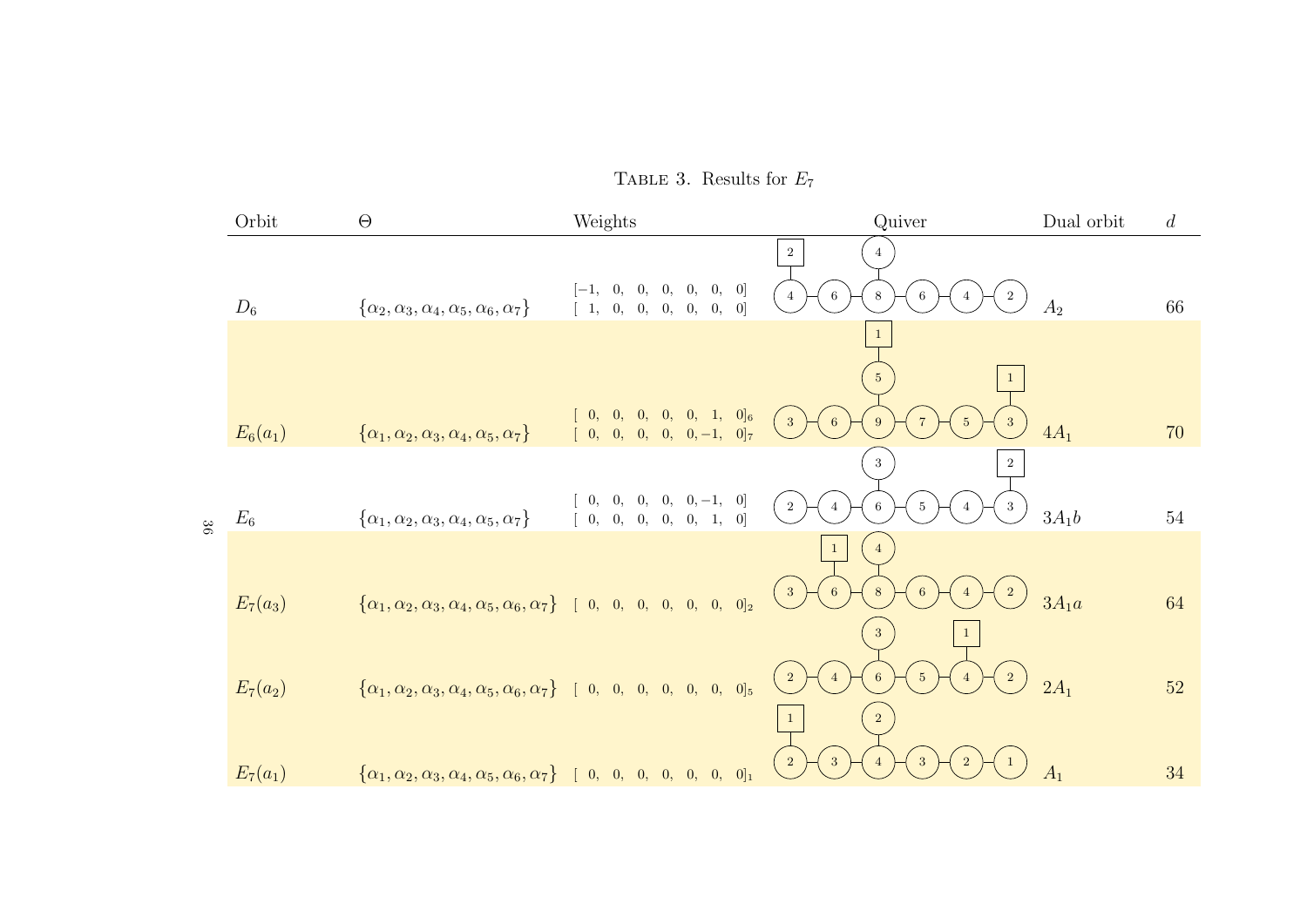TABLE 4. Results for  $E_8$ 

|    | Orbit            | $\Theta$                           | Weights                                                                                                                                                                                                                                                                                                                                                                                                                          | Quiver                                                                                                          | Dual orbit | $\overline{d}$ |
|----|------------------|------------------------------------|----------------------------------------------------------------------------------------------------------------------------------------------------------------------------------------------------------------------------------------------------------------------------------------------------------------------------------------------------------------------------------------------------------------------------------|-----------------------------------------------------------------------------------------------------------------|------------|----------------|
|    |                  |                                    | $[-1, 0, 0,$<br>[0, 0, 0, 0, 0]<br>$\begin{bmatrix} 1, -1, 1, -1, 0, 0, \end{bmatrix}$<br>[0, 0]<br>$0, 1, -1, 1, 0, -1, 0,$<br> 0 <br>$[-1, -1, 1, -1, 0, 1, -1, 0]$<br>$\begin{bmatrix} 1, & 2, -2, & 1, & 0, & 0, & 1, & 0 \end{bmatrix}$<br>$0, 0, 1, -1, 0, 0, -1]$<br>$[-1,$<br>$\mathbf{3}$<br>$\left[\begin{array}{cccccc} 1,-1,&0,&0,&1,&0, \end{array}\right.$<br>[0, 1]<br>$0, 0, 2, -2, 0, 0, 0, -1]$<br>$\sqrt{46}$ | $\,2$<br>$\,2$<br>$65\,$<br>$\overline{2}$<br>89<br>$130\,$<br>$106\,$<br>$54\,$<br>$\bf 28$<br>$80\,$          |            |                |
|    | $\boldsymbol{0}$ | Ø                                  | $0, 0, -1, 1, 0, 0,$<br>[0, 1]<br>0,<br>0,<br>0,<br>[0, 0]<br>$[-1,$<br>0,<br>0,<br>$\begin{bmatrix} 1, -1, 1, -1, 0, 0, \end{bmatrix}$<br>0,<br>$\vert 0 \vert$                                                                                                                                                                                                                                                                 |                                                                                                                 | $E_8$      | 240            |
| 27 |                  |                                    | $0, 1, -1, 1, 0, -1, 0,$<br> 0 <br>$0, 1, -1, 0, 0, 1,$<br>[0, 0]<br>$0, 0, 1, -1, 0, 0, -1]$<br>$[-1,$<br>3<br>$[1, -1, 0, 0, 1, 0,$<br>[0, 1]<br>$0, 0, 2, -2, 0, 0, 0, -1]$<br>$33\,$                                                                                                                                                                                                                                         | $\sqrt{46}$<br>$\mathbf{1}$<br>$\mathbf{1}$<br>3<br>$63\,$<br>$\bf{92}$<br>$75\,$<br>$39\,$<br>$57\,$<br>$21\,$ |            | $238\,$        |
|    | $A_1$            | $\{\alpha_7\}$                     | $0, 0, -1, 1, 0, 0, 0, 1]$<br>[0, 0, 0, 0]<br>$[-1, 0, 0, 0,$<br>0,<br>$[1, -1, 1, -1, 0, 0, 0, 0]$<br>$0, 1, -1, 1, 0, -1, 0,$<br>$\vert 0 \vert$                                                                                                                                                                                                                                                                               |                                                                                                                 | $E_8(a_1)$ |                |
|    | $2A_1$           | $\{\alpha_5, \alpha_7\}$           | $0, 1, -1, 0, 0, 1, 0, 0]$<br>3<br>$0,-1,\phantom{-}0,\phantom{-}1,\phantom{-}0,\phantom{-}0,$<br>[0, 0]<br>$0, 0, 2, -2, 0, 0, 0, -1]$<br>$20\,$<br>$0, 0, -1, 1, 0, 0, 0, 1]$                                                                                                                                                                                                                                                  | $27\,$<br>$37\,$<br>$54\,$<br>$24\,$<br>$\bf 44$<br>$34\,$<br>14                                                | $E_8(a_2)$ | $236\,$        |
|    |                  |                                    | $[-1, 0, 0,$<br>0, 0, 0,<br>$\vert 0 \vert$<br>0,<br>$[1, -1, 1, -1, 0, 0, 0, 0]$<br>$1, -1, 1, 0, -1,$<br>0,<br>$\vert 0 \vert$<br>0,<br>$\mathbf{1}$<br>$0, 1, -1, 0, 0, 1, 0,$<br>$\vert 0 \vert$                                                                                                                                                                                                                             | $20\,$<br>$5\overline{)}$                                                                                       |            |                |
|    | $3A_1$           | $\{\alpha_5, \alpha_7, \alpha_8\}$ | $0, -1, 0, 1, 0, 0,$<br>[0, 0]<br>14<br>$[0, 0, 1, -1, 0, 0,$<br>$\vert 0 \vert$<br>0,                                                                                                                                                                                                                                                                                                                                           | $27\,$<br>$40\,$<br>$33\,$<br>$19\,$<br>$26\,$<br>$12\,$                                                        | $E_8(a_3)$ | 234            |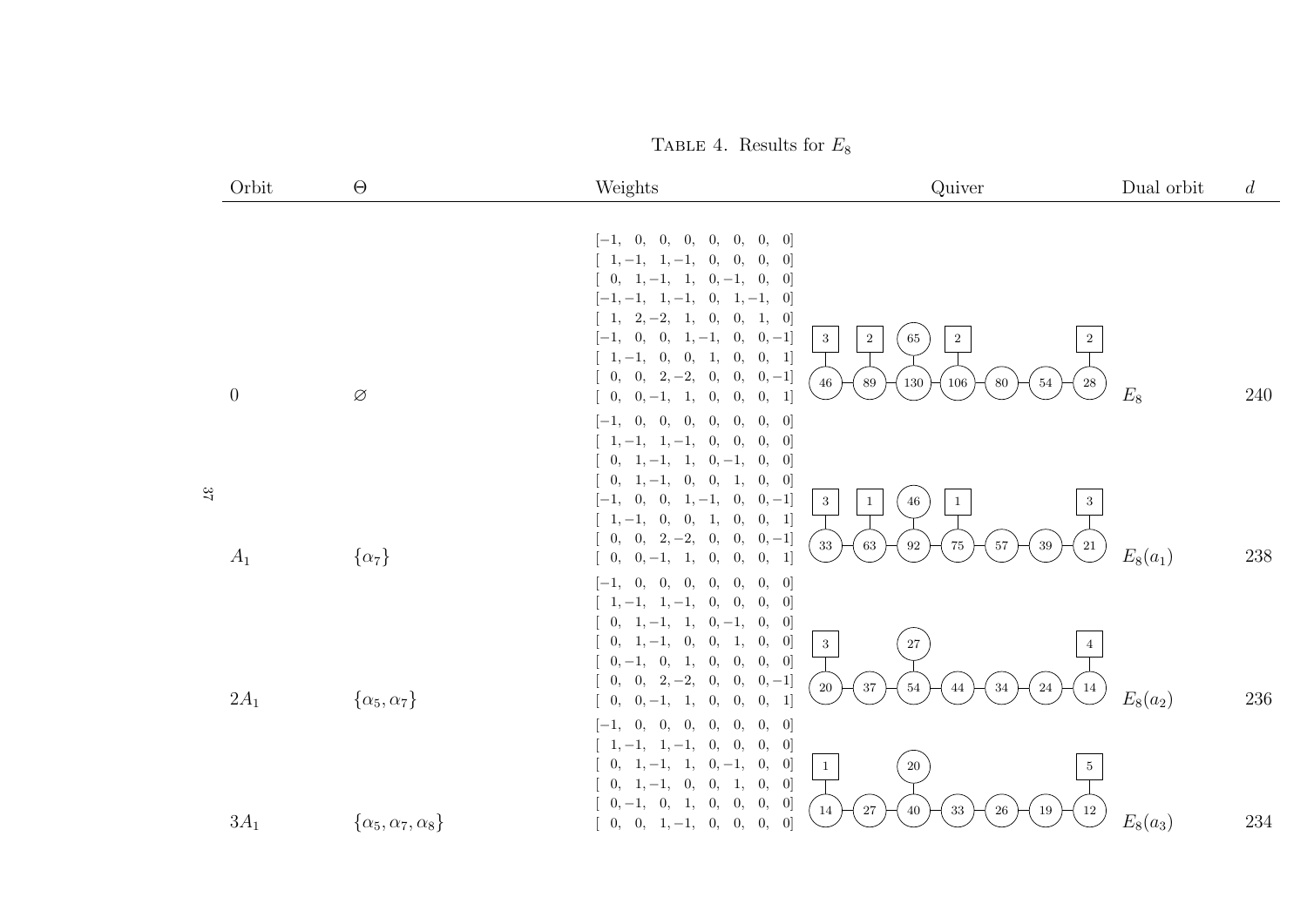TABLE 4. Results for  $E_8$ 

|        | Orbit        | $\Theta$                                     | Weights                                                                                                                                                                                                                                                                                                                                                                                                                                                                        | Quiver                                                                                                                                 | Dual orbit | $\boldsymbol{d}$ |
|--------|--------------|----------------------------------------------|--------------------------------------------------------------------------------------------------------------------------------------------------------------------------------------------------------------------------------------------------------------------------------------------------------------------------------------------------------------------------------------------------------------------------------------------------------------------------------|----------------------------------------------------------------------------------------------------------------------------------------|------------|------------------|
|        | $A_2$        | $\{\alpha_2,\alpha_3\}$                      | $2, 0, 0, -1, 0, -1,$<br>0,<br>$\vert 0 \vert$<br>$\begin{bmatrix} 0, & 0, \end{bmatrix}$<br>$0, 0, 0, -1,$<br>0,<br>$\vert 0 \vert$<br>0,<br>$[-1,$<br>$0, 0, -1, 3, -1, 0$<br>$0, 0, 2, -2,$<br>$\begin{bmatrix} 0, \end{bmatrix}$<br>$\mathbf{0},$<br>$[0,-1]$<br>$\begin{bmatrix} 0, \end{bmatrix}$<br>$\vert 0, \vert$<br>$0, 0, -1, 1,$<br>[0, 1]<br>0,<br>0, 0, 0, 0, 1,<br>$\begin{bmatrix} 0, \end{bmatrix}$<br>[0]<br>$[-1, 0, 0, 1, 0, 0,$<br>0,<br>$\vert 0 \vert$ | $\mathbf{1}$<br>$\overline{2}$<br>$\,2$<br>43<br>$\mathbf{1}$<br>$\mathbf{1}$<br>30<br>$37\,$<br>58<br>$85\,$<br>69<br>$53\,$<br>19    | $E_8(a_3)$ | 234              |
|        | $4A_1$       | $\{\alpha_1, \alpha_3, \alpha_5, \alpha_7\}$ | $[0, -1, 0,$<br>$0, 0, -1,$<br>[0, 1]<br>$0, -1, 0, 0, 0, -1,$<br>[0, 1]<br>$0, 3, 0, -1, 0, 1,$<br>$[0, -3]$<br>$0, -1, 0, 1, 0, 1,$<br>[0, 0]<br>$\begin{bmatrix} 0, & 0, & 0, & 0, & 0, & 0, \end{bmatrix}$<br>0,<br> 1                                                                                                                                                                                                                                                     | $\mathbf{1}$<br>44<br>$\overline{4}$<br>87<br>29<br>58<br>$\rm 72$<br>$57\,$<br>$38\,$<br>$19\,$                                       | $E_8(a_4)$ | 232              |
| $38\,$ | $A_2 + A_1$  | $\{\alpha_2, \alpha_3, \alpha_7\}$           | $[0, 0, 0, -1, 0,$<br>0,<br>$\vert 0 \vert$<br>0,<br>0,<br>$\begin{bmatrix} 0, \end{bmatrix}$<br>$0, 0, -1, 1,$<br>0,<br>$\vert 0 \vert$<br>$\left[-1, \quad 0,\right]$<br>$0, 0, 1, -1,$<br>0,<br>$\vert 0 \vert$<br>$\begin{bmatrix} 0, & 0, \end{bmatrix}$<br>$0, 1, -1, 0,$<br>[0, 0]<br>$\left[\begin{array}{ccc} 1, & 0, \end{array}\right]$<br>$[0, 0, 1, 0, 0, -1]$<br>[0, 1]                                                                                          | $\,2$<br>$37\,$<br>3<br>$\mathbf{1}$<br>48<br>$72\,$<br>24<br>$\rm 45$<br>$17\,$<br>$59\,$<br>$31\,$                                   | $E_8(a_4)$ | 232              |
|        | $A_2 + 2A_1$ | $\{\alpha_1, \alpha_2, \alpha_4, \alpha_6\}$ | $0, 1, 0, -3,$<br>$\begin{bmatrix} 0, \end{bmatrix}$<br>[0, 0, 0]<br>$\begin{bmatrix} 0, & 0, \end{bmatrix}$<br>$[0, 0, 1, 0, -1, 0]$<br>[0, 0, 0, 0, 1, 0,<br>$[0,-1]$<br>$0, 0, -1, 0, 1, 0,$<br>[0, 1]<br>0,<br>0,<br>0, 0, 0,<br>1,<br>$\left[0\right]$<br>0,                                                                                                                                                                                                              | $30\,$<br>$\,3\,$<br>$\mathbf{1}$<br>$20\,$<br>$15\,$<br>40<br>$27\,$<br>60<br>49<br>$38\,$<br>$\mathbf{1}$                            | $E_8(b_4)$ | 230              |
|        | $A_3$        | $\{\alpha_2,\alpha_3,\alpha_8\}$             | $\begin{bmatrix} 2, & 0, & 0, -1, & 0, -1, \end{bmatrix}$<br>$\vert 0 \vert$<br>0,<br>0,<br>$\begin{bmatrix} 0, \end{bmatrix}$<br>$0, 0, 0, -1,$<br>0,<br>$\vert 0 \vert$<br>0,<br>$0, 0, -1, 3, -1,$<br>$[-1,$<br>$\vert 0 \vert$<br>$\begin{bmatrix} 0, \end{bmatrix}$<br>$\theta$ ,<br>$0, 0, 1, -1, 0, 0]$<br>$\theta$ ,<br>$\begin{bmatrix} 0, \end{bmatrix}$<br>$\theta$ ,<br>0, 0, 0,<br>1,<br>$\vert 0 \vert$<br>0,<br>[0]<br>$[-1, 0, 0, 1, 0, 0,$                    | 1<br>$36\,$<br>$\boldsymbol{2}$<br>$\boldsymbol{2}$<br>$\mathbf{1}$<br>$\sqrt{24}$<br>$48\,$<br>$32\,$<br>$45\,$<br>71<br>$17\,$<br>58 | $E_7(a_1)$ | 228              |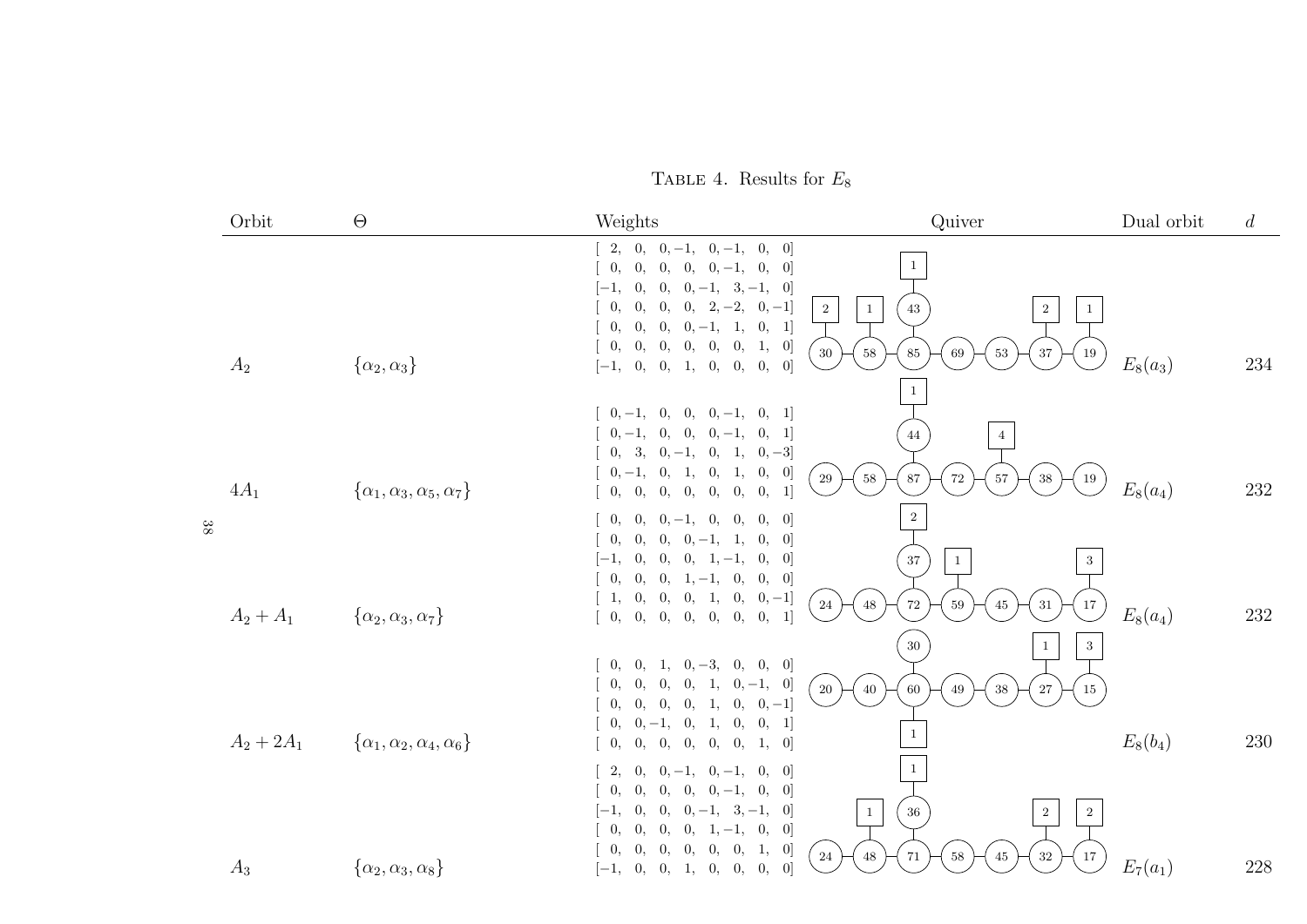TABLE 4. Results for  $E_8$ 

| Orbit                                            | $\Theta$                                               | Weights                                                                                                                                                                                           | Quiver                                                                                                       | Dual orbit | d   |
|--------------------------------------------------|--------------------------------------------------------|---------------------------------------------------------------------------------------------------------------------------------------------------------------------------------------------------|--------------------------------------------------------------------------------------------------------------|------------|-----|
| $A_2 + 3A_1$                                     | $\{\alpha_1, \alpha_3, \alpha_5, \alpha_7, \alpha_8\}$ | $[0, 0, 0, 0, 0, -1, 0, 0]$<br>$0, 1, 0, -2, 0, 2,$<br>[0, 0]<br>$\begin{bmatrix} 0, & 0, & 0, & 1, & 0, -1, & 0, & 0 \end{bmatrix}$<br>14<br>$\sqrt{28}$<br>$[0, -1, 0, 1, 0, 0, 0, 0]$          | 21<br>3<br>$42\,$<br>$35\,$<br>$21\,$<br>${\bf 28}$<br>11                                                    | $E_8(a_5)$ | 228 |
|                                                  |                                                        | 0, 0,<br>$[0, 0, 0, 0, 0, -1]$<br>$0, 0, 0, 0, 0, 0, 0, -1]$<br>$0, 0, -2, 0, 0, 2, -1, 3$<br>$0, 0, 1, 0, 0, -2, 1, 0]$<br>$25\,$<br>$50\,$                                                      | $\overline{5}$<br>40<br>$30\,$<br>$75\,$<br>$60\,$<br>$\rm 45$<br>15                                         |            |     |
| $2A_2$                                           | $\{\alpha_1, \alpha_2, \alpha_4, \alpha_5\}$           | $0, 0, 1, 0, 0, 0, 0, -1$                                                                                                                                                                         |                                                                                                              | $E_8(a_5)$ | 228 |
| $\int_{\infty}$ 2A <sub>2</sub> + A <sub>1</sub> | $\{\alpha_1, \alpha_2, \alpha_4, \alpha_5, \alpha_7\}$ | $0, 0, -1, 0, 0, 1, 0, 0]$<br>[0, 0, 0, 0, 0, 1, 0, 0]<br>$\left[\begin{array}{cccccc} 0, & 0, & 1, & 0, & 0, -1, & 0, -1 \end{array}\right]$<br>14<br>$\sqrt{28}$<br>$[0, 0, 0, 0, 0, -1, 0, 1]$ | $21\,$<br>$\boldsymbol{2}$<br>$\mathbf{1}$<br>$\mathbf{1}$<br>$35\,$<br>$42\,$<br>$20\,$<br>${\bf 28}$<br>11 | $E_8(b_5)$ | 226 |
|                                                  |                                                        |                                                                                                                                                                                                   | $\sqrt{3}$                                                                                                   |            |     |
|                                                  |                                                        | $[0, 0, 0, 0, 0, 0, -1, 0]$                                                                                                                                                                       |                                                                                                              |            |     |
|                                                  |                                                        | $0, 0, 0, 0, 0, 1, 0, -1$<br>$0, 0, 0, 0, 0, 0, 0, -1]$                                                                                                                                           | 30<br>$\overline{2}$                                                                                         |            |     |
| $A_3 + A_1$                                      | $\{\alpha_1, \alpha_2, \alpha_3, \alpha_5\}$           | $0, 0, 0, 1, 0, -2, 2, 0]$<br>19<br>$38\,$<br>$0, 0, 0, -1, 0, 1, -1, 2$                                                                                                                          | $57\,$<br>$35\,$<br>24<br>46<br>13                                                                           | $E_8(b_5)$ | 226 |
|                                                  |                                                        |                                                                                                                                                                                                   | $27\,$<br>$\overline{4}$                                                                                     |            |     |
|                                                  |                                                        | $[0, 0, 0, 0, -1, 1, 0, 0]_3$<br>[0, 0, 0, 0, 0, 0, 1, 0]<br>18<br>36                                                                                                                             | 54<br>$\sqrt{24}$<br>44<br>34<br>14                                                                          |            |     |
|                                                  |                                                        | $[0, 0, 0, 0, 1, -1, 0]$<br>$\begin{bmatrix} 0, \end{bmatrix}$                                                                                                                                    |                                                                                                              |            |     |
| $D_4(a_1)$                                       | $\{\alpha_2, \alpha_3, \alpha_4, \alpha_8\}$           | $[0, 0, 0, -1, 0, 0]$<br>0,<br>$\boxed{1}$<br>$[0, 0, 1, -1, 0, 0]$<br>$[-1, 0,$                                                                                                                  | -1                                                                                                           | $E_8(b_5)$ | 226 |
|                                                  |                                                        | 0,<br>$[0, 0, 0, 0, -1, 0]$<br>0,<br>$0, 0, 0, -1, 1, 0]$<br>0,<br>0,                                                                                                                             |                                                                                                              |            |     |
|                                                  |                                                        | [0, 0, 0, 1, 0, 0]<br>$\vert 0, \vert$<br>$ -1,$                                                                                                                                                  | $15\,$<br>$5\,$                                                                                              |            |     |
| $D_4$                                            | $\{\alpha_2, \alpha_3, \alpha_4, \alpha_8\}$           | $0, 0, -1, 1, 0, 0]$<br>1, 0,<br>$10\,$<br>$20\,$<br>$\vert 0 \vert$<br>$[0, 0, 0, 0, 1, -1, 0,$                                                                                                  | $25\,$<br>30<br>20<br>15<br>10                                                                               | $E_6$      | 216 |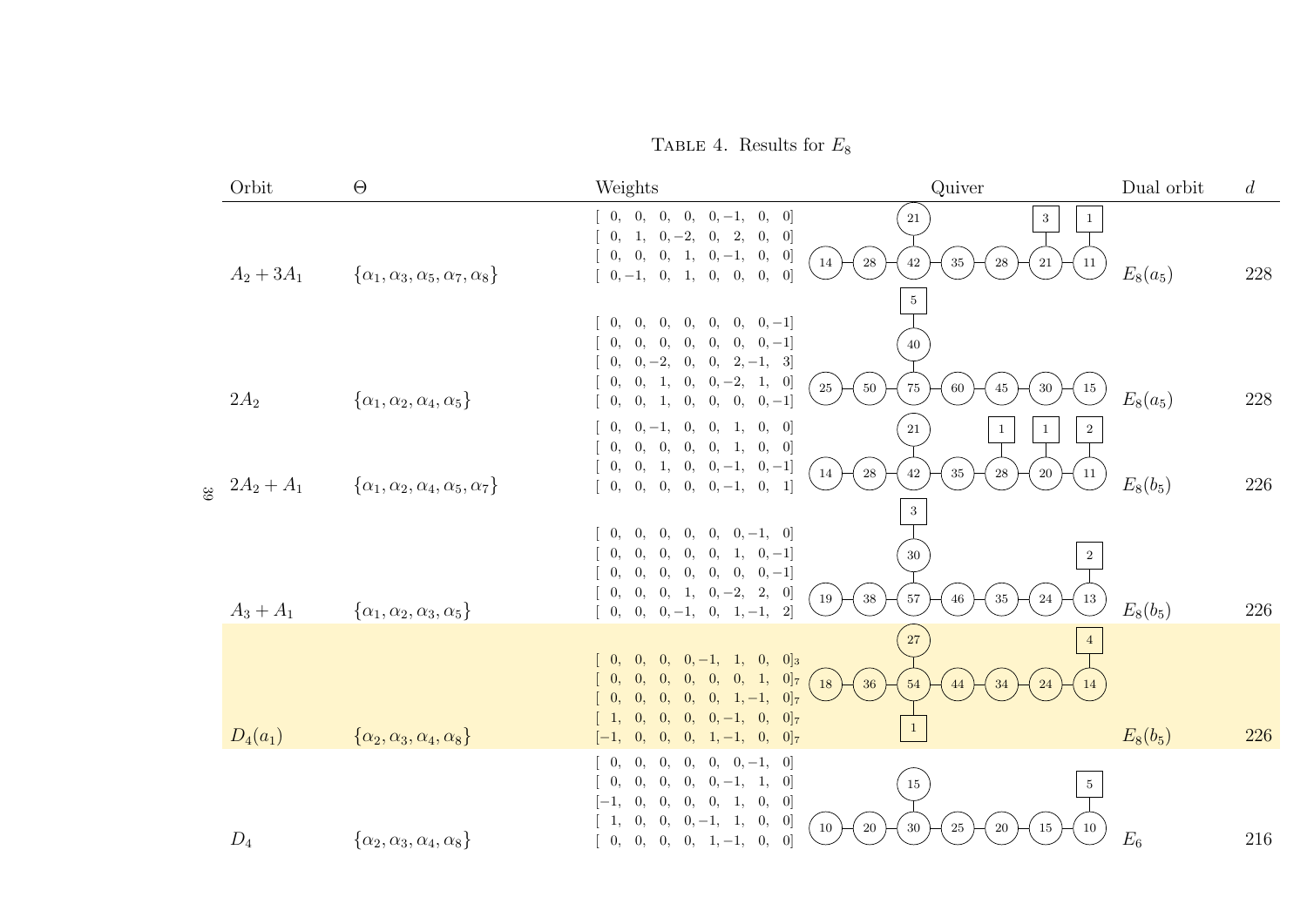TABLE 4. Results for  $E_8$ 

|                | Orbit         | $\Theta$                                                                           | Weights                                                                                                                                                     | Quiver                                                                                       | Dual orbit | $\overline{d}$ |
|----------------|---------------|------------------------------------------------------------------------------------|-------------------------------------------------------------------------------------------------------------------------------------------------------------|----------------------------------------------------------------------------------------------|------------|----------------|
|                | $2A_2 + 2A_1$ | $\{\alpha_1, \alpha_2, \alpha_4, \alpha_5, \alpha_7, \alpha_8\}$                   | $[0, 0, -1, 0, 0, 1, 0, 0]$<br>$\begin{bmatrix} 0, & 0, & 1, & 0, & 0, -2, & 0, & 0 \end{bmatrix}$<br>[0, 0, 0, 0, 0, 1, 0, 0]                              | $\,2\,$<br>21<br>1<br>14<br>$\sqrt{28}$<br>$35\,$<br>$20\,$<br>$42\,$<br>$\sqrt{28}$<br>10   | $E_8(a_6)$ | 224            |
|                | $A_3 + 2A_1$  | $\{\alpha_1, \alpha_2, \alpha_3, \alpha_5, \alpha_7\}$                             | $0, 0, 0, 1, 0, 0, 0, -2]$<br>$\begin{bmatrix} 0, & 0, & 0, & 0, & -1, & 0, & 0 \end{bmatrix}$<br>$0, 0, 0, -1, 0, 1, 0, 1]$<br>[0, 0, 0, 0, 0, 0, 0, 0, 1] | 22<br>$\mathbf{1}$<br>15<br>$\,29$<br>$35\,$<br>$27\,$<br>43<br>19<br>10                     | $E_8(a_6)$ | 224            |
| 6 <sup>†</sup> |               | $D_4(a_1) + A_1 \quad {\alpha_2, \alpha_3, \alpha_4, \alpha_7, \alpha_8}$          | $[0, 0, -1, 1, 0, 0]_3$<br>0, 0,<br>$[0, 0, 0, 0, 0, 1, 0, 0]_6$<br>$[1, 0, 0, 0, 0, -1, 0, 0]$<br>$\vert 0, \vert$<br>$[0, 0, 1, -1, 0, 0]$<br>$[-1,$      | $\sqrt{27}$<br>$\overline{2}$<br>36<br>18<br>54<br>34<br>24<br>13<br>$\overline{1}$          | $E_8(a_6)$ | 224            |
|                | $A_3 + A_2$   | $\{\alpha_1, \alpha_2, \alpha_3, \alpha_5, \alpha_6\}$                             | $0, 0, -1, 0, 0, 0, 1$<br>0,<br>$0, 0, 1, 0, 0, 0, -2]$<br>0,<br>$0, 0, 0, 0, 0, 0, -1, 1$<br>[0, 0, 0, 0, 0, 0, 1, 0]                                      | $\mathbf{3}$<br>18<br>$25\,$<br>14<br>$36\,$<br>$\,29$<br>$22\,$<br>$15\,$<br>$\overline{5}$ | $D_7(a_1)$ | 222            |
|                | $A_4$         | $\{\alpha_1, \alpha_2, \alpha_3, \alpha_4\}$                                       | $0, 0, 0, 0, 0, 0, 0, -1$<br>$0, 0, 0, 0, 1, 0, 0, -2]$<br>$0, 0, 0, 0, 1, -1, -2, 1$<br>$0, 0, 0, 0, 0, -2, 3, 1$<br>$[0, 0, 0, 0, -2, 3, -1, 1]$          | 40<br>25<br>$50\,$<br>$75\,$<br>$30\,$<br>$60\,$<br>45<br>15<br>$22\,$<br>$\mathbf{1}$<br>1  | $E_7(a_3)$ | 220            |
|                |               | $A_3 + A_2 + A_1 \{ \alpha_1, \alpha_3, \alpha_5, \alpha_6, \alpha_7, \alpha_8 \}$ | $[0,-1, 0, 0, 0, 0, 0, 0]$<br>$[0, 2, 0, -1, 0, 0, 0, 0]$<br>$[0,-1, 0, 1, 0, 0, 0, 0]$                                                                     | $15\,$<br>$30\,$<br>$36\,$<br>${\bf 28}$<br>19<br>$44\,$<br>10                               | $E_8(b_6)$ | 220            |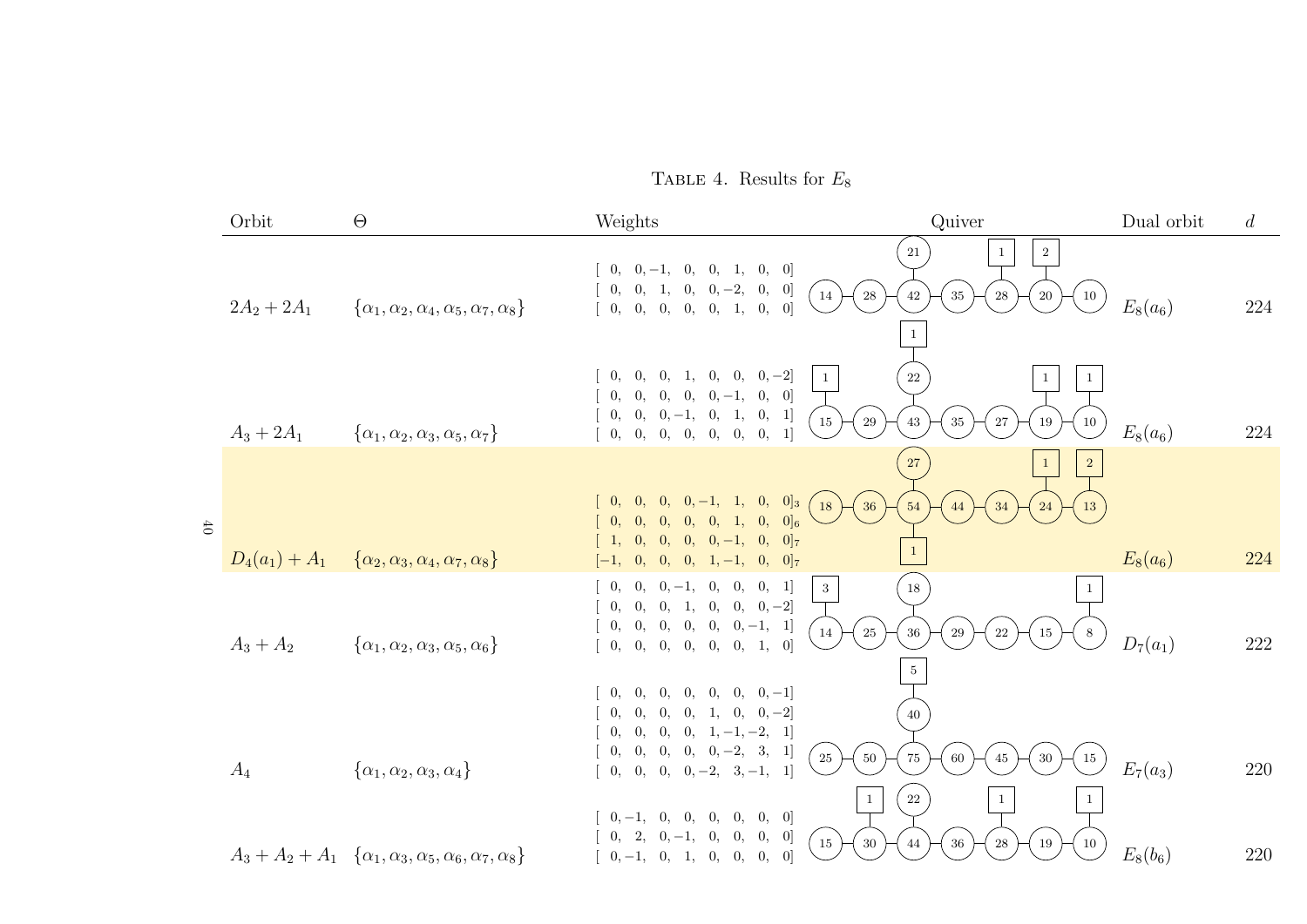TABLE 4. Results for  $E_8$ 

|                         | Orbit            | $\Theta$                                                         | Weights                                                                                                                                                        | Quiver                                                                                                        | Dual orbit       | $\overline{d}$ |
|-------------------------|------------------|------------------------------------------------------------------|----------------------------------------------------------------------------------------------------------------------------------------------------------------|---------------------------------------------------------------------------------------------------------------|------------------|----------------|
|                         | $D_4 + A_1$      | $\{\alpha_2, \alpha_3, \alpha_4, \alpha_6, \alpha_8\}$           | $[-1, 0, 0,$<br>[0, 0, 0, 0, 0]<br>$1, 0, 0, 0, -1, 0, 0, 0$<br>$0, 0, 0, 0, 1, 0, -1, 0]$<br>[0, 0, 0, 0, 0, 0, 1, 0]                                         | $\,2$<br>19<br>-1<br>$26\,$<br>$38\,$<br>$31\,$<br>14<br>24<br>$17\,$<br>9                                    | $E_6(a_1)$       | 214            |
|                         | $D_4(a_1) + A_2$ | $\{\alpha_2, \alpha_3, \alpha_4, \alpha_6, \alpha_7, \alpha_8\}$ | $[1, 0, 0, 0, 0, 0, 0, 0]_1$<br>$[-1, 0, 0, 0, 1, 0, 0, 0]_1$<br>$[0, 0, 0, 0, -1, 0, 0, 0]_4$                                                                 | 22<br>$\overline{\mathbf{2}}$<br>$\mathbf{1}$<br>$30\,$<br><sup>16</sup><br>27<br>44<br>$36\,$<br>$18\,$<br>9 | A <sub>7</sub>   | 218            |
| $\overline{\mathbb{H}}$ | $A_4 + A_1$      | $\{\alpha_1, \alpha_2, \alpha_3, \alpha_4, \alpha_6\}$           | $[0, 0, 0, 0, -1, 0, 1, 0]$<br>$0, 0, 0, 0, 0, 0, -1, 0$<br>$\begin{bmatrix} 0, & 0, & 0, & 0, & 1, & 0, & 0, -1 \end{bmatrix}$<br>[0, 0, 0, 0, 0, 0, 0, 0, 1] | 20<br>$\overline{2}$<br>13<br>$26\,$<br>$39\,$<br>$25\,$<br>$32\,$<br>$18\,$<br>10<br>1                       | $E_6(a_1) + A_1$ | 218            |
|                         | $2A_3$           | $\{\alpha_1, \alpha_2, \alpha_3, \alpha_5, \alpha_6, \alpha_7\}$ | $0, 0, 0, -1, 0, 0, 0, 1]$<br>$[0, 0, 0, 1, 0, 0, 0, -2]$<br>0, 0, 0, 0, 0, 0, 0, 1                                                                            | 18<br>$\overline{2}$<br>24<br>$13\,$<br>$35\,$<br>$\bf 28$<br>$21\,$<br>$14\,$                                | $D_7(a_2)$       | 216            |
|                         | $D_5(a_1)$       | $\{\alpha_1, \alpha_2, \alpha_3, \alpha_4, \alpha_8\}$           | $[0, 0, 0, 0, 0, 1, 0]_2$<br>$\theta$ ,<br>$[0, 0, 0, 0, -1, 2, -1, 0]$<br>$[0, 0, 0, 0, 1, -1, -1, 0]$<br>$[0, 0, 0, 0, 0, -1, 1, 0]$                         | $19\,$<br>$\,1\,$<br>13<br>$26\,$<br>38<br>$31\,$<br>$17\,$<br>24<br>10                                       | $E_6(a_1)$       | 214            |
|                         | $A_4 + 2A_1$     | $\{\alpha_1, \alpha_4, \alpha_5, \alpha_6, \alpha_7, \alpha_8\}$ | $0, 1, -1, 0, 0, 0, 0, 0]$<br>$0, -1, 0, 0, 0, 0, 0, 0]$<br>[0, 0, 1, 0, 0, 0, 0, 0]                                                                           | $30\,$<br>$1\,$<br>$\mathbf{1}$<br>41<br>$21\,$<br>60<br>$48\,$<br>$36\,$<br>$24\,$<br>$12\,$<br>$\mathbf{1}$ | $D_7(a_2)$       | 216            |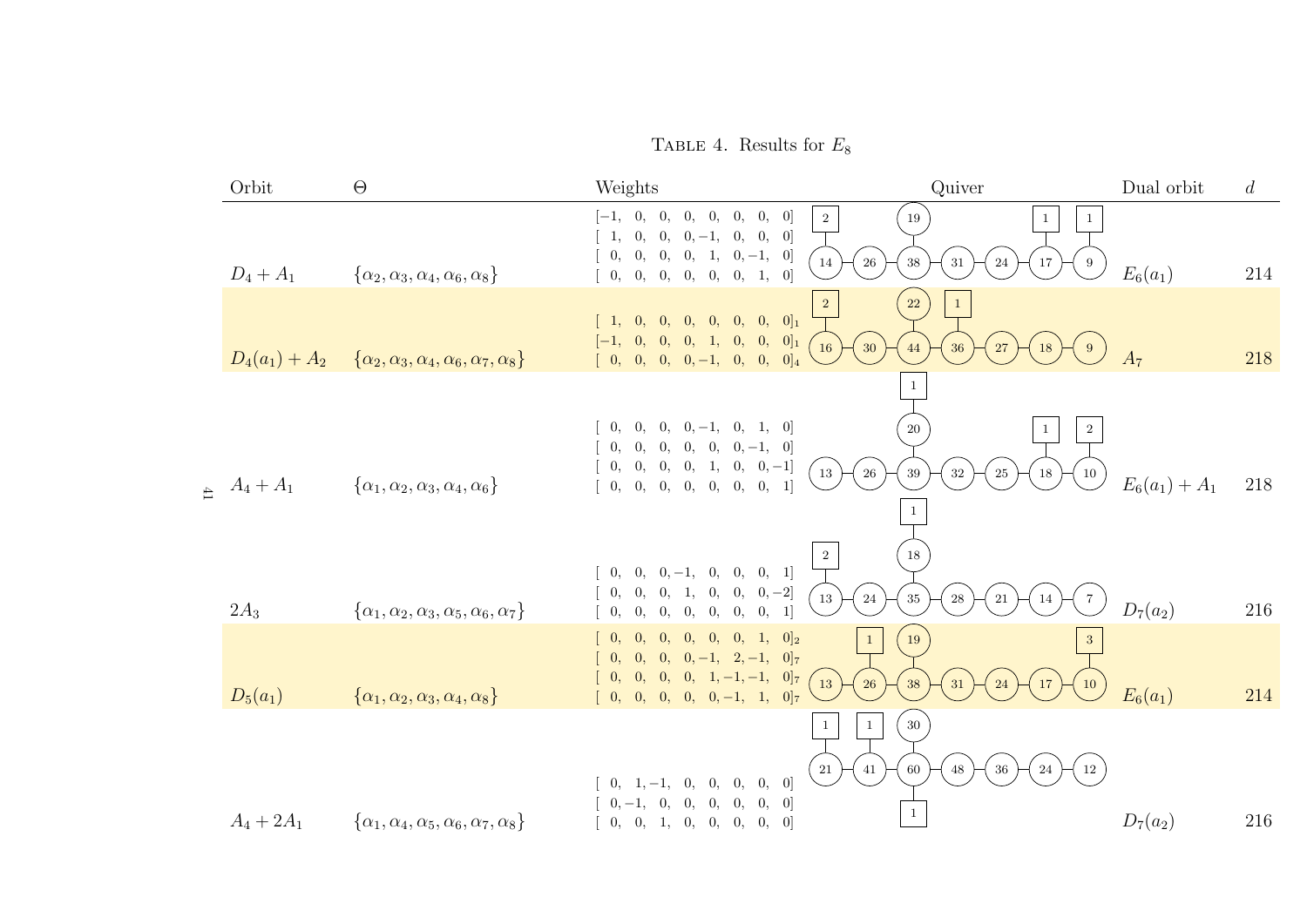TABLE 4. Results for  $E_8$ 

|        | Orbit            | $\Theta$                                                                                     | Weights                                                                                                                                                                                                                                             | Quiver                                                            | Dual orbit  | $\overline{d}$ |
|--------|------------------|----------------------------------------------------------------------------------------------|-----------------------------------------------------------------------------------------------------------------------------------------------------------------------------------------------------------------------------------------------------|-------------------------------------------------------------------|-------------|----------------|
|        | $A_4 + A_2$      | $\{\alpha_1, \alpha_2, \alpha_4, \alpha_5, \alpha_6, \alpha_7\}$                             | $0, 0, 1, 0, 0, 0, 0, -2$<br>$\left[\begin{array}{cccccc} 0, & 0, -1, & 0, & 0, & 0, & 0, & 1\end{array}\right]$<br>12<br>24<br>[0, 0, 0, 0, 0, 0, 0, 1]                                                                                            | 2<br>19<br>$36\,$<br>29<br>$22\,$<br>$15\,$<br>8                  | $D_5 + A_2$ | 214            |
|        | $A_5$            | $\{\alpha_1, \alpha_2, \alpha_3, \alpha_4, \alpha_5\}$                                       | 0,<br>$[0, 0, 0, -1, 0]$<br>0, 0,<br>$\begin{bmatrix} 0, & 0, & 0, & 0, & -1, & 1, & 0 \end{bmatrix}$<br>$\begin{bmatrix} 0, & 0, & 0, & 0, & 1, & 0, -1 \end{bmatrix}$<br>$ 11\rangle$<br>$22\,$<br>0, 0, 0, 0, 0, 0, 0, 0,<br>$\lceil$            | 17<br>3<br>$33\,$<br>$27\,$<br>$15\,$<br>21<br>9                  | $D_6(a_1)$  | 210            |
| $42\,$ | $D_5(a_1) + A_1$ | $\{\alpha_1, \alpha_2, \alpha_3, \alpha_4, \alpha_6, \alpha_8\}$                             | 36<br>18)<br>$[0, 0, 0, 0, -1, 0, 1, 0]_3$<br>$[0, 0, 0, 0, 1, 0, 0, 0]_5$<br>$[0, 0, 0, 0, 0, 0, -1, 0]$                                                                                                                                           | $27\,$<br>54<br>23<br>44<br>34<br>12<br>$\mathbf{1}$              | $E_7(a_4)$  | 212            |
|        |                  |                                                                                              | 40<br>20                                                                                                                                                                                                                                            | $30\,$<br>48<br>$36\,$<br>$\sqrt{24}$<br>60<br><b>12</b>          |             |                |
|        |                  | $A_4 + A_2 + A_1 \{ \alpha_1, \alpha_2, \alpha_4, \alpha_5, \alpha_6, \alpha_7, \alpha_8 \}$ | $0, \quad 0, -1, \quad 0, \quad 0, \quad 0, \quad 0, \quad 0]$<br>[0, 0, 1, 0, 0, 0, 0, 0]<br>$\overline{2}$<br>$[-1, 0, 0, 0, 0, 0, 0, 0]$<br>$\left[\begin{array}{cccccc} 1, & 0, & 0, & 0, -1, & 0, & 0, & 0 \end{array}\right]$<br>$26\,$<br>14 | $\overline{2}$<br>19<br>$31\,$<br>$38\,$<br>$24\,$<br>$16\,$<br>8 | $A_6 + A_1$ | 212            |
|        | $D_4 + A_2$      | $\{\alpha_2, \alpha_3, \alpha_4, \alpha_6, \alpha_7, \alpha_8\}$                             | [0, 0, 0, 0, 1, 0, 0, 0]                                                                                                                                                                                                                            |                                                                   | $A_6$       | 210            |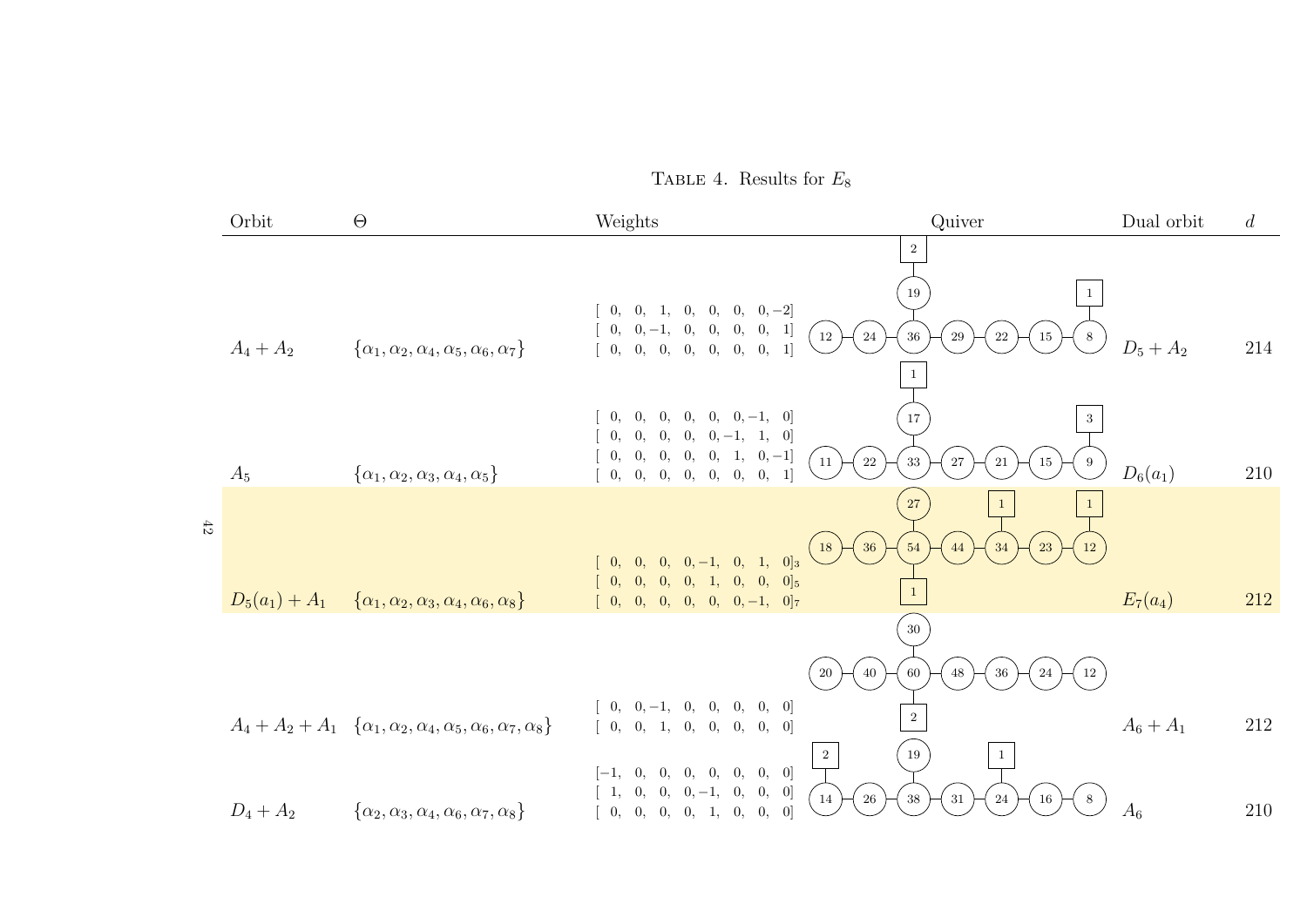TABLE 4. Results for  $E_8$ 

|        | Orbit                          | $\Theta$                                                                                                                                       | Weights                                                                                                                                                                                            | Quiver                                                             | Dual orbit       | $\overline{d}$ |
|--------|--------------------------------|------------------------------------------------------------------------------------------------------------------------------------------------|----------------------------------------------------------------------------------------------------------------------------------------------------------------------------------------------------|--------------------------------------------------------------------|------------------|----------------|
|        | $E_6(a_3)$                     | $\{\alpha_1, \alpha_2, \alpha_3, \alpha_4, \alpha_5, \alpha_8\}$                                                                               | $[0, 0, 0, 0, -1, -1, 0]_4$<br>$\theta$ ,<br>$[0, 0, 0, 1, 0, 0]_6$<br>0,<br>$\vert$ 14 )<br>28<br>[0, 0, 0, 0, 0, 1, 0]<br>$\hspace{0.1em}0.$                                                     | 21<br>42<br>35<br>27<br>19<br>10                                   | $D_5 + A_1$      | 208            |
|        | $D_5$                          | $\{\alpha_1, \alpha_2, \alpha_3, \alpha_4, \alpha_8\}$                                                                                         | $[0, 0, 0, 0, 0, -1, 0]$<br>$\theta$ .<br>$0, 0, 0, 1, -2, 1, 0$<br>$\theta$ ,<br>$0, 0, 0, 0, -1, 1, 1, 0]$<br>$\,$ 8 $\,$<br>$16\,$<br>$[0, 0, 0, 0, 0, 1, -1, 0]$                               | $12\,$<br>24<br>$20\,$<br>$16\,$<br>$12\,$<br>24<br>$\overline{2}$ | $D_5$            | $200\,$        |
| $43\,$ | $A_4 + A_3$                    | $\{\alpha_1, \alpha_2, \alpha_3, \alpha_5, \alpha_6, \alpha_7, \alpha_8\}$                                                                     | $[0, 0, 0, -1, 0, 0, 0, 0]$<br>$32\,$<br>16<br>[0, 0, 0, 1, 0, 0, 0, 0]                                                                                                                            | 48<br>$40\,$<br>$30\,$<br>20<br>10                                 | $E_8(a_7)$       | $208\,$        |
|        | $A_5 + A_1$                    | $\{\alpha_1, \alpha_2, \alpha_3, \alpha_4, \alpha_5, \alpha_7\}$                                                                               | $[0, 0, 0, -1, 0, 0]$<br>0,<br>$\theta$ ,<br>$\begin{bmatrix} 0, & 0, & 0, & 0, & 1, & 0, -1 \end{bmatrix}$<br>11<br>$22\,$<br>$0, \quad 0, \quad 0, \quad 0, \quad 0, \quad 0, \quad 0, \quad 1]$ | 17<br>33<br>27<br>21<br>15<br>8                                    | $E_8(a_7)$       | 208            |
|        |                                |                                                                                                                                                | 32<br>16<br>$[0, 0, 0, 0, -1, 0, 0, 0]_3$                                                                                                                                                          | 24<br>39<br>48<br>30<br>20<br>10                                   | $E_7(a_5)$       | 206            |
|        | $D_5(a_1) + A_2$<br>$D_6(a_2)$ | $\{\alpha_1, \alpha_2, \alpha_3, \alpha_4, \alpha_6, \alpha_7, \alpha_8\}$<br>$\{\alpha_2, \alpha_3, \alpha_4, \alpha_5, \alpha_6, \alpha_8\}$ | [0, 0, 0, 0, 1, 0, 0, 0]<br>$\mathbf{1}$<br>$[0, 0, 0, 0, 0, 0]_1$<br>0,<br>$[-1, 0, 0, 0, 0, 0, -1, 0]_4$<br>14<br>27<br>[0, 0, 0, 0, 0, 0, 1, 0]                                                 | <b>20</b><br>$\mathbf{1}$<br>33<br>40<br>25                        | $D_5(a_1) + A_2$ | 202            |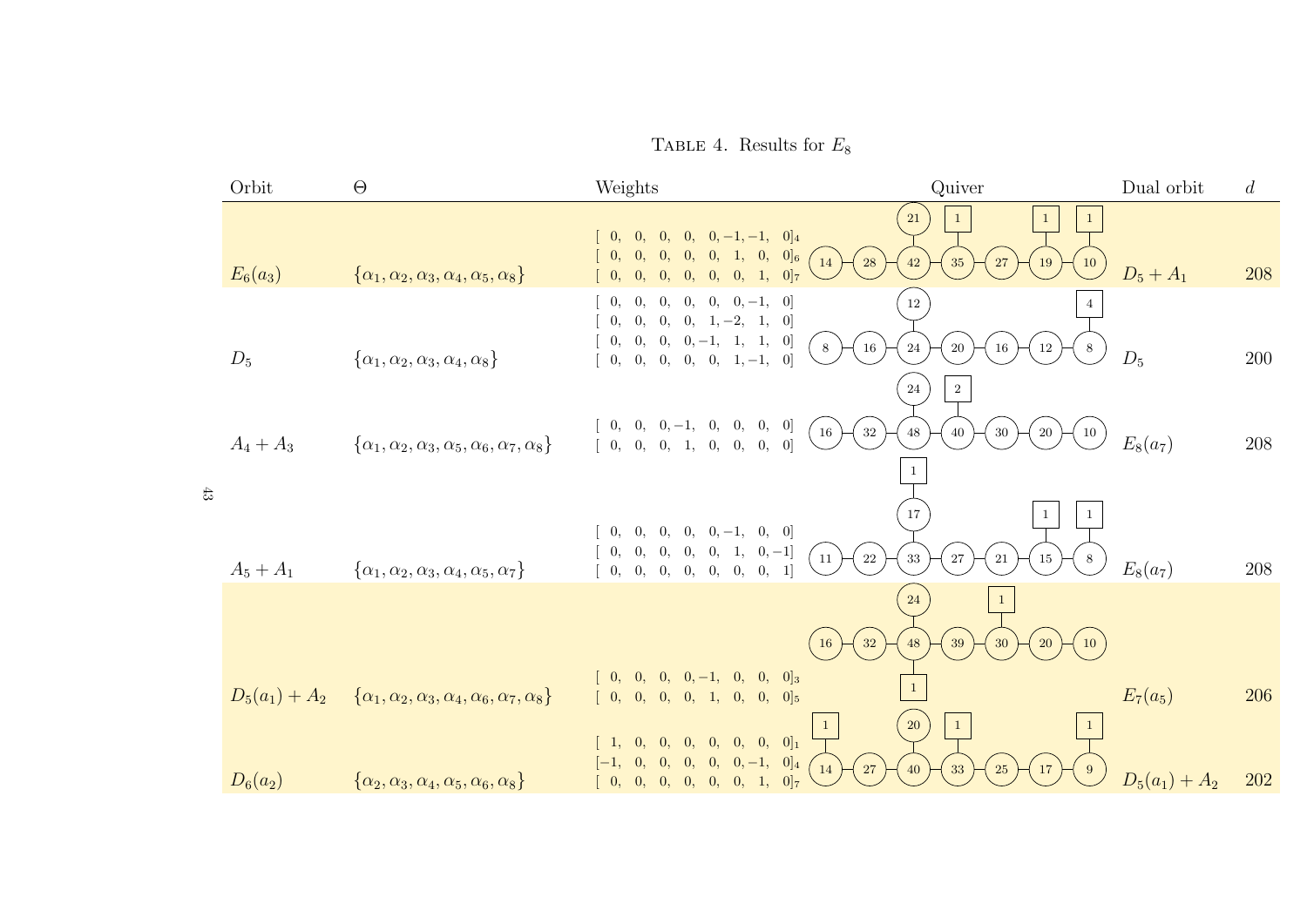TABLE 4. Results for  $E_8$ 

|        | Orbit            | $\Theta$                                                                                                                            | Weights                                                                                                                               | Quiver                                                                        | Dual orbit  | $\overline{d}$ |
|--------|------------------|-------------------------------------------------------------------------------------------------------------------------------------|---------------------------------------------------------------------------------------------------------------------------------------|-------------------------------------------------------------------------------|-------------|----------------|
|        | $E_6(a_3) + A_1$ | $\{\alpha_1, \alpha_2, \alpha_3, \alpha_4, \alpha_5, \alpha_7, \alpha_8\}$                                                          | 14<br>$[0, 0, 0, 0, 0, -1, 0, 0]$<br>[0, 0, 0, 0, 0, 1, 0, 0]                                                                         | 21<br>28<br>$42\,$<br>34<br><b>26</b><br>$18\,$<br>9<br>$\mathbf{1}$<br>18    | $A_5 + A_1$ | 202            |
|        | $E_7(a_5)$       | $\{\alpha_1, \alpha_2, \alpha_3, \alpha_4, \alpha_5, \alpha_6, \alpha_8\}$                                                          | $12\,$<br>$[0, 0, 0, 0, 0, 0, -1, 0]_3$<br>[0, 0, 0, 0, 0, 0, 1, 0]                                                                   | 24<br>$36\,$<br>$22\,$<br>29<br>15<br>$\mathbf{1}$                            | $A_4 + A_3$ | 200            |
| $44\,$ | $D_5 + A_1$      | $\{\alpha_1, \alpha_2, \alpha_3, \alpha_4, \alpha_6, \alpha_8\}$                                                                    | $[0, 0, 0, 0, -1, 0, 0, 0]$<br>$\begin{bmatrix} 0, & 0, & 0, & 0, & 1, & 0, -1, & 0 \end{bmatrix}$<br>12)<br>[0, 0, 0, 0, 0, 0, 1, 0] | 18<br>$\mathbf{1}$<br>$\mathbf{1}$<br>24<br>$36\,$<br>$30\,$<br>17<br>24<br>9 | $E_6(a_3)$  | 198            |
|        | $E_8(a_7)$       | $\left\{\alpha_1, \alpha_2, \alpha_3, \alpha_4, \alpha_5, \alpha_6, \alpha_7, \alpha_8\right\} \quad [0, 0, 0, 0, 0, 0, 0, 0, 0]_4$ | $\begin{bmatrix} 0, & 0, & 0, & 0, & 0, & 0, & 0, & 0 \end{bmatrix}$ 4<br>$\left(16\right)$                                           | $\sqrt{2}$<br>24<br>32<br>$48\,$<br>40<br>30<br><b>20</b><br>$10\,$           | $E_8(a_7)$  | 208            |
|        |                  |                                                                                                                                     | $\mathbf{1}$<br>$0, 0, 0, 0, 0, 0, 1, -1$                                                                                             | 1<br>16                                                                       |             |                |
|        | $A_6$            | $\{\alpha_1, \alpha_2, \alpha_3, \alpha_4, \alpha_5, \alpha_6\}$                                                                    | $0, 0, 0, 0, 0, 0, -1, 0]$<br>$11\,$<br>$0, \quad 0, \quad 0, \quad 0, \quad 0, \quad 0, \quad 0, \quad 1]$                           | $21\,$<br>13<br>$31\,$<br>$25\,$<br>19<br>$\overline{7}$                      | $D_4 + A_2$ | 198            |
|        | $D_6(a_1)$       | $\{\alpha_2, \alpha_3, \alpha_4, \alpha_5, \alpha_6, \alpha_8\}$                                                                    | $[0, 0, 0, 0, 0, 0, 0]_1$<br>1,<br>$[0, 0, 0, -1, 0]_5$<br>0, 0,<br>12<br>$[-0, 0, 0, 0, 0, 0, 1, 0]_7$                               | 17<br>$\mathbf{1}$<br>23<br>28<br>34<br>22<br>15<br>8                         | $A_5$       | 196            |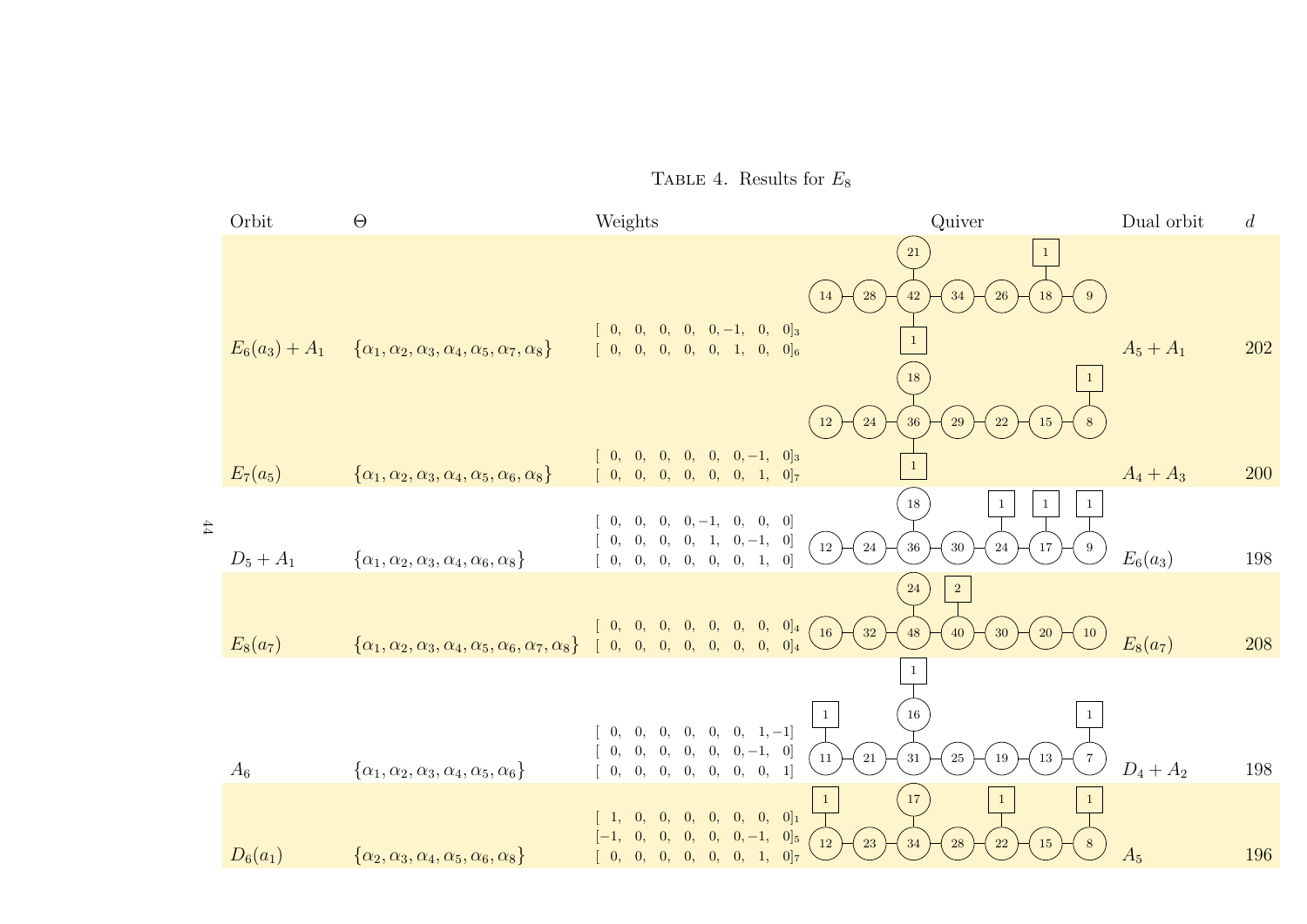TABLE 4. Results for  $E_8$ 

|        | Orbit       | $\Theta$                                                                   | Weights                                                                                                                                                    | Quiver                                                                                     | Dual orbit            | $\overline{d}$ |
|--------|-------------|----------------------------------------------------------------------------|------------------------------------------------------------------------------------------------------------------------------------------------------------|--------------------------------------------------------------------------------------------|-----------------------|----------------|
|        |             |                                                                            |                                                                                                                                                            | $\sqrt{2}$<br>$20\,$                                                                       |                       |                |
|        | $A_6 + A_1$ | $\{\alpha_1, \alpha_3, \alpha_4, \alpha_5, \alpha_6, \alpha_7, \alpha_8\}$ | $0, -1, 0, 0, 0, 0, 0, 0]$<br>14<br>$\left[\begin{array}{cccccc} 0, & 1, & 0, & 0, & 0, & 0, & 0, & 0 \end{array}\right]$                                  | $\bf 28$<br>$32\,$<br>40<br>24<br>16<br>8                                                  | $A_4 + A_2 + A_1$ 196 |                |
|        | $E_7(a_4)$  | $\{\alpha_1, \alpha_2, \alpha_3, \alpha_4, \alpha_5, \alpha_6, \alpha_8\}$ | $[0, 0, 0, 0, 0, 0, -1, 0]_4$<br>10<br>[0, 0, 0, 0, 0, 0, 1, 0]                                                                                            | 15<br>$20\,$<br>30<br>25<br>19<br>13                                                       | $D_5(a_1) + A_1$      | 196            |
|        | $E_6(a_1)$  | $\{\alpha_1, \alpha_2, \alpha_3, \alpha_4, \alpha_5, \alpha_8\}$           | $[0, 0, 0, -1, 0]_2$<br>$\theta$ .<br>$\overline{0}$ .<br>$\theta$ .<br>$[0, 0, 0, 0, 1, 0, 0]$ 6<br>0,<br>$\left  \right $ 13<br>$[0, 0, 0, 0, -1, 1, 0]$ | 19<br>$\mathbf{1}$<br>$\mathbf{1}$<br>26<br>$38\,$<br>24<br>$17\,$<br>31<br>9 <sup>°</sup> | $D_4 + A_1$           | 184            |
| $45\,$ |             |                                                                            |                                                                                                                                                            | 18<br>2                                                                                    |                       |                |
|        | $D_5 + A_2$ | $\{\alpha_1, \alpha_2, \alpha_3, \alpha_4, \alpha_6, \alpha_7, \alpha_8\}$ | $0, 0, -1, 0, 0, 0]$<br>0, 0,<br>$12\,$<br>[0, 0, 0, 0, 1, 0, 0, 0]                                                                                        | $\sqrt{24}$<br>$36\,$<br>$30\,$<br>24<br>16<br>8                                           | $A_4 + A_2$           | 194            |
|        |             |                                                                            | $\mathbf{1}$<br>[0, 0, 0, 0, 0, 0]<br>0,<br>$[-1,$<br>$\begin{bmatrix} 0, & 0, & 0, & 0, & -1, & 0 \end{bmatrix}$<br>1,<br>$8\,$                           | 11<br>$\overline{2}$<br>$15\,$<br>$22\,$<br>18<br>$10\,$<br>14<br>6                        |                       |                |
|        | $D_6$       | $\{\alpha_2, \alpha_3, \alpha_4, \alpha_5, \alpha_6, \alpha_8\}$           | [0, 0, 0, 0, 0, 1, 0]<br>$\theta$ ,<br>$[0, 0, 0, -1, 0, 0]$<br>0,<br>$\theta$                                                                             | 12<br>$2\,$<br>1                                                                           | $A_4$                 | 180            |
|        | $E_6$       | $\{\alpha_1, \alpha_2, \alpha_3, \alpha_4, \alpha_5, \alpha_8\}$           | $[0, 0, 0, 1, -1, 0]$<br>0,<br>0,<br>8<br>0, 0, 0, 0, 0, 0, 1, 0                                                                                           | $16\,$<br>$\sqrt{24}$<br>$16\,$<br>$12\,$<br>$20\,$<br>$7\phantom{.0}$                     | $D_4$                 | 168            |
|        |             |                                                                            |                                                                                                                                                            | 17<br>$\mathbf{1}$                                                                         |                       |                |
|        | $D_7(a_2)$  | $\{\alpha_2, \alpha_3, \alpha_4, \alpha_5, \alpha_6, \alpha_7, \alpha_8\}$ | $[0, 0, 0, 0]_1$<br>$\Omega$ .<br><b>12</b><br>$[0, 0, 0, 0, 0, 0]_4$<br>$\vert 0, \vert$<br>$[-1,$                                                        | 23<br>34<br>28<br>21<br>14                                                                 | $2A_3$                | 188            |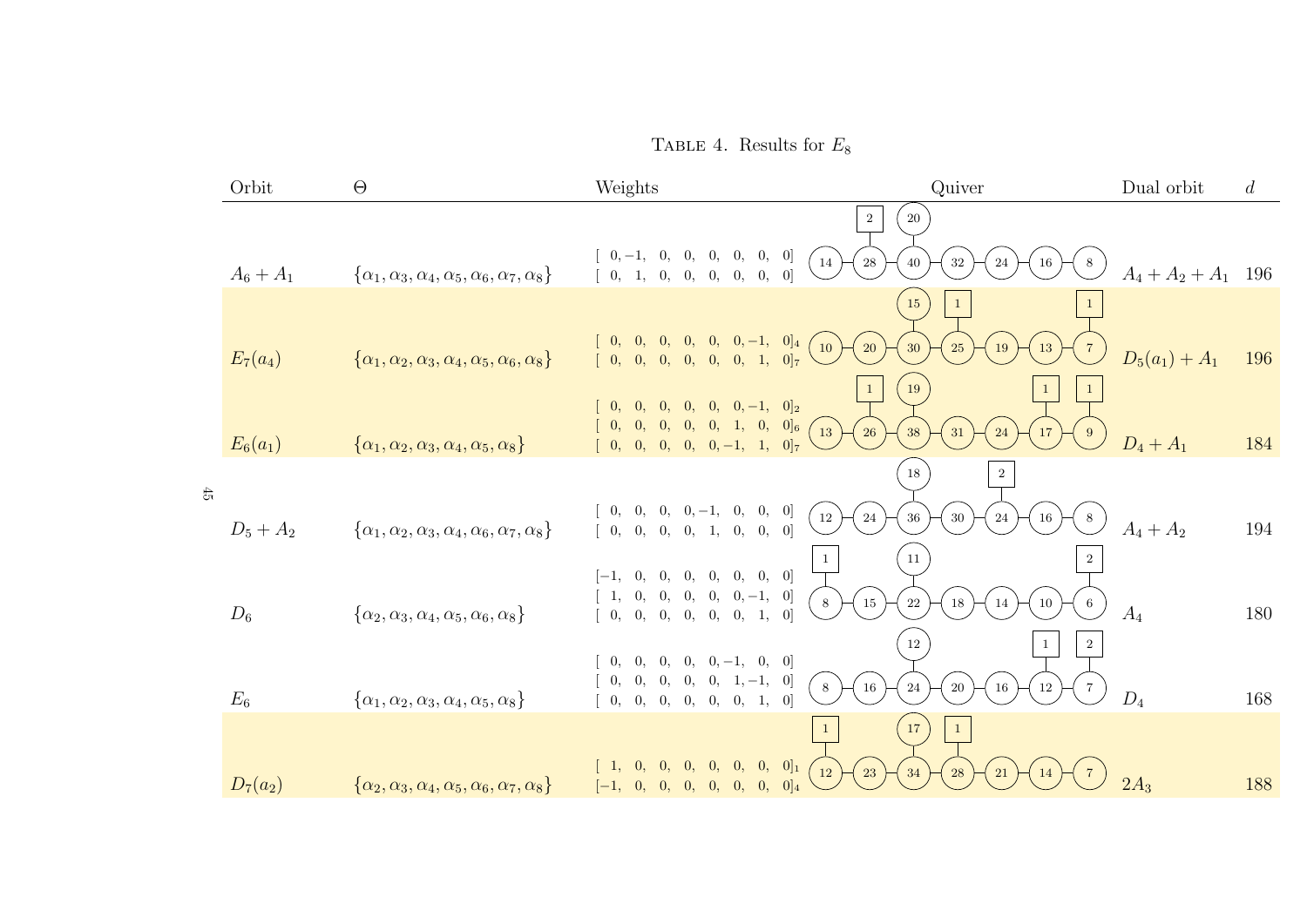TABLE 4. Results for  $E_8$ 

|        | Orbit            | $\Theta$                                                                                                                    | Weights                                                                                                                                                                                        | Quiver                                             | Dual orbit            | $\overline{d}$ |
|--------|------------------|-----------------------------------------------------------------------------------------------------------------------------|------------------------------------------------------------------------------------------------------------------------------------------------------------------------------------------------|----------------------------------------------------|-----------------------|----------------|
|        |                  |                                                                                                                             |                                                                                                                                                                                                | $\overline{2}$                                     |                       |                |
|        |                  |                                                                                                                             |                                                                                                                                                                                                | 16                                                 |                       |                |
|        | $A_7$            | $\{\alpha_1, \alpha_2, \alpha_3, \alpha_4, \alpha_5, \alpha_6, \alpha_7\}$                                                  | $\begin{bmatrix} 0, & 0, & 0, & 0, & 0, & 0, & -1]\\ 0, & 0, & 0, & 0, & 0, & 0, & 0, & 1 \end{bmatrix}$<br>10)<br>$20\,$                                                                      | $30\,$<br>$\sqrt{24}$<br>$12\,$<br>18              | $D_4(a_1) + A_2$      | 184            |
|        |                  |                                                                                                                             |                                                                                                                                                                                                | 15                                                 |                       |                |
|        | $E_6(a_1) + A_1$ | $\{\alpha_1, \alpha_2, \alpha_3, \alpha_4, \alpha_5, \alpha_7, \alpha_8\}$                                                  | $\left[ \begin{array}{cccccc} 0, & 0, & 0, & 0, & 0, -1, & 0, & 0]_5 \\ 0, & 0, & 0, & 0, & 0, & 1, & 0, & 0]_6 \end{array} \right.$<br>$\left( \begin{array}{c} 10 \end{array} \right)$<br>20 | 25<br>30<br>20<br>14                               | $A_4 + A_1$           | 188            |
|        |                  |                                                                                                                             |                                                                                                                                                                                                | 13                                                 |                       |                |
| $46\,$ | $E_7(a_3)$       | $\{\alpha_1, \alpha_2, \alpha_3, \alpha_4, \alpha_5, \alpha_6, \alpha_8\}$                                                  | $\left[ \begin{array}{cccccc} 0, & 0, & 0, & 0, & 0, & -1, & 0]_{2} \\ 0, & 0, & 0, & 0, & 0, & 0, & 1, & 0]_{7} \end{array} \right]$<br>$\left( \begin{array}{c} 9 \end{array} \right)$<br>18 | <b>26</b><br>$21\,$<br>16<br>11<br>$6\phantom{.}6$ | $A_4$                 | 180            |
|        |                  |                                                                                                                             |                                                                                                                                                                                                | 15                                                 |                       |                |
|        |                  |                                                                                                                             | 20<br>10                                                                                                                                                                                       | $12\,$<br>30<br>24<br>18<br>6                      |                       |                |
|        | $E_8(b_6)$       | $\{\alpha_1, \alpha_2, \alpha_3, \alpha_4, \alpha_5, \alpha_6, \alpha_7, \alpha_8\}$ [ 0, 0, 0, 0, 0, 0, 0, 0] <sub>3</sub> |                                                                                                                                                                                                |                                                    | $A_3 + A_2 + A_1$ 182 |                |
|        |                  |                                                                                                                             | $\vert 1 \vert$                                                                                                                                                                                | <sup>14</sup>                                      |                       |                |
|        | $D_7(a_1)$       | $\{\alpha_2, \alpha_3, \alpha_4, \alpha_5, \alpha_6, \alpha_7, \alpha_8\}$                                                  | $\left[\begin{array}{cccccc} 1, & 0, & 0, & 0, & 0, & 0, & 0 \end{array}\right]$<br>$19\,$<br>10<br>$[-1, 0, 0, 0, 0, 0, 0, 0]$                                                                | $23\,$<br>${\bf 28}$<br><b>12</b><br>18            | $A_3 + A_2$           | 178            |
|        |                  |                                                                                                                             |                                                                                                                                                                                                | $12\,$<br>$\overline{2}$                           |                       |                |
|        | $E_6 + A_1$      | $\{\alpha_1, \alpha_2, \alpha_3, \alpha_4, \alpha_5, \alpha_7, \alpha_8\}$                                                  | $0, 0, 0, 0, 0, -1, 0, 0]$<br>$\,$ 8 $\,$<br>$16\,$<br>[0, 0, 0, 0, 0, 1, 0, 0]                                                                                                                | $24\,$<br>$20\,$<br>16<br>12<br>-6                 | $D_4(A_1)$            | 166            |
|        |                  |                                                                                                                             |                                                                                                                                                                                                |                                                    |                       |                |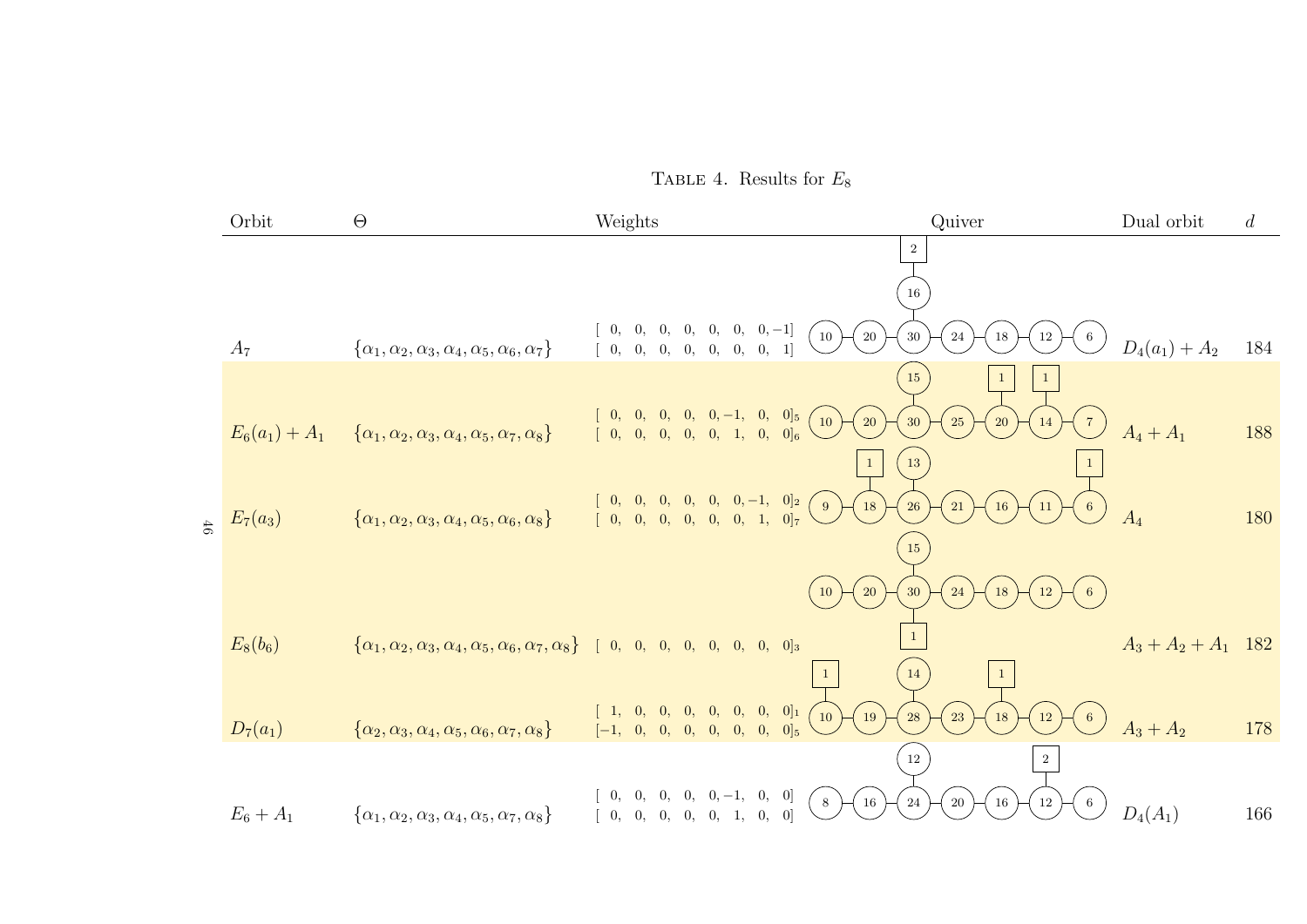TABLE 4. Results for  $E_8$ 

|        | Orbit           | $\Theta$                                                                                                                    | Weights                                                                                                                          | Quiver                                                                                     | Dual orbit    | $\overline{d}$ |
|--------|-----------------|-----------------------------------------------------------------------------------------------------------------------------|----------------------------------------------------------------------------------------------------------------------------------|--------------------------------------------------------------------------------------------|---------------|----------------|
|        | $E_7(a_2)$      | $\{\alpha_1, \alpha_2, \alpha_3, \alpha_4, \alpha_5, \alpha_6, \alpha_8\}$                                                  | $[0, 0, -1, 0]_5$<br>$\theta$ ,<br>$\mathbf{0}$<br>[0, 1, 0]<br>0, 0, 0,<br>0,<br>$\begin{bmatrix} 0, \end{bmatrix}$             | $12\,$<br>16<br>8<br>24<br>20<br>16<br>$11\,$<br>$6\overline{6}$<br>$12\,$<br>$\mathbf{1}$ | $A_3 + A_1$   | 164            |
|        | $E_8(a_6)$      | $\{\alpha_1, \alpha_2, \alpha_3, \alpha_4, \alpha_5, \alpha_6, \alpha_7, \alpha_8\}$ [ 0, 0, 0, 0, 0, 0, 0, 0] <sup>4</sup> |                                                                                                                                  | 16<br>24<br>20<br>8 <sup>8</sup><br>15<br>10                                               | $2A_2 + 2A_1$ | 168            |
|        | $\mathcal{D}_7$ | $\{\alpha_2, \alpha_3, \alpha_4, \alpha_5, \alpha_6, \alpha_7, \alpha_8\}$                                                  | [0, 0, 0]<br>$\overline{0}$ ,<br>[0]<br>0, 0,<br>0, 0,<br>0,<br>$\mathbf{0},$                                                    | $\overline{2}$<br>$10\,$<br>14<br>$20\,$<br>$\,$ 8 $\,$<br>$16\,$<br>$12\,$<br>8           | $2A_2$        | 156            |
| $47\,$ |                 |                                                                                                                             |                                                                                                                                  | $11\,$                                                                                     |               |                |
|        | $E_8(b_5)$      | $\{\alpha_1, \alpha_2, \alpha_3, \alpha_4, \alpha_5, \alpha_6, \alpha_7, \alpha_8\}$                                        | $[0, 0, 0]_1$<br>$\theta$ ,<br>$\vert 0, \vert$<br>$\vert 0, \vert$<br>$[0, 0]_6$<br>0, 0,<br>0,<br>$\overline{0}$ ,<br>0,<br>0, | 15<br>$8\phantom{.}8$<br>22<br>$18\,$<br><sup>10</sup><br>5 <sup>5</sup><br>14             | $2A_2 + A_1$  | 162            |
|        | $E_7(a_1)$      | $\{\alpha_1, \alpha_2, \alpha_3, \alpha_4, \alpha_5, \alpha_6, \alpha_8\}$                                                  | $[0, 0, -1, 0]_1$<br>0, 0, 0, 0,<br>$\boxed{0, 1}$<br>0 <sub>7</sub><br>$\mathbf{0},$                                            | 6<br>$11\,$<br>16<br>13<br>10<br>10                                                        | $A_3$         | 148            |
|        | $E_8(a_5)$      | $\{\alpha_1, \alpha_2, \alpha_3, \alpha_4, \alpha_5, \alpha_6, \alpha_7, \alpha_8\}$ [ 0, 0, 0, 0, 0, 0, 0, 0] <sup>2</sup> |                                                                                                                                  | <sup>14</sup><br>20<br>16<br>$\begin{pmatrix} 7 \end{pmatrix}$<br>12<br>9                  | $A_2 + 3A_1$  | 154            |
|        | $E_8(b_4)$      | $\{\alpha_1, \alpha_2, \alpha_3, \alpha_4, \alpha_5, \alpha_6, \alpha_7, \alpha_8\}$ [ 0, 0, 0, 0, 0, 0, 0, 0] <sub>5</sub> |                                                                                                                                  | <b>12</b><br>18<br><b>12</b><br>15<br>8<br>$6\phantom{.0}$                                 | $A_2 + 2A_1$  | 146            |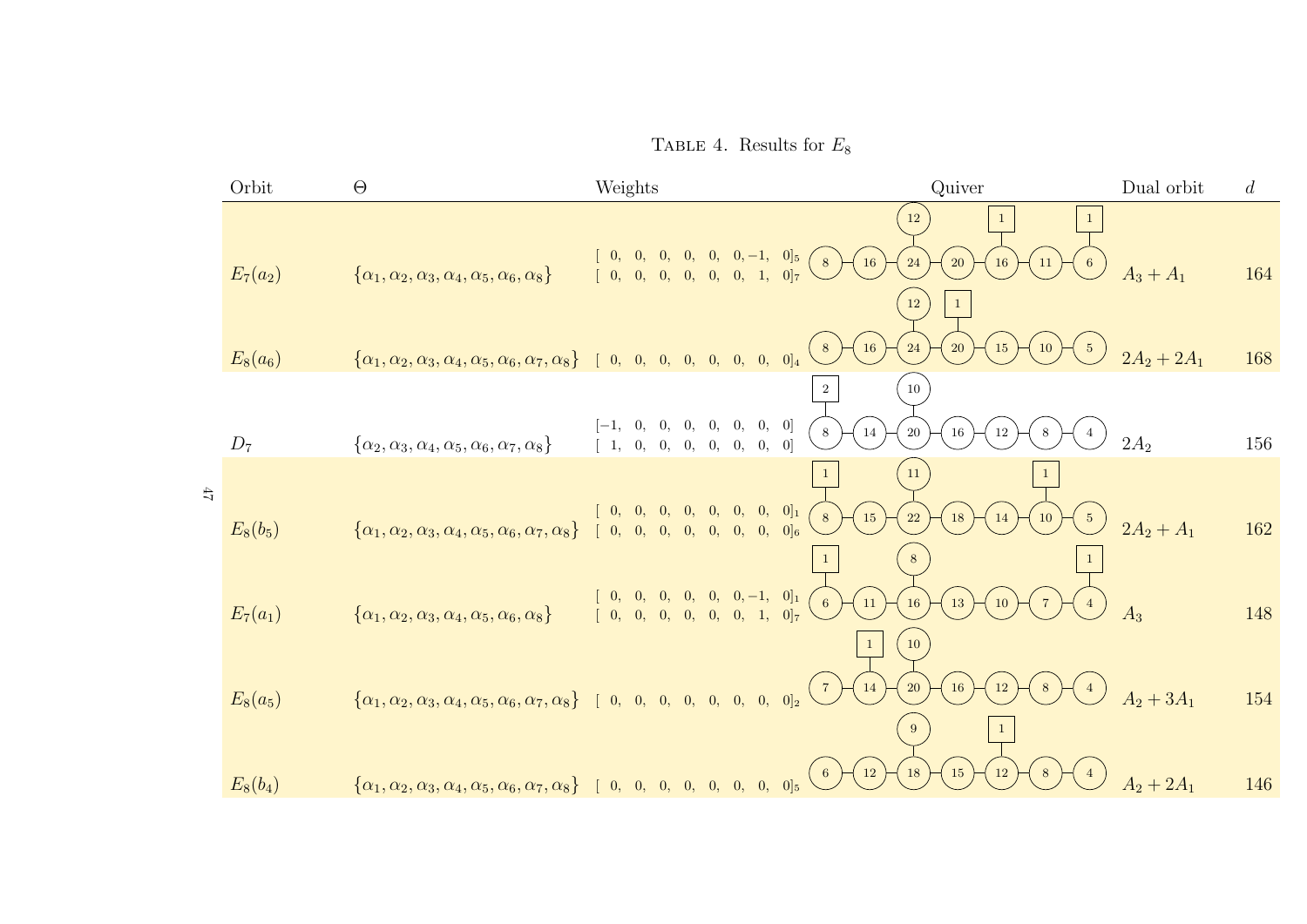TABLE 4. Results for  $E_8$ 

|        | Orbit      | $\Theta$                                                                                                                                                                            | Weights                                           | Quiver                                            | Dual orbit     | $\overline{d}$ |
|--------|------------|-------------------------------------------------------------------------------------------------------------------------------------------------------------------------------------|---------------------------------------------------|---------------------------------------------------|----------------|----------------|
|        |            |                                                                                                                                                                                     | $[0, 0, -1, 0]$<br>0,<br>0,<br>$\{0, \}$<br>$8\,$ | $\overline{2}$<br>6.<br>12<br>10<br>6<br>8        |                |                |
|        | $E_7$      | $\{\alpha_1, \alpha_2, \alpha_3, \alpha_4, \alpha_5, \alpha_6, \alpha_8\}$                                                                                                          | [0, 0, 0, 0, 0, 0, 1, 0]                          |                                                   | A <sub>2</sub> | 114            |
|        |            |                                                                                                                                                                                     |                                                   | 8                                                 |                |                |
|        | $E_8(a_4)$ | $\{\alpha_1, \alpha_2, \alpha_3, \alpha_4, \alpha_5, \alpha_6, \alpha_7, \alpha_8\}$ [ 0, 0, 0, 0, 0, 0, 0, 0]s                                                                     | 10<br>$5\phantom{.0}$                             | 15<br>12<br>$6\phantom{.}6$<br>9<br>3<br>6        | $4A_1$         | 128            |
| $48\,$ | $E_8(a_3)$ | $\left\{\alpha_1, \alpha_2, \alpha_3, \alpha_4, \alpha_5, \alpha_6, \alpha_7, \alpha_8\right\} \quad [ \begin{array}{cccccccc} 0, & 0, & 0, & 0, & 0, & 0, & 0 \end{array} \right.$ | 8 <sup>8</sup><br>$\overline{4}$                  | $12\,$<br>$10\,$<br>8<br>6<br>3<br>5 <sup>5</sup> | $3A_1$         | 112            |
|        | $E_8(a_2)$ | $\{\alpha_1, \alpha_2, \alpha_3, \alpha_4, \alpha_5, \alpha_6, \alpha_7, \alpha_8\}$ [ 0, 0, 0, 0, 0, 0, 0, 0] <sup>1</sup>                                                         | $7\overline{ }$                                   | 10<br>$8\phantom{.}8$<br>6<br>$\overline{4}$<br>3 | $2A_1$         | 92             |
|        | $E_8(a_1)$ | $\{\alpha_1, \alpha_2, \alpha_3, \alpha_4, \alpha_5, \alpha_6, \alpha_7, \alpha_8\}$ [ 0, 0, 0, 0, 0, 0, 0, 0] <sup>7</sup>                                                         | $\overline{2}$                                    | 6<br>3<br>$5\overline{)}$                         | A <sub>1</sub> | 58             |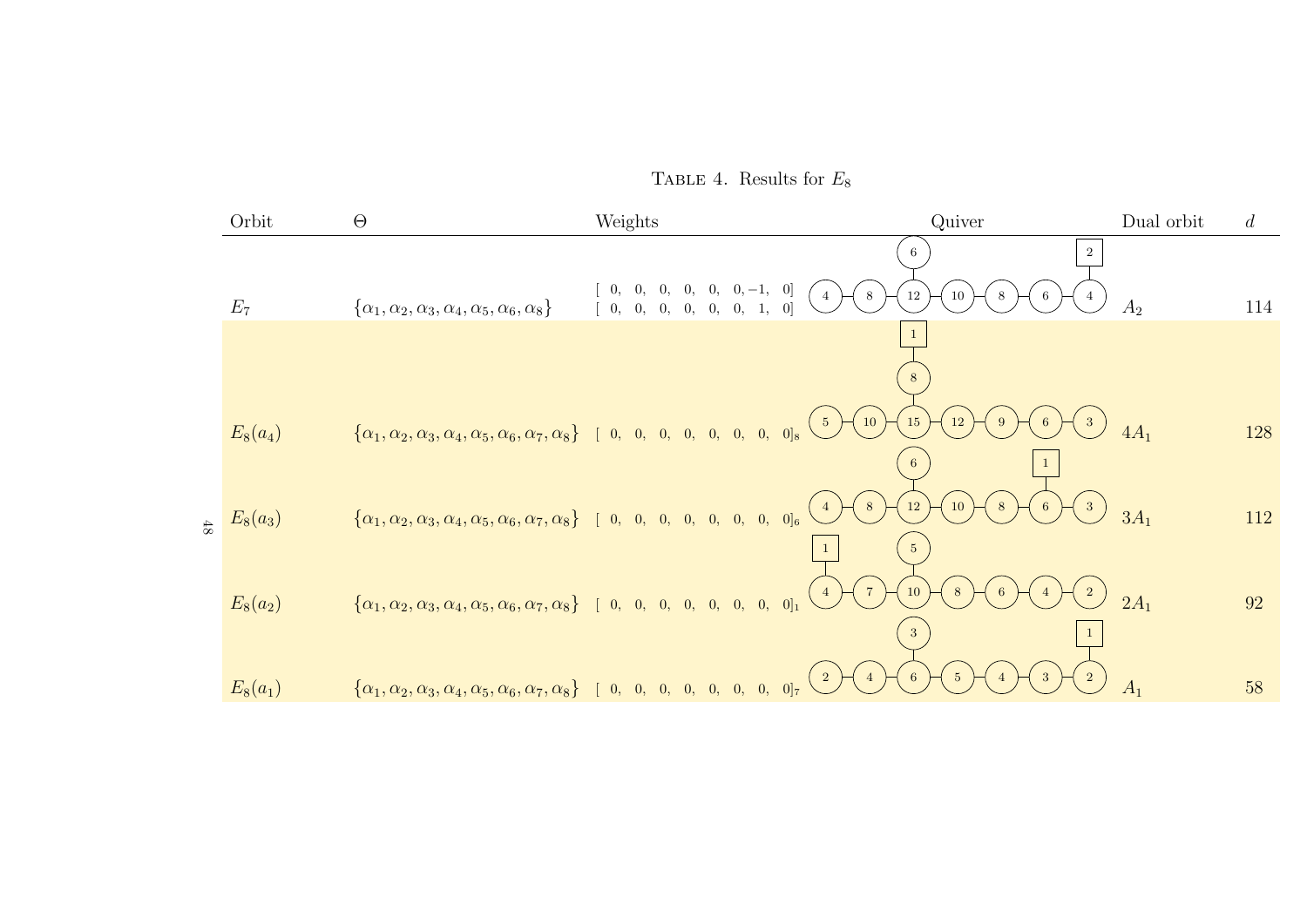# Appendix B. Zero Weight Multiplicity

<span id="page-48-0"></span>We make a comment about the multiplicity of the zero weight in unpolarized defects. This is relevant for two of the defects analyzed in appendix [A:](#page-23-0) one has Bala–Carter label  $E_7(a_5)$ in  $\mathfrak{g} = E_7$ , and the other has Bala–Carter label  $E_8(b_5)$  in  $\mathfrak{g} = E_8$ . For both of these,  $\mathcal{W}_S$  is the set of the zero weight only, but appearing *twice*. In the little string, at finite  $m_s$ , defects usually add up in a linear fashion [\[28,](#page-50-10) [6\]](#page-49-6). If a subset of weights in  $\mathcal{W}_{\mathcal{S}}$  adds up to zero, then one is simply describing more than one elementary defect. In the case of polarized defects, where a direct Toda interpretation is available, we would refer to this situation as a higher-than-three point function on the sphere. We note here that for the two unpolarized defects we mentioned, this is not the case. For both cases, the zero weight is required to appear twice and does characterize a single exotic defect, with Bala–Carter label given above. In particular,  $E_7(a_5)$  and  $E_8(b_5)$  are not engineered in the little string as the sum of two elementary defects with a single zero weight. See Figure [9](#page-48-1) for the example of  $E_7(a_5)$ .

<span id="page-48-1"></span>

FIGURE 9. In the little string, at finite  $m_s$ , defects add up in a linear fashion. For instance, the  $E_7$  defect shown on top is the sum of the two defects shown under it. For polarized defects, we usually refer to this situation as a four-punctured sphere: two full punctures and two punctures each labeled by the zero weight. However, in the  $m_s \to \infty$ , the defect really should be thought of as a three punctured sphere, with two full punctures and an exotic puncture given by a combination of the two zero weights, which cannot be split apart. As a quick check, this is confirmed by noting that the Coulomb branch dimension of  $T^{2d}_{m_s \to \infty}$  is not additive.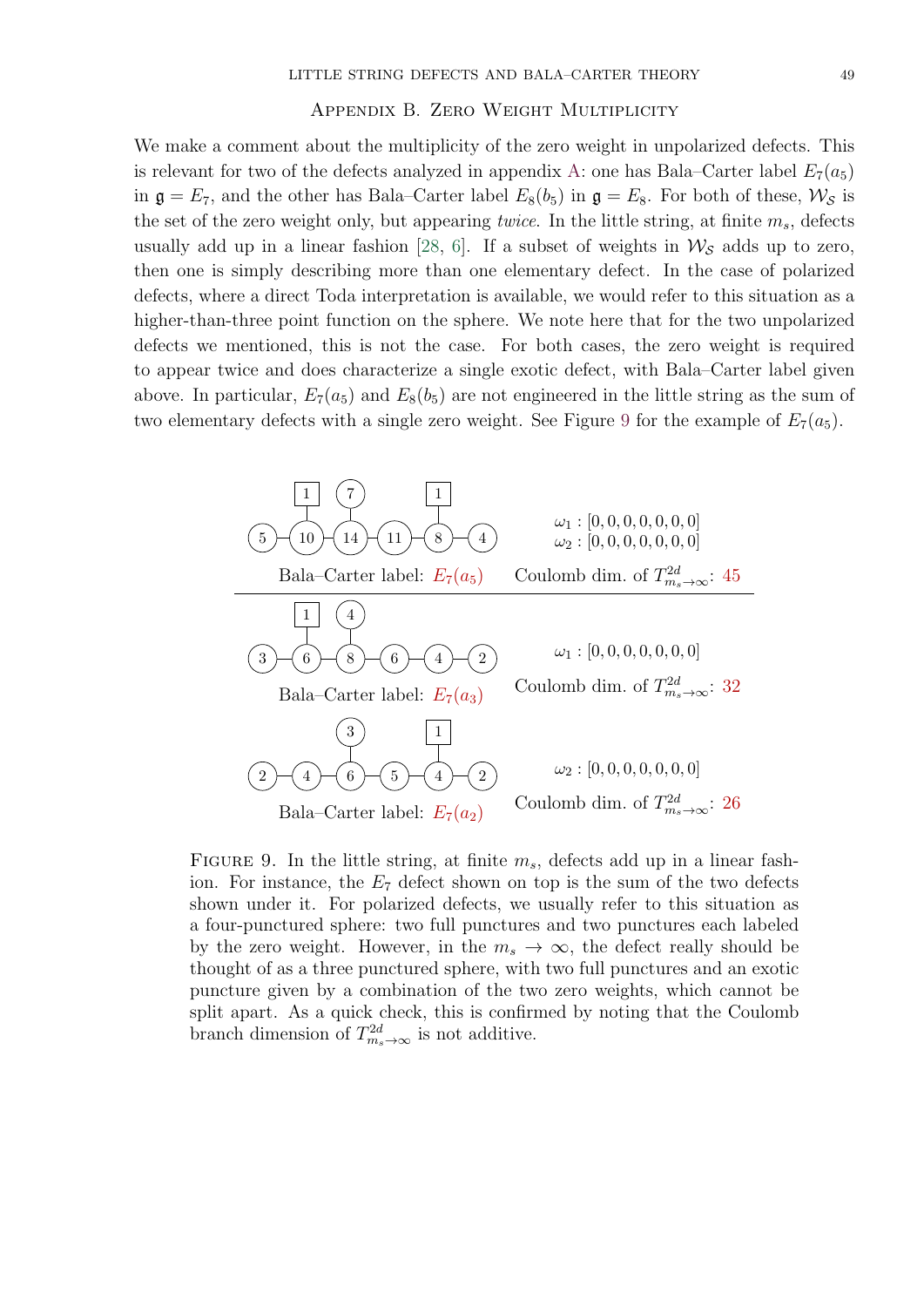# <span id="page-49-0"></span>**REFERENCES**

- <span id="page-49-1"></span>[1] D. Gaiotto, " $\mathcal{N} = 2$  dualities," JHEP 08 [\(2012\) 034,](http://dx.doi.org/10.1007/JHEP08(2012)034) [arXiv:0904.2715 \[hep-th\]](http://arxiv.org/abs/0904.2715).
- <span id="page-49-2"></span>[2] D. Gaiotto, G. W. Moore, and A. Neitzke, "Wall-crossing, Hitchin Systems, and the WKB Approximation," [arXiv:0907.3987 \[hep-th\]](http://arxiv.org/abs/0907.3987).
- <span id="page-49-3"></span>[3] E. Witten, "Geometric Langlands From Six Dimensions," [arXiv:0905.2720 \[hep-th\]](http://arxiv.org/abs/0905.2720).
- <span id="page-49-4"></span>[4] O. Chacaltana, J. Distler, and Y. Tachikawa, "Nilpotent orbits and codimension-two defects of 6d  $\mathcal{N} = (2, 0)$  theories," *[Int. J. Mod. Phys.](http://dx.doi.org/10.1142/S0217751X1340006X)* **A28** (2013) 1340006, [arXiv:1203.2930 \[hep-th\]](http://arxiv.org/abs/1203.2930).
- <span id="page-49-5"></span>[5] A. K. Balasubramanian, Four dimensional  $\mathcal{N}=2$  theories from six dimensions. PhD thesis, Texas U., 2014. [http://inspirehep.net/record/1313679/files/balasubramanian\\_dissertation.pdf](http://inspirehep.net/record/1313679/files/balasubramanian_dissertation.pdf).
- <span id="page-49-6"></span>[6] M. Aganagic and N. Haouzi, "ADE Little String Theory on a Riemann Surface (and Triality)," [arXiv:1506.04183 \[hep-th\]](http://arxiv.org/abs/1506.04183).
- <span id="page-49-7"></span>[7] N. Haouzi and C. Schmid, "Little String Origin of Surface Defects," [arXiv:1608.07279 \[hep-th\]](http://arxiv.org/abs/1608.07279).
- <span id="page-49-8"></span>[8] O. Chacaltana and J. Distler, "Tinkertoys for Gaiotto Duality," JHEP 11 [\(2010\) 099,](http://dx.doi.org/10.1007/JHEP11(2010)099) [arXiv:1008.5203 \[hep-th\]](http://arxiv.org/abs/1008.5203). O. Chacaltana and J. Distler, "Tinkertoys for the  $D<sub>N</sub>$  series," JHEP 02 [\(2013\) 110,](http://dx.doi.org/10.1007/JHEP02(2013)110) [arXiv:1106.5410 \[hep-th\]](http://arxiv.org/abs/1106.5410). O. Chacaltana, J. Distler, and A. Trimm, "Tinkertoys for the Twisted D-Series," [arXiv:1309.2299](http://arxiv.org/abs/1309.2299) [\[hep-th\]](http://arxiv.org/abs/1309.2299). O. Chacaltana, J. Distler, and A. Trimm, "Tinkertoys for the  $E_6$  theory," JHEP 09 [\(2015\) 007,](http://dx.doi.org/10.1007/JHEP09(2015)007) [arXiv:1403.4604 \[hep-th\]](http://arxiv.org/abs/1403.4604). O. Chacaltana, J. Distler, and A. Trimm, "Tinkertoys for the Twisted  $E_6$  Theory," JHEP 04 [\(2015\)](http://dx.doi.org/10.1007/JHEP04(2015)173) [173,](http://dx.doi.org/10.1007/JHEP04(2015)173) [arXiv:1501.00357 \[hep-th\]](http://arxiv.org/abs/1501.00357). O. Chacaltana, J. Distler, and A. Trimm, "Tinkertoys for the Z3-twisted D4 Theory," [arXiv:1601.02077 \[hep-th\]](http://arxiv.org/abs/1601.02077).
- <span id="page-49-9"></span>[9] S. Gukov and E. Witten, "Gauge Theory, Ramification, And The Geometric Langlands Program," [arXiv:hep-th/0612073 \[hep-th\]](http://arxiv.org/abs/hep-th/0612073).
- <span id="page-49-10"></span>[10] P. Bala and R. W. Carter, "Classes of unipotent elements in simple algebraic groups. I," [Math. Proc.](http://dx.doi.org/10.1017/S0305004100052403) [Cambridge Philos. Soc.](http://dx.doi.org/10.1017/S0305004100052403) 79 no. 3, (1976) 401–425. P. Bala and R. W. Carter, "Classes of unipotent elements in simple algebraic groups. II," [Math. Proc.](http://dx.doi.org/10.1017/S0305004100052610) [Cambridge Philos. Soc.](http://dx.doi.org/10.1017/S0305004100052610) 80 no. 1, (1976) 1–17.
- <span id="page-49-11"></span>[11] L. F. Alday, D. Gaiotto, and Y. Tachikawa, "Liouville Correlation Functions from Four-dimensional Gauge Theories," [Lett. Math. Phys.](http://dx.doi.org/10.1007/s11005-010-0369-5) 91 (2010) 167–197, [arXiv:0906.3219 \[hep-th\]](http://arxiv.org/abs/0906.3219).
- <span id="page-49-12"></span>[12] S. Kanno, Y. Matsuo, S. Shiba, and Y. Tachikawa,  $\mathcal{N} = 2$  gauge theories and degenerate fields of Toda theory," Phys. Rev. D81 [\(2010\) 046004,](http://dx.doi.org/10.1103/PhysRevD.81.046004) [arXiv:0911.4787 \[hep-th\]](http://arxiv.org/abs/0911.4787).
- <span id="page-49-13"></span>[13] N. Seiberg, "New theories in six-dimensions and Matrix description of M theory on  $T^5$  and  $T^5/\mathbb{Z}_2$ ," Phys. Lett. B408 (1997) 98-104, [arXiv:hep-th/9705221 \[hep-th\]](http://arxiv.org/abs/hep-th/9705221).
- <span id="page-49-14"></span>[14] E. Witten, "Some comments on string dynamics," in Future perspectives in string theory. Proceedings, Conference, Strings'95, Los Angeles, USA, March 13-18, 1995. 1995. [arXiv:hep-th/9507121](http://arxiv.org/abs/hep-th/9507121) [\[hep-th\]](http://arxiv.org/abs/hep-th/9507121).
- <span id="page-49-15"></span>[15] A. Losev, G. W. Moore, and S. L. Shatashvili, "M & m's," Nucl. Phys. B522 [\(1998\) 105–124,](http://dx.doi.org/10.1016/S0550-3213(98)00262-4) [arXiv:hep-th/9707250 \[hep-th\]](http://arxiv.org/abs/hep-th/9707250).
- <span id="page-49-16"></span>[16] O. Aharony, "A Brief review of 'little string theories'," [Class. Quant. Grav.](http://dx.doi.org/10.1088/0264-9381/17/5/302) 17 (2000) 929–938, [arXiv:hep-th/9911147 \[hep-th\]](http://arxiv.org/abs/hep-th/9911147).
- <span id="page-49-17"></span>[17] J. Kim, S. Kim, and K. Lee, "Little strings and T-duality," JHEP 02 [\(2016\) 170,](http://dx.doi.org/10.1007/JHEP02(2016)170) [arXiv:1503.07277](http://arxiv.org/abs/1503.07277) [\[hep-th\]](http://arxiv.org/abs/1503.07277).